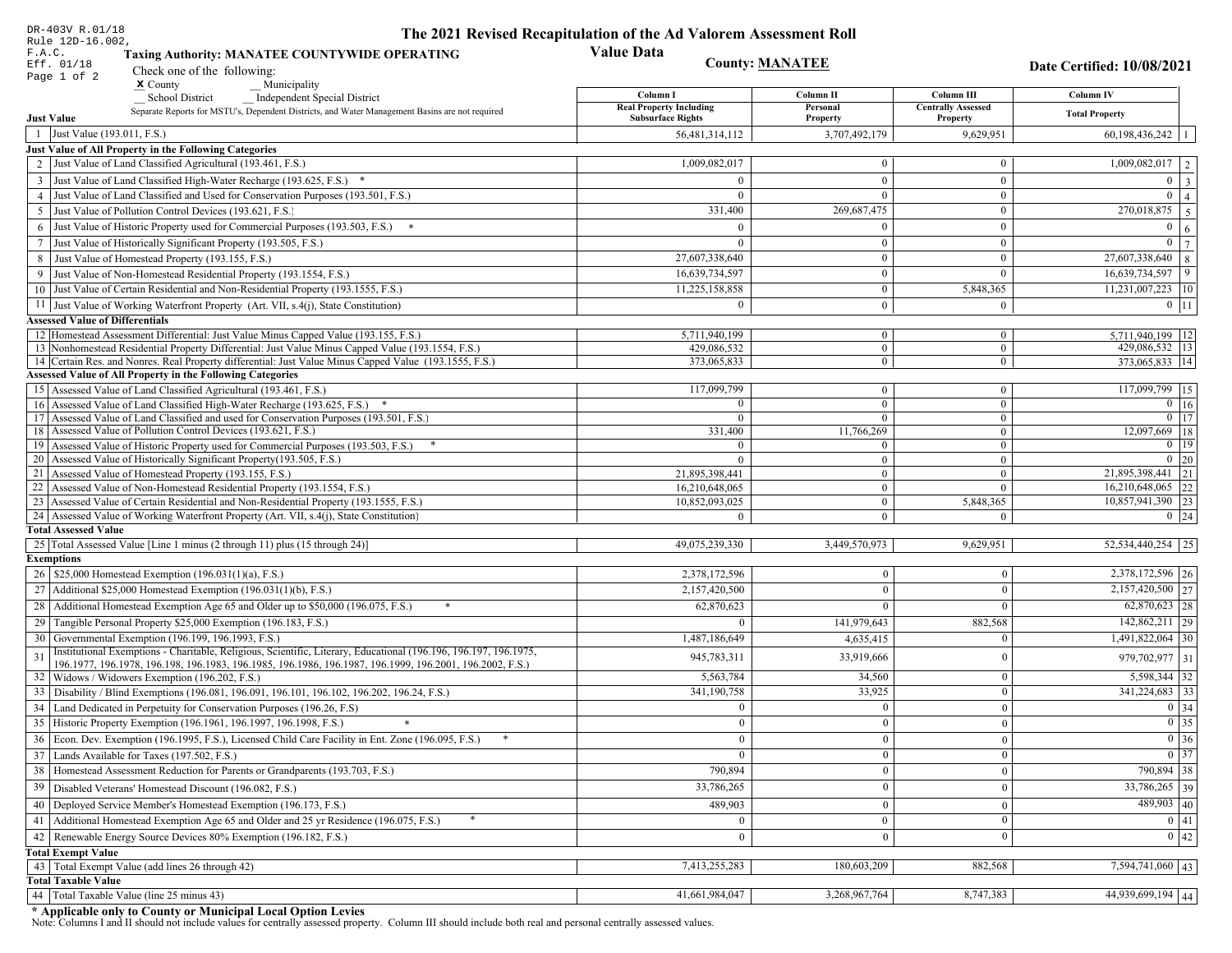## Date Certified: 10/08/2021

**Taxable Value** 

#### **Taxing Authority: MANATEE COUNTYWIDE OPERATING**

## Reconciliation of Preliminary and Final Tax Roll

|                         | Operating Taxable Value as Shown on Preliminary Tax Roll                                           | 44,754,378,287    |
|-------------------------|----------------------------------------------------------------------------------------------------|-------------------|
| $\overline{\mathbf{2}}$ | Additions to Operating Taxable Value Resulting from Petitions to the VAB                           | 0                 |
| 3                       | Deductions from Operating Taxable Value Resulting from Petitions to the VAB                        | $\Omega$          |
| 4                       | Subtotal $(1 + 2 - 3 = 4)$                                                                         | 44,754,378,287    |
| 5                       | Other Additions to Operating Taxable Value                                                         | 390, 141, 587     |
| 6                       | Other Deductions from Operating Taxable Value                                                      | 204,820,680       |
|                         | Operating Taxable Value Shown on Final Tax Roll $(4 + 5 - 6 = 7)$                                  | 44,939,699,194    |
|                         | <b>Selected Just Values</b>                                                                        | <b>Just Value</b> |
| 8                       | Just Value of Subsurface Rights (this amount included in Line 1, Column I, Page One) 193.481, F.S. | 971,842           |
| 9                       | Just Value of Centrally Assessed Railroad Property Value                                           | 8,028,212         |
| 10                      | Just Value of Centrally Assessed Private Car Line Property Value                                   | 1,601,739         |
|                         |                                                                                                    |                   |

Note: Sum of items 9 and 10 should equal centrally assessed just value on page 1, line 1, column III.

## **Homestead Portability**

| ---         | <b>The Contract Contract Contract</b><br>.<br>Differential<br>ranster<br>$\cdot$ D $\sim$<br><b>011711</b><br>$\sim$ +<br>'omesteac<br>н.<br>'NU |  |
|-------------|--------------------------------------------------------------------------------------------------------------------------------------------------|--|
| $\sim$<br>. | i Differential<br>Transferred Homestead<br>'aiue ot                                                                                              |  |

|                                              | $C$ olumn $1$<br>Column 2<br><b>Personal Property</b><br><b>Real Property</b> |                     |
|----------------------------------------------|-------------------------------------------------------------------------------|---------------------|
| <b>Total Parcels or Accounts</b>             |                                                                               |                     |
|                                              | <b>Parcels</b>                                                                | Accounts            |
| $\overline{13}$<br>Total Parcels or Accounts | 202,556                                                                       | つのつ<br>د ∪ د<br>، ب |

#### **Property with Reduced Assessed Value**

| 14 | Land Classified Agricultural (193.461, F.S.)                                                 | 2,244  |    |
|----|----------------------------------------------------------------------------------------------|--------|----|
| 15 | Land Classified High-Water Recharge (193.625, F.S.)                                          |        |    |
| 16 | Land Classified and Used for Conservation Purposes (193.501, F.S.)                           |        |    |
| 17 | Pollution Control Devices (193.621, F.S.)                                                    |        | 21 |
| 18 | Historic Property used for Commercial Purposes (193.503, F.S.) *                             |        |    |
| 19 | Historically Significant Property (193.505, F.S.)                                            |        |    |
| 20 | Homestead Property; Parcels with Capped Value (193.155, F.S.)                                | 87,082 |    |
| 21 | Non-Homestead Residential Property; Parcels with Capped Value (193.1554, F.S.)               | 21,193 |    |
| 22 | Certain Residential and Non-Residential Property; Parcels with Capped Value (193.1555, F.S.) | 3,961  |    |
| 23 | Working Waterfront Property (Art. VII, s.4(j), State Constitution)                           |        |    |

## **Other Reductions in Assessed Value**

| -24   | (197.502, F.S.)<br>Lands Available for Taxes (                                 |            |  |
|-------|--------------------------------------------------------------------------------|------------|--|
| - - - | (193.703, 1)<br>t Assessment Reduction for Parents or Grandparents<br>omestead | — <u>—</u> |  |
| -26   | (196.082, F.S.)<br>. Veterans' Homestead Discount (<br>Disabled                | つのに<br>么つつ |  |

## \* Applicable only to County or Municipal Local Option Levies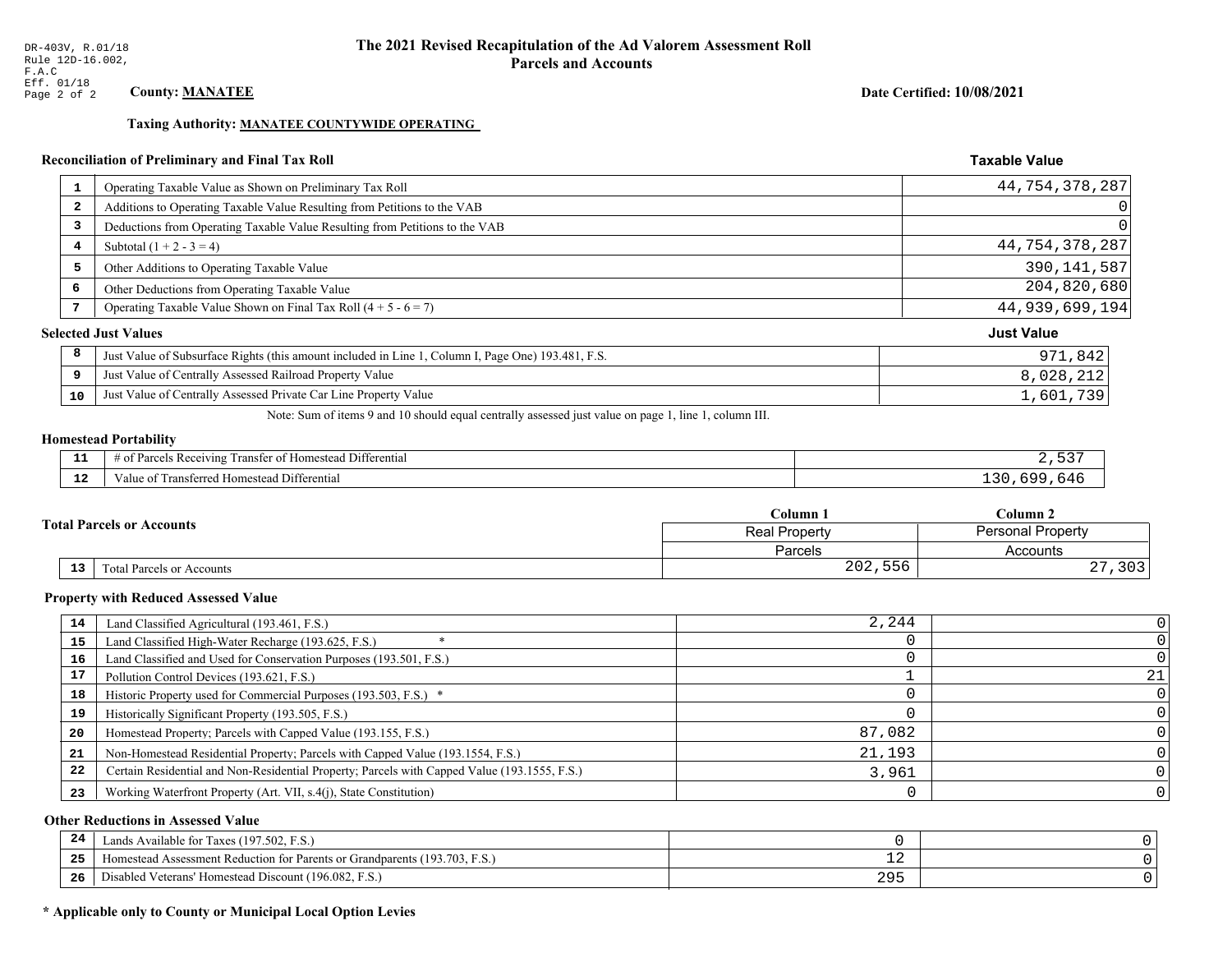| DR-403V R.01/18                        |                                                                                                                                                                                                             | The 2021 Revised Recapitulation of the Ad Valorem Assessment Roll |                                |                              |                                                                       |
|----------------------------------------|-------------------------------------------------------------------------------------------------------------------------------------------------------------------------------------------------------------|-------------------------------------------------------------------|--------------------------------|------------------------------|-----------------------------------------------------------------------|
| Rule 12D-16.002,<br>F.A.C.             | <b>Taxing Authority: UNINCORPORATED MSTU</b>                                                                                                                                                                | <b>Value Data</b>                                                 |                                |                              |                                                                       |
| Eff. 01/18                             |                                                                                                                                                                                                             | <b>County: MANATEE</b>                                            |                                |                              | Date Certified: 10/08/2021                                            |
| Page 1 of 2                            | Check one of the following:<br>$x$ County<br>Municipality                                                                                                                                                   |                                                                   |                                |                              |                                                                       |
|                                        | <b>School District</b><br><b>Independent Special District</b>                                                                                                                                               | Column I                                                          | Column II                      | Column III                   | Column IV                                                             |
|                                        | Separate Reports for MSTU's, Dependent Districts, and Water Management Basins are not required                                                                                                              | <b>Real Property Including</b>                                    | Personal                       | <b>Centrally Assessed</b>    | <b>Total Property</b>                                                 |
| <b>Just Value</b>                      |                                                                                                                                                                                                             | <b>Subsurface Rights</b>                                          | Property                       | Property                     |                                                                       |
| 1 Just Value (193.011, F.S.)           |                                                                                                                                                                                                             | 41,478,764,245                                                    | 3,201,793,021                  | 7,898,857                    | $44,688,456,123$   1                                                  |
|                                        | <b>Just Value of All Property in the Following Categories</b><br>2 Just Value of Land Classified Agricultural (193.461, F.S.)                                                                               | 1,002,067,734                                                     | $\overline{0}$                 | $\bf{0}$                     | $\boxed{1,002,067,734}$   2                                           |
|                                        |                                                                                                                                                                                                             |                                                                   |                                |                              |                                                                       |
|                                        | 3 Just Value of Land Classified High-Water Recharge (193.625, F.S.) *                                                                                                                                       | $\theta$                                                          | $\mathbf{0}$                   | $\mathbf{0}$                 | $0 \mid 3 \mid$<br>$\overline{0}$                                     |
|                                        | 4 Just Value of Land Classified and Used for Conservation Purposes (193.501, F.S.)                                                                                                                          | $\overline{0}$                                                    | $\overline{0}$<br>265,734,119  | $\bf{0}$<br>$\mathbf{0}$     | $\overline{4}$<br>266,065,519                                         |
|                                        | 5 Just Value of Pollution Control Devices (193.621, F.S.)                                                                                                                                                   | 331,400                                                           |                                |                              | 5                                                                     |
|                                        | 6 Just Value of Historic Property used for Commercial Purposes (193.503, F.S.) *                                                                                                                            | $\Omega$                                                          | $\overline{0}$                 | $\mathbf{0}$                 | $0 \mid 6 \mid$                                                       |
|                                        | 7 Just Value of Historically Significant Property (193.505, F.S.)                                                                                                                                           | $\overline{0}$                                                    | $\overline{0}$                 | $\mathbf{0}$                 | $\overline{0}$<br>$7\phantom{.0}$                                     |
|                                        | 8 Just Value of Homestead Property (193.155, F.S.)                                                                                                                                                          | 22,516,998,276                                                    | $\Omega$                       | $\bf{0}$                     | $\overline{22,516,998,276}$ 8                                         |
|                                        | 9 Just Value of Non-Homestead Residential Property (193.1554, F.S.)                                                                                                                                         | 9,904,226,918                                                     | $\mathbf{0}$                   | $\overline{0}$               | $9,904,226,918$ 9                                                     |
|                                        | 10 Just Value of Certain Residential and Non-Residential Property (193.1555, F.S.)                                                                                                                          | 8,055,471,317                                                     | $\bf{0}$                       | 4,757,815                    | 8,060,229,132   10                                                    |
|                                        | 11 Just Value of Working Waterfront Property (Art. VII, s.4(j), State Constitution)                                                                                                                         | $\theta$                                                          | $\bf{0}$                       | $\bf{0}$                     | $0$   11                                                              |
| <b>Assessed Value of Differentials</b> |                                                                                                                                                                                                             |                                                                   |                                |                              |                                                                       |
|                                        | 12 Homestead Assessment Differential: Just Value Minus Capped Value (193.155, F.S.)                                                                                                                         | 4,331,950,836<br>262.876.955                                      | $\mathbf{0}$<br>$\overline{0}$ | $\bf{0}$                     | 4,331,950,836   12<br>262,876,955 13                                  |
|                                        | 13 Nonhomestead Residential Property Differential: Just Value Minus Capped Value (193.1554, F.S.)<br>14 Certain Res. and Nonres. Real Property differential: Just Value Minus Capped Value (193.1555, F.S.) | 230, 393, 133                                                     | $\overline{0}$                 | $\mathbf{0}$<br>$\mathbf{0}$ | 230, 393, 133   14                                                    |
|                                        | <b>Assessed Value of All Property in the Following Categories</b>                                                                                                                                           |                                                                   |                                |                              |                                                                       |
|                                        | 15 Assessed Value of Land Classified Agricultural (193.461, F.S.)                                                                                                                                           | 116,906,112                                                       | $\overline{0}$                 | $\bf{0}$                     | 116,906,112   15                                                      |
|                                        | 16 Assessed Value of Land Classified High-Water Recharge (193.625, F.S.)                                                                                                                                    | $\Omega$                                                          | $\overline{0}$                 | $\mathbf{0}$                 | $0 \mid 16$                                                           |
|                                        | 17 Assessed Value of Land Classified and used for Conservation Purposes (193.501, F.S.)                                                                                                                     | $\bf{0}$                                                          | $\overline{0}$                 | $\bf{0}$                     | $\boxed{0}$ $\boxed{17}$                                              |
|                                        | 18 Assessed Value of Pollution Control Devices (193.621, F.S.)                                                                                                                                              | 331,400                                                           | 11,370,934                     | $\overline{0}$               | $11,702,334$ 18                                                       |
|                                        | 19 Assessed Value of Historic Property used for Commercial Purposes (193.503, F.S.)                                                                                                                         |                                                                   | $\mathbf{0}$                   | $\mathbf{0}$                 | $\boxed{0}$ 19                                                        |
|                                        | 20 Assessed Value of Historically Significant Property (193.505, F.S.)                                                                                                                                      | $\Omega$                                                          | $\overline{0}$                 | $\overline{0}$               | $0 \mid 20$                                                           |
|                                        | 21 Assessed Value of Homestead Property (193.155, F.S.)                                                                                                                                                     | 18,185,047,440                                                    | $\overline{0}$                 | $\bf{0}$                     | 18,185,047,440   21                                                   |
|                                        | 22 Assessed Value of Non-Homestead Residential Property (193.1554, F.S.)                                                                                                                                    | 9,641,349,963                                                     | $\overline{0}$                 | $\mathbf{0}$                 | 9,641,349,963 22                                                      |
|                                        | 23 Assessed Value of Certain Residential and Non-Residential Property (193.1555, F.S.)                                                                                                                      | 7,825,078,184                                                     | $\overline{0}$                 | 4,757,815                    | 7,829,835,999 23                                                      |
|                                        | 24 Assessed Value of Working Waterfront Property (Art. VII, s.4(j), State Constitution                                                                                                                      | $\Omega$                                                          | $\overline{0}$                 | $\mathbf{0}$                 | $0 \mid 24$                                                           |
| <b>Total Assessed Value</b>            |                                                                                                                                                                                                             |                                                                   |                                |                              |                                                                       |
|                                        | 25   Total Assessed Value [Line 1 minus (2 through 11) plus (15 through 24)]                                                                                                                                | 35,768,381,699                                                    | 2,947,429,836                  | 7,898,857                    | 38,723,710,392 25                                                     |
| <b>Exemptions</b>                      |                                                                                                                                                                                                             |                                                                   |                                |                              |                                                                       |
|                                        | 26   \$25,000 Homestead Exemption (196.031(1)(a), F.S.)                                                                                                                                                     | 1,976,857,899                                                     | $\theta$                       | $\mathbf{0}$                 | 1,976,857,899 26                                                      |
|                                        | 27 Additional \$25,000 Homestead Exemption (196.031(1)(b), F.S.)                                                                                                                                            | 1,802,574,611                                                     | $\Omega$                       | $\Omega$                     | $1,802,574,611$ 27                                                    |
|                                        | 28 Additional Homestead Exemption Age 65 and Older up to \$50,000 (196.075, F.S.)<br>*                                                                                                                      | 48,513,939                                                        |                                | $\Omega$                     | 48,513,939 28                                                         |
|                                        | 29 Tangible Personal Property \$25,000 Exemption (196.183, F.S.)                                                                                                                                            |                                                                   | 108,352,464                    | 698,048                      | $109,050,512$  29                                                     |
|                                        | 30 Governmental Exemption (196.199, 196.1993, F.S.)                                                                                                                                                         | 1,012,569,873                                                     | 4,348,944                      | $\Omega$                     | $1,016,918,817$ 30                                                    |
|                                        | Institutional Exemptions - Charitable, Religious, Scientific, Literary, Educational (196.196, 196.197, 196.1975,                                                                                            | 581,651,354                                                       | 22,185,798                     | $\mathbf{0}$                 | 603,837,152 31                                                        |
|                                        | 196.1977, 196.1978, 196.198, 196.1983, 196.1985, 196.1986, 196.1987, 196.1999, 196.2001, 196.2002, F.S.)<br>32   Widows / Widowers Exemption (196.202, F.S.)                                                | 4,338,073                                                         | 31,610                         | $\mathbf{0}$                 | $4,369,683$ 32                                                        |
|                                        | 33 Disability / Blind Exemptions (196.081, 196.091, 196.101, 196.102, 196.202, 196.24, F.S.)                                                                                                                | 300,098,550                                                       | 33,005                         | $\mathbf{0}$                 | $300, 131, 555$   33                                                  |
|                                        | 34   Land Dedicated in Perpetuity for Conservation Purposes (196.26, F.S)                                                                                                                                   | $\Omega$                                                          | $\mathbf{0}$                   | $\mathbf{0}$                 | $0 \mid 34 \mid$                                                      |
|                                        | 35 Historic Property Exemption (196.1961, 196.1997, 196.1998, F.S.)                                                                                                                                         | $\Omega$                                                          | $\bf{0}$                       |                              |                                                                       |
|                                        |                                                                                                                                                                                                             |                                                                   |                                | $\boldsymbol{0}$             | $\begin{array}{ c c }\n\hline\n0 & 35 \\ \hline\n0 & 36\n\end{array}$ |
|                                        | 36 Econ. Dev. Exemption (196.1995, F.S.), Licensed Child Care Facility in Ent. Zone (196.095, F.S.)                                                                                                         | $\Omega$                                                          | $\Omega$                       | $\Omega$                     |                                                                       |
|                                        | 37 Lands Available for Taxes (197.502, F.S.)                                                                                                                                                                | $\theta$                                                          | $\mathbf{0}$                   | $\mathbf{0}$                 | $\boxed{0}$ 37                                                        |
|                                        | 38   Homestead Assessment Reduction for Parents or Grandparents (193.703, F.S.)                                                                                                                             | 772,963                                                           |                                | $\mathbf{0}$                 | 772,963 38                                                            |
|                                        | 39   Disabled Veterans' Homestead Discount (196.082, F.S.)                                                                                                                                                  | 29,316,879                                                        | $\overline{0}$                 | $\mathbf{0}$                 | 29,316,879 39                                                         |
|                                        | 40   Deployed Service Member's Homestead Exemption (196.173, F.S.)                                                                                                                                          | 489,903                                                           | $\overline{0}$                 | $\boldsymbol{0}$             | $489,903$ 40                                                          |
|                                        | 41 Additional Homestead Exemption Age 65 and Older and 25 yr Residence (196.075, F.S.)                                                                                                                      |                                                                   | $\mathbf{0}$                   | $\mathbf{0}$                 | 0 41                                                                  |
|                                        | 42 Renewable Energy Source Devices 80% Exemption (196.182, F.S.)                                                                                                                                            |                                                                   |                                | $\theta$                     | 0 42                                                                  |
| <b>Total Exempt Value</b>              |                                                                                                                                                                                                             |                                                                   |                                |                              |                                                                       |
|                                        | 43 Total Exempt Value (add lines 26 through 42)                                                                                                                                                             | 5,757,184,044                                                     | 134,951,821                    | 698,048                      | $\overline{5,892,833,913}$ 43                                         |
| <b>Total Taxable Value</b>             |                                                                                                                                                                                                             |                                                                   |                                |                              |                                                                       |
|                                        | 44 Total Taxable Value (line 25 minus 43)                                                                                                                                                                   | 30,011,197,655                                                    | 2,812,478,015                  | 7,200,809                    | 32,830,876,479 44                                                     |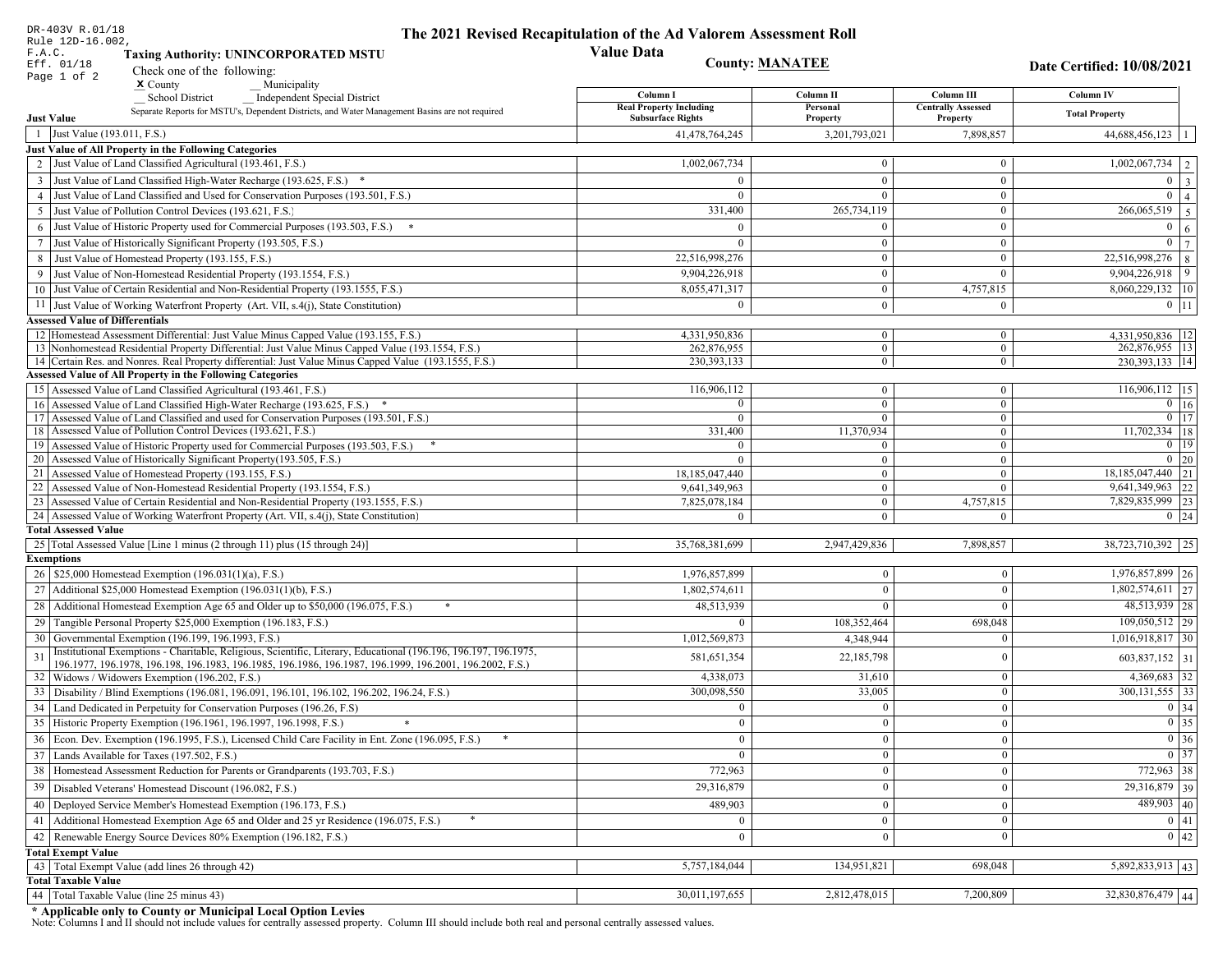**Taxing Authority: UNINCORPORATED MSTU** 

## Reconciliation of Preliminary and Final Tax Roll

| $\mathbf{1}$            | Operating Taxable Value as Shown on Preliminary Tax Roll                                           | 32,722,030,499    |
|-------------------------|----------------------------------------------------------------------------------------------------|-------------------|
| $\overline{\mathbf{2}}$ | Additions to Operating Taxable Value Resulting from Petitions to the VAB                           | 0                 |
| 3                       | Deductions from Operating Taxable Value Resulting from Petitions to the VAB                        |                   |
| 4                       | Subtotal $(1 + 2 - 3 = 4)$                                                                         | 32,722,030,499    |
| 5                       | Other Additions to Operating Taxable Value                                                         | 292,905,270       |
| 6                       | Other Deductions from Operating Taxable Value                                                      | 184,059,290       |
| 7                       | Operating Taxable Value Shown on Final Tax Roll $(4 + 5 - 6 = 7)$                                  | 32,830,876,479    |
|                         | <b>Selected Just Values</b>                                                                        | <b>Just Value</b> |
| 8                       | Just Value of Subsurface Rights (this amount included in Line 1, Column I, Page One) 193.481, F.S. | 970,918           |
| 9                       | Just Value of Centrally Assessed Railroad Property Value                                           | 6,626,311         |
| 10                      | Just Value of Centrally Assessed Private Car Line Property Value                                   | 1,272,546         |

Note: Sum of items 9 and 10 should equal centrally assessed just value on page 1, line 1, column III.

## **Homestead Portability**

| - -<br>.     | $\cdots$<br>. Differential<br>-Rec<br>enving<br>ranster<br>$\Delta$<br>,,,,, |                |
|--------------|------------------------------------------------------------------------------|----------------|
| $\sim$<br>-- | <b>Differential</b><br>' Homestead L<br>ransterred.<br>, anie i<br>$\Omega$  | n c<br>.<br>-- |

|  |    |                                  | Column 1                                         | Column 2   |  |
|--|----|----------------------------------|--------------------------------------------------|------------|--|
|  |    | <b>Total Parcels or Accounts</b> | <b>Personal Property</b><br><b>Real Property</b> |            |  |
|  |    |                                  | Parcels                                          | Accounts   |  |
|  | 13 | <b>Fotal Parcels or Accounts</b> | 1.7.7<br>$\epsilon$<br>ᆂᇦᆂ<br>.                  | 080<br>∸ ∸ |  |

#### **Property with Reduced Assessed Value**

| 14 | Land Classified Agricultural (193.461, F.S.)                                                 | 2,222  |    |
|----|----------------------------------------------------------------------------------------------|--------|----|
| 15 | Land Classified High-Water Recharge (193.625, F.S.)                                          |        |    |
| 16 | Land Classified and Used for Conservation Purposes (193.501, F.S.)                           |        |    |
| 17 | Pollution Control Devices (193.621, F.S.)                                                    |        | 18 |
| 18 | Historic Property used for Commercial Purposes (193.503, F.S.) *                             |        |    |
| 19 | Historically Significant Property (193.505, F.S.)                                            |        |    |
| 20 | Homestead Property; Parcels with Capped Value (193.155, F.S.)                                | 72,322 |    |
| 21 | Non-Homestead Residential Property; Parcels with Capped Value (193.1554, F.S.)               | 15,006 |    |
| 22 | Certain Residential and Non-Residential Property; Parcels with Capped Value (193.1555, F.S.) | 2,797  |    |
| 23 | Working Waterfront Property (Art. VII, s.4(j), State Constitution)                           |        |    |

## **Other Reductions in Assessed Value**

| 24    | (197.502, F.S.)<br>Lands Available for Taxes (                       |     |  |
|-------|----------------------------------------------------------------------|-----|--|
| - - - | Iomestead Assessment Reduction for Parents or Grandparents (193.703, | --  |  |
| -26   | I Veterans' Homestead Discount (196.082, F.S.)<br>Disabled           | 249 |  |

## \* Applicable only to County or Municipal Local Option Levies

Date Certified: 10/08/2021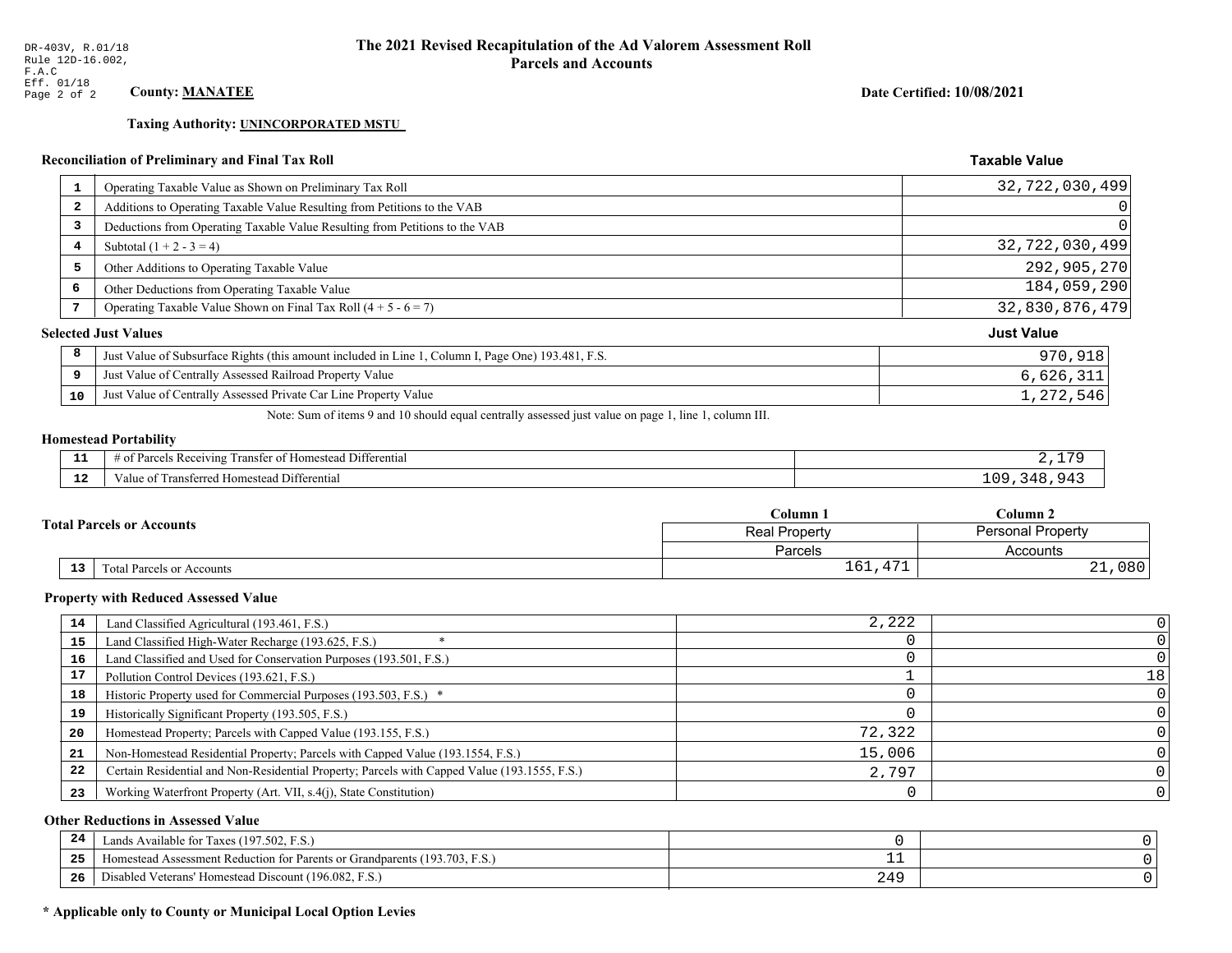| DR-403V R.01/18                                                                                                                                                                                                                    | The 2021 Revised Recapitulation of the Ad Valorem Assessment Roll |                                |                                       |                                                                                                   |
|------------------------------------------------------------------------------------------------------------------------------------------------------------------------------------------------------------------------------------|-------------------------------------------------------------------|--------------------------------|---------------------------------------|---------------------------------------------------------------------------------------------------|
| Rule 12D-16.002,<br>F.A.C.<br><b>Taxing Authority: PALM AIRE MSTU</b>                                                                                                                                                              | <b>Value Data</b>                                                 |                                |                                       |                                                                                                   |
| Eff. 01/18<br>Check one of the following:                                                                                                                                                                                          | <b>County: MANATEE</b>                                            |                                |                                       | Date Certified: 10/08/2021                                                                        |
| Page 1 of 2<br>$\boldsymbol{\mathsf{x}}$ County<br>Municipality                                                                                                                                                                    |                                                                   |                                |                                       |                                                                                                   |
| <b>School District</b><br><b>Independent Special District</b>                                                                                                                                                                      | Column I                                                          | Column II                      | Column III                            | <b>Column IV</b>                                                                                  |
| Separate Reports for MSTU's, Dependent Districts, and Water Management Basins are not required<br><b>Just Value</b>                                                                                                                | <b>Real Property Including</b><br><b>Subsurface Rights</b>        | Personal<br>Property           | <b>Centrally Assessed</b><br>Property | <b>Total Property</b>                                                                             |
| 1 Just Value (193.011, F.S.)                                                                                                                                                                                                       | 667,600,009                                                       | $\theta$                       | $\mathbf{0}$                          | 667,600,009                                                                                       |
| Just Value of All Property in the Following Categories                                                                                                                                                                             |                                                                   |                                |                                       |                                                                                                   |
| 2 Just Value of Land Classified Agricultural (193.461, F.S.)                                                                                                                                                                       | $\bf{0}$                                                          | $\mathbf{0}$                   | $\bf{0}$                              | $0 \quad 2$                                                                                       |
| 3 Just Value of Land Classified High-Water Recharge (193.625, F.S.) *                                                                                                                                                              | $\theta$                                                          | $\theta$                       | $\boldsymbol{0}$                      | $\overline{\mathbf{3}}$<br>$\mathbf{0}$                                                           |
| 4 Just Value of Land Classified and Used for Conservation Purposes (193.501, F.S.)                                                                                                                                                 | $\bf{0}$                                                          | $\mathbf{0}$                   | $\bf{0}$                              | $\overline{0}$<br>$\overline{4}$                                                                  |
| 5 Just Value of Pollution Control Devices (193.621, F.S.)                                                                                                                                                                          | $\bf{0}$                                                          | $\mathbf{0}$                   | $\mathbf{0}$                          | $\overline{5}$<br>$\overline{0}$                                                                  |
| 6 Just Value of Historic Property used for Commercial Purposes (193.503, F.S.) *                                                                                                                                                   | $\theta$                                                          | $\theta$                       | $\boldsymbol{0}$                      | $\overline{0}$<br>$\sqrt{6}$                                                                      |
| 7 Just Value of Historically Significant Property (193.505, F.S.)                                                                                                                                                                  | $\bf{0}$                                                          | $\bf{0}$                       | $\mathbf{0}$                          | $\overline{7}$<br>$\overline{0}$                                                                  |
| 8 Just Value of Homestead Property (193.155, F.S.)                                                                                                                                                                                 | 367, 676, 295                                                     | $\boldsymbol{0}$               | $\mathbf{0}$                          | 367,676,295<br>$\,8\,$                                                                            |
| 9 Just Value of Non-Homestead Residential Property (193.1554, F.S.)                                                                                                                                                                | 194,034,521                                                       | $\theta$                       | $\boldsymbol{0}$                      | 9<br>194,034,521                                                                                  |
| 10 Just Value of Certain Residential and Non-Residential Property (193.1555, F.S.)                                                                                                                                                 | 105,889,193                                                       | $\boldsymbol{0}$               | $\mathbf{0}$                          | 105,889,193   10                                                                                  |
|                                                                                                                                                                                                                                    | $\theta$                                                          |                                |                                       |                                                                                                   |
| 11 Just Value of Working Waterfront Property (Art. VII, s.4(j), State Constitution)                                                                                                                                                |                                                                   | $\overline{0}$                 | $\bf{0}$                              | $0$ 11                                                                                            |
| <b>Assessed Value of Differentials</b><br>12 Homestead Assessment Differential: Just Value Minus Capped Value (193.155, F.S.)                                                                                                      |                                                                   |                                |                                       |                                                                                                   |
| 13 Nonhomestead Residential Property Differential: Just Value Minus Capped Value (193.1554, F.S.)                                                                                                                                  | 74,365,967<br>1,247,754                                           | $\overline{0}$<br>$\mathbf{0}$ | $\mathbf{0}$<br>$\bf{0}$              | 74,365,967 12<br>$1,247,754$ 13                                                                   |
| 14 Certain Res. and Nonres. Real Property differential: Just Value Minus Capped Value (193.1555, F.S.)                                                                                                                             | 6,254                                                             | $\overline{0}$                 | $\overline{0}$                        | $6,254$ 14                                                                                        |
| <b>Assessed Value of All Property in the Following Categories</b>                                                                                                                                                                  |                                                                   |                                |                                       |                                                                                                   |
| 15 Assessed Value of Land Classified Agricultural (193.461, F.S.)                                                                                                                                                                  | $\bf{0}$                                                          | $\mathbf{0}$                   | $\mathbf{0}$                          | $0$ 15                                                                                            |
| 16 Assessed Value of Land Classified High-Water Recharge (193.625, F.S.) *                                                                                                                                                         | $\overline{0}$                                                    | $\theta$                       | $\overline{0}$                        | $\boxed{0}$ 16                                                                                    |
| 17 Assessed Value of Land Classified and used for Conservation Purposes (193.501, F.S.)                                                                                                                                            | $\overline{0}$                                                    | $\mathbf{0}$                   | $\bf{0}$                              | $\overline{0}$ 17                                                                                 |
| 18 Assessed Value of Pollution Control Devices (193.621, F.S.)                                                                                                                                                                     | $\bf{0}$                                                          | $\mathbf{0}$                   | $\mathbf{0}$                          | $0$   18                                                                                          |
| 19 Assessed Value of Historic Property used for Commercial Purposes (193.503, F.S.)                                                                                                                                                | $\mathbf{0}$                                                      | $\mathbf{0}$                   | $\mathbf{0}$                          | $\boxed{0}$ 19                                                                                    |
| 20 Assessed Value of Historically Significant Property (193.505, F.S.)                                                                                                                                                             | $\theta$                                                          | $\mathbf{0}$                   | $\mathbf{0}$                          | $0$ 20                                                                                            |
| 21 Assessed Value of Homestead Property (193.155, F.S.)                                                                                                                                                                            | 293,310,328                                                       | $\mathbf{0}$                   | $\mathbf{0}$                          | 293,310,328 21                                                                                    |
| 22 Assessed Value of Non-Homestead Residential Property (193.1554, F.S.)                                                                                                                                                           | 192,786,767                                                       | $\mathbf{0}$                   | $\mathbf{0}$                          | 192,786,767 22                                                                                    |
| 23 Assessed Value of Certain Residential and Non-Residential Property (193.1555, F.S.)                                                                                                                                             | 105,882,939                                                       | $\mathbf{0}$                   | $\mathbf{0}$                          | 105,882,939 23                                                                                    |
| 24 Assessed Value of Working Waterfront Property (Art. VII, s.4(j), State Constitution)<br><b>Total Assessed Value</b>                                                                                                             |                                                                   | $\Omega$                       | $\mathbf{0}$                          | $0 \quad 24$                                                                                      |
|                                                                                                                                                                                                                                    | 591,980,034                                                       |                                |                                       |                                                                                                   |
| 25 Total Assessed Value [Line 1 minus (2 through 11) plus (15 through 24)]<br><b>Exemptions</b>                                                                                                                                    |                                                                   | $\mathbf{0}$                   | $\mathbf{0}$                          | 591,980,034 25                                                                                    |
| 26   \$25,000 Homestead Exemption (196.031(1)(a), F.S.)                                                                                                                                                                            | 35,887,500                                                        | $\mathbf{0}$                   | $\mathbf{0}$                          | 35,887,500 26                                                                                     |
| 27   Additional \$25,000 Homestead Exemption (196.031(1)(b), F.S.)                                                                                                                                                                 | 35,345,810                                                        | $\Omega$                       | $\theta$                              | 35,345,810 27                                                                                     |
|                                                                                                                                                                                                                                    |                                                                   |                                |                                       |                                                                                                   |
| 28 Additional Homestead Exemption Age 65 and Older up to \$50,000 (196.075, F.S.)                                                                                                                                                  | 1,374,662                                                         | $\mathbf{0}$                   | $\Omega$                              | $1,374,662$ 28                                                                                    |
| 29 Tangible Personal Property \$25,000 Exemption (196.183, F.S.)                                                                                                                                                                   | $\Omega$                                                          | $\Omega$                       | $\theta$                              | $\boxed{0}$ 29                                                                                    |
| 30 Governmental Exemption (196.199, 196.1993, F.S.)                                                                                                                                                                                |                                                                   | $\theta$                       |                                       | $\boxed{0}$ 30                                                                                    |
| Institutional Exemptions - Charitable, Religious, Scientific, Literary, Educational (196.196, 196.197, 196.1975,<br>31<br>196.1977, 196.1978, 196.198, 196.1983, 196.1985, 196.1986, 196.1987, 196.1999, 196.2001, 196.2002, F.S.) | $\Omega$                                                          | $\Omega$                       | $\theta$                              | $0 \mid 31$                                                                                       |
| 32   Widows / Widowers Exemption (196.202, F.S.)                                                                                                                                                                                   | 142,000                                                           | $\mathbf{0}$                   | $\mathbf{0}$                          | $142,000$ 32                                                                                      |
| 33<br>Disability / Blind Exemptions (196.081, 196.091, 196.101, 196.102, 196.202, 196.24, F.S.)                                                                                                                                    | 4,693,371                                                         | $\mathbf{0}$                   | $\theta$                              | $4,693,371$ 33                                                                                    |
| Land Dedicated in Perpetuity for Conservation Purposes (196.26, F.S)                                                                                                                                                               | $\Omega$                                                          | $\Omega$                       | $\theta$                              | $\boxed{0}$ 34                                                                                    |
| 35 Historic Property Exemption (196.1961, 196.1997, 196.1998, F.S.)                                                                                                                                                                | 0                                                                 | $\mathbf{U}$                   | $\mathbf{0}$                          |                                                                                                   |
| 36 Econ. Dev. Exemption (196.1995, F.S.), Licensed Child Care Facility in Ent. Zone (196.095, F.S.)                                                                                                                                | $\mathbf{0}$                                                      | $\mathbf{0}$                   | $\theta$                              |                                                                                                   |
| 37 Lands Available for Taxes (197.502, F.S.)                                                                                                                                                                                       | $\overline{0}$                                                    | $\Omega$                       | $\theta$                              | $\begin{array}{ c c }\n\hline\n0 & 35 \\ \hline\n0 & 36 \\ \hline\n0 & 37 \\ \hline\n\end{array}$ |
| 38   Homestead Assessment Reduction for Parents or Grandparents (193.703, F.S.)                                                                                                                                                    | $\mathbf{0}$                                                      |                                |                                       | $\boxed{0}$ 38                                                                                    |
|                                                                                                                                                                                                                                    |                                                                   | $\bf{0}$<br>$\Omega$           | $\mathbf{0}$                          | $866,394$ 39                                                                                      |
| 39<br>Disabled Veterans' Homestead Discount (196.082, F.S.)                                                                                                                                                                        | 866,394                                                           |                                | $\theta$                              |                                                                                                   |
| Deployed Service Member's Homestead Exemption (196.173, F.S.)<br>40                                                                                                                                                                | $\overline{0}$                                                    | $\Omega$                       | $\theta$                              | $\boxed{0}$ 40                                                                                    |
| 41 Additional Homestead Exemption Age 65 and Older and 25 yr Residence (196.075, F.S.)                                                                                                                                             | $\overline{0}$                                                    | $\overline{0}$                 | $\mathbf{0}$                          | $\overline{0}$ 41                                                                                 |
| Renewable Energy Source Devices 80% Exemption (196.182, F.S.)<br>42                                                                                                                                                                | $\overline{0}$                                                    | $\mathbf{0}$                   | $\mathbf{0}$                          | 0 42                                                                                              |
| <b>Total Exempt Value</b>                                                                                                                                                                                                          |                                                                   |                                |                                       |                                                                                                   |
| 43 Total Exempt Value (add lines 26 through 42)                                                                                                                                                                                    | 78,309,737                                                        | $\vert 0 \vert$                | $\mathbf{0}$                          | 78, 309, 737 43                                                                                   |
| <b>Total Taxable Value</b>                                                                                                                                                                                                         |                                                                   |                                |                                       |                                                                                                   |
| 44 Total Taxable Value (line 25 minus 43)                                                                                                                                                                                          | 513,670,297                                                       | 0                              | $\boldsymbol{0}$                      | $513,670,297$ 44                                                                                  |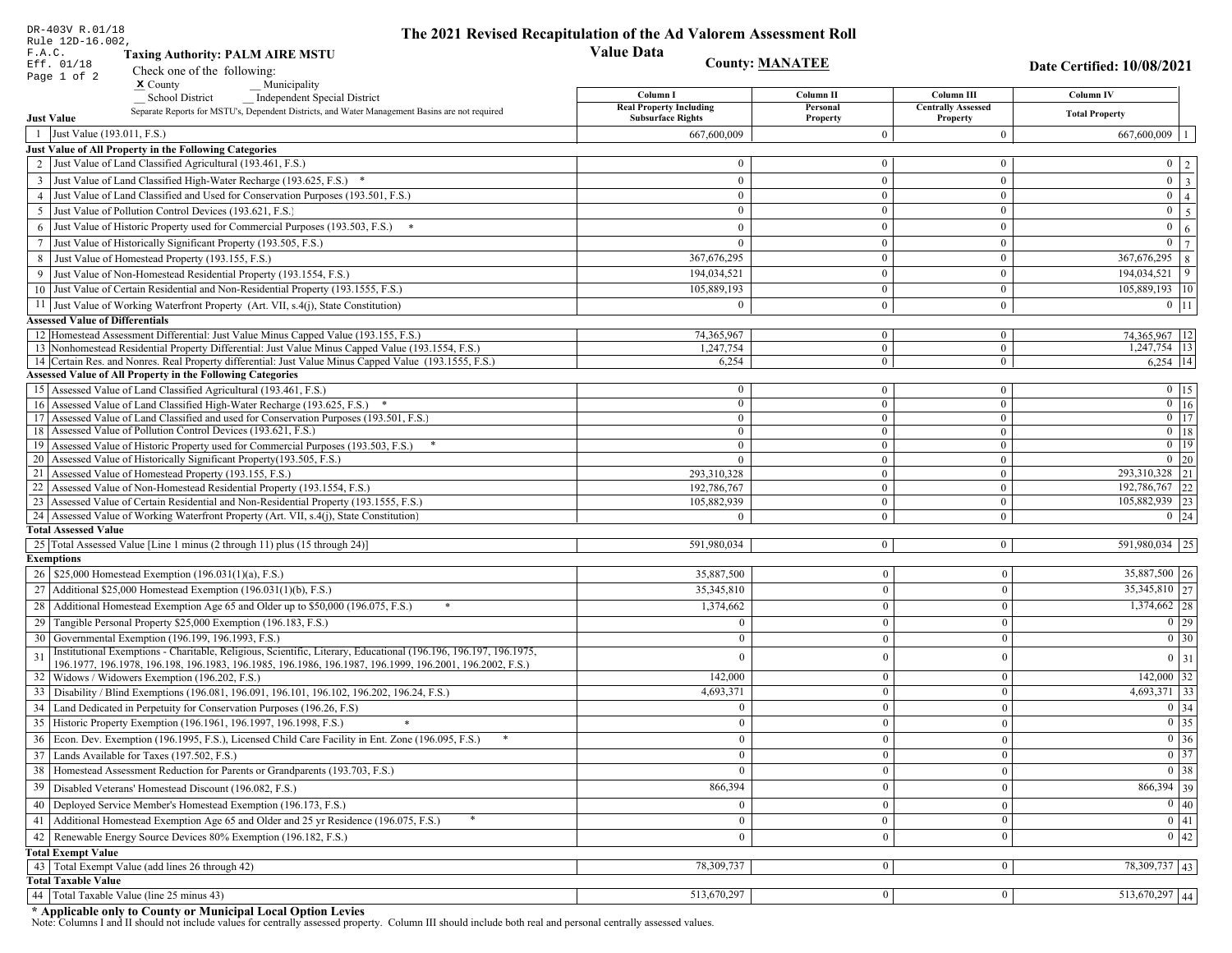# **Taxing Authority: PALM AIRE MSTU\_**

# **Reconciliation of Preliminary and Final Tax Roll**

|              |                                                                                                    | <b>Taxable Value</b>                                                                   |
|--------------|----------------------------------------------------------------------------------------------------|----------------------------------------------------------------------------------------|
| $\mathbf{1}$ | Operating Taxable Value as Shown on Preliminary Tax Roll                                           | 513,557,991                                                                            |
| 2            | Additions to Operating Taxable Value Resulting from Petitions to the VAB                           | 0                                                                                      |
| 3            | Deductions from Operating Taxable Value Resulting from Petitions to the VAB                        |                                                                                        |
| 4            | Subtotal $(1 + 2 - 3 = 4)$                                                                         | 513,557,991                                                                            |
| 5            | Other Additions to Operating Taxable Value                                                         | 548,881                                                                                |
| 6            | Other Deductions from Operating Taxable Value                                                      | 436,575                                                                                |
|              | Operating Taxable Value Shown on Final Tax Roll $(4 + 5 - 6 = 7)$                                  | 513,670,297                                                                            |
|              |                                                                                                    | <b>Just Value</b>                                                                      |
| 8            | Just Value of Subsurface Rights (this amount included in Line 1, Column I, Page One) 193.481, F.S. |                                                                                        |
| 9            | Just Value of Centrally Assessed Railroad Property Value                                           |                                                                                        |
| 10           | Just Value of Centrally Assessed Private Car Line Property Value                                   |                                                                                        |
|              |                                                                                                    | <b>Reconciliation of Preliminary and Final Tax Roll</b><br><b>Selected Just Values</b> |

Note: Sum of items 9 and 10 should equal centrally assessed just value on page 1, line 1, column III.

### **Homestead Portability**

| - -<br>. .  | -<br>ranstei<br>Differential<br>. Receiving<br>Parce.<br>omesteao<br>$-+$<br>- OT<br> |     |
|-------------|---------------------------------------------------------------------------------------|-----|
| $\sim$<br>. | -<br>Transferred Homestead Differential<br>∕alu                                       | ء د |

|  |                                  | Column <sub>1</sub>                       | $C$ olumn 2 |  |
|--|----------------------------------|-------------------------------------------|-------------|--|
|  | <b>Total Parcels or Accounts</b> | <b>Personal Property</b><br>Real Property |             |  |
|  |                                  | Parcels                                   | Accounts    |  |
|  | 13<br>Total Parcels or Accounts  | 2,672                                     |             |  |

#### **Property with Reduced Assessed Value**

| 14 | Land Classified Agricultural (193.461, F.S.)                                                 |       |  |
|----|----------------------------------------------------------------------------------------------|-------|--|
| 15 | Land Classified High-Water Recharge (193.625, F.S.)                                          |       |  |
| 16 | Land Classified and Used for Conservation Purposes (193.501, F.S.)                           |       |  |
| 17 | Pollution Control Devices (193.621, F.S.)                                                    |       |  |
| 18 | Historic Property used for Commercial Purposes (193.503, F.S.) *                             |       |  |
| 19 | Historically Significant Property (193.505, F.S.)                                            |       |  |
| 20 | Homestead Property; Parcels with Capped Value (193.155, F.S.)                                | 1,333 |  |
| 21 | Non-Homestead Residential Property; Parcels with Capped Value (193.1554, F.S.)               | 151   |  |
| 22 | Certain Residential and Non-Residential Property; Parcels with Capped Value (193.1555, F.S.) |       |  |
| 23 | Working Waterfront Property (Art. VII, s.4(j), State Constitution)                           |       |  |

## **Other Reductions in Assessed Value**

| $\mathbf{A}$<br>-44 | Available for Taxes (197.502, F.S.)                                          |  |
|---------------------|------------------------------------------------------------------------------|--|
| 25                  | (193.703, 1)<br>Homestead Assessment Reduction for Parents or Grandparents ( |  |
| 26                  | Disabled Veterans' Homestead Discount (196.082, F.S.)                        |  |

## \* Applicable only to County or Municipal Local Option Levies

Date Certified: 10/08/2021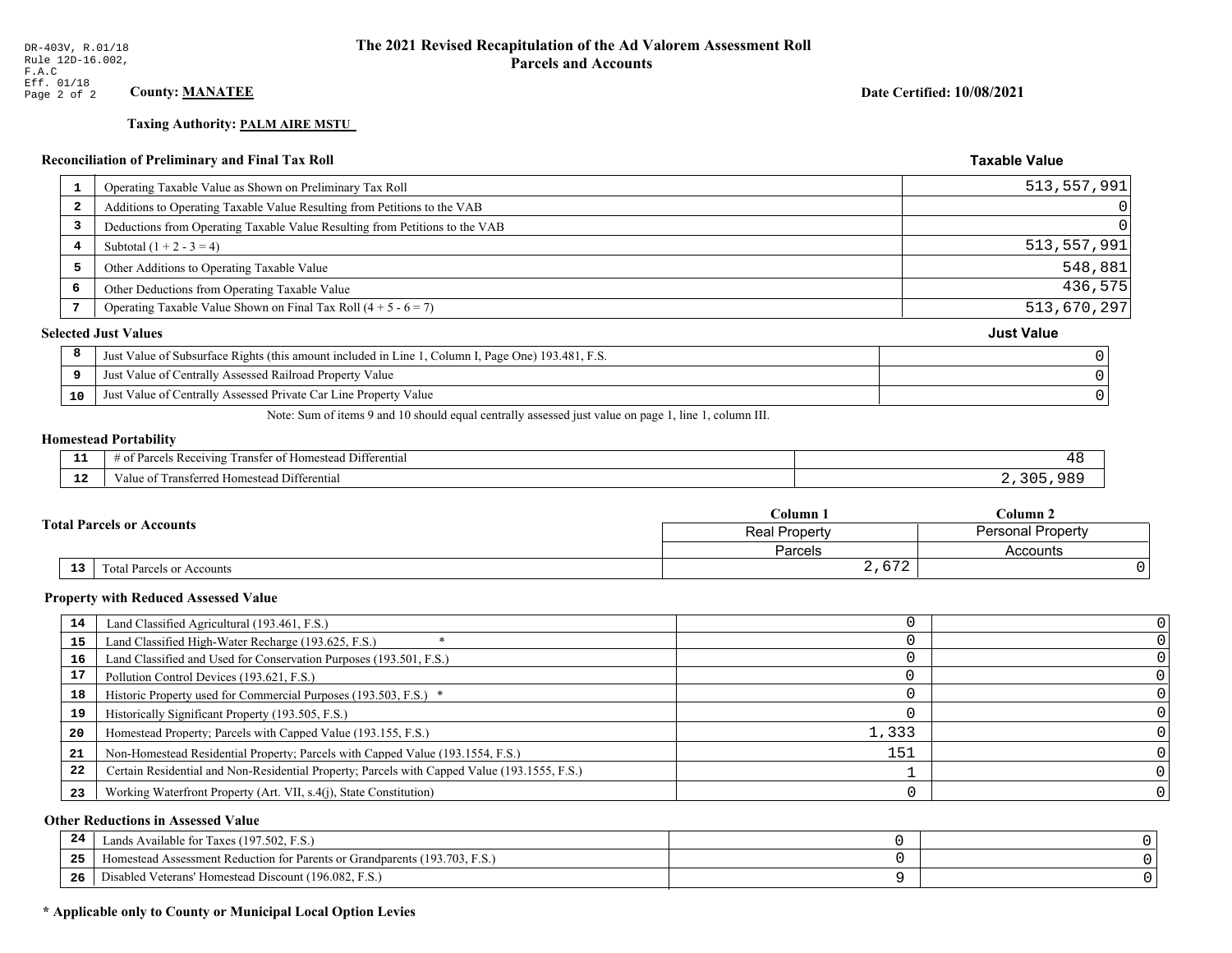| DR-403V R.01/18                        |                                                                                                                                                                                          | The 2021 Revised Recapitulation of the Ad Valorem Assessment Roll |                                  |                                |                                                                       |
|----------------------------------------|------------------------------------------------------------------------------------------------------------------------------------------------------------------------------------------|-------------------------------------------------------------------|----------------------------------|--------------------------------|-----------------------------------------------------------------------|
| Rule 12D-16.002,<br>F.A.C.             |                                                                                                                                                                                          | <b>Value Data</b>                                                 |                                  |                                |                                                                       |
| Eff. 01/18                             | <b>Taxing Authority: CITY OF ANNA MARIA</b>                                                                                                                                              | <b>County: MANATEE</b>                                            |                                  |                                | <b>Date Certified: 10/08/2021</b>                                     |
| Page 1 of 2                            | Check one of the following:<br><b>x</b> Municipality<br>$\sqrt{\frac{1}{1}}$ County                                                                                                      |                                                                   |                                  |                                |                                                                       |
|                                        | <b>School District</b><br><b>Independent Special District</b>                                                                                                                            | Column I                                                          | Column <sub>II</sub>             | Column III                     | <b>Column IV</b>                                                      |
|                                        | Separate Reports for MSTU's, Dependent Districts, and Water Management Basins are not required                                                                                           | <b>Real Property Including</b>                                    | Personal                         | <b>Centrally Assessed</b>      | <b>Total Property</b>                                                 |
| <b>Just Value</b>                      |                                                                                                                                                                                          | <b>Subsurface Rights</b>                                          | Property                         | Property                       |                                                                       |
| 1 Just Value (193.011, F.S.)           |                                                                                                                                                                                          | 1,735,460,197                                                     | 7,461,284                        | $\mathbf{0}$                   | 1,742,921,481                                                         |
|                                        | Just Value of All Property in the Following Categories<br>2 Just Value of Land Classified Agricultural (193.461, F.S.)                                                                   | $\Omega$                                                          | $\overline{0}$                   | $\mathbf{0}$                   | $0 \mid 2$                                                            |
|                                        |                                                                                                                                                                                          |                                                                   |                                  |                                |                                                                       |
|                                        | 3 Just Value of Land Classified High-Water Recharge (193.625, F.S.) *                                                                                                                    | $\overline{0}$<br>$\overline{0}$                                  | $\overline{0}$<br>$\overline{0}$ | $\bf{0}$                       | $\overline{\mathbf{3}}$<br>$\overline{0}$<br>$\overline{0}$           |
|                                        | 4 Just Value of Land Classified and Used for Conservation Purposes (193.501, F.S.)<br>Just Value of Pollution Control Devices (193.621, F.S.)                                            | $\Omega$                                                          | $\overline{0}$                   | $\bf{0}$<br>$\mathbf{0}$       | $\overline{4}$<br>$\overline{0}$                                      |
| 5                                      |                                                                                                                                                                                          |                                                                   |                                  |                                | $\overline{\mathbf{5}}$<br>$\overline{0}$                             |
|                                        | 6 Just Value of Historic Property used for Commercial Purposes (193.503, F.S.)                                                                                                           | $\overline{0}$                                                    | $\overline{0}$                   | $\mathbf{0}$                   | $6\phantom{a}$<br>$\overline{0}$                                      |
|                                        | 7 Just Value of Historically Significant Property (193.505, F.S.)                                                                                                                        | $\overline{0}$                                                    | $\overline{0}$<br>$\Omega$       | $\mathbf{0}$<br>$\mathbf{0}$   | $\overline{7}$                                                        |
|                                        | 8 Just Value of Homestead Property (193.155, F.S.)                                                                                                                                       | 454,390,357                                                       | $\overline{0}$                   |                                | 454,390,357 8<br>$1,184,421,719$ 9                                    |
|                                        | 9 Just Value of Non-Homestead Residential Property (193.1554, F.S.)<br>10 Just Value of Certain Residential and Non-Residential Property (193.1555, F.S.)                                | 1,184,421,719                                                     | $\boldsymbol{0}$                 | $\mathbf{0}$                   |                                                                       |
|                                        |                                                                                                                                                                                          | 96,648,121                                                        |                                  | $\mathbf{0}$                   | 96,648,121   10                                                       |
|                                        | 11 Just Value of Working Waterfront Property (Art. VII, s.4(j), State Constitution)                                                                                                      | $\Omega$                                                          | $\overline{0}$                   | $\bf{0}$                       | $0$ 11                                                                |
| <b>Assessed Value of Differentials</b> |                                                                                                                                                                                          | 180,531,513                                                       | $\overline{0}$                   |                                |                                                                       |
|                                        | 12 Homestead Assessment Differential: Just Value Minus Capped Value (193.155, F.S.)<br>13 Nonhomestead Residential Property Differential: Just Value Minus Capped Value (193.1554, F.S.) | 41,345,335                                                        | $\overline{0}$                   | $\mathbf{0}$<br>$\mathbf{0}$   | 180,531,513 12<br>41, 345, 335   13                                   |
|                                        | 14 Certain Res. and Nonres. Real Property differential: Just Value Minus Capped Value (193.1555, F.S.)                                                                                   | 9,839,943                                                         | $\overline{0}$                   | $\overline{0}$                 | $9,839,943$ 14                                                        |
|                                        | <b>Assessed Value of All Property in the Following Categories</b>                                                                                                                        |                                                                   |                                  |                                |                                                                       |
|                                        | 15 Assessed Value of Land Classified Agricultural (193.461, F.S.)                                                                                                                        | $\bf{0}$                                                          | $\mathbf{0}$                     | $\mathbf{0}$                   | $0$   15                                                              |
|                                        | 16 Assessed Value of Land Classified High-Water Recharge (193.625, F.S.) *                                                                                                               | $\overline{0}$                                                    | $\overline{0}$                   | $\overline{0}$                 | $\boxed{0}$ 16                                                        |
|                                        | 17 Assessed Value of Land Classified and used for Conservation Purposes (193.501, F.S.)                                                                                                  | $\bf{0}$                                                          | $\mathbf{0}$                     | $\bf{0}$                       | $0$ 17                                                                |
|                                        | 18 Assessed Value of Pollution Control Devices (193.621, F.S.)                                                                                                                           | $\overline{0}$                                                    | $\overline{0}$                   | $\overline{0}$                 | $0$ 18                                                                |
|                                        | 19 Assessed Value of Historic Property used for Commercial Purposes (193.503, F.S.)                                                                                                      | $\overline{0}$                                                    | $\boldsymbol{0}$                 | $\bf{0}$                       | $\overline{0}$ 19                                                     |
|                                        | 20 Assessed Value of Historically Significant Property (193.505, F.S.)<br>21 Assessed Value of Homestead Property (193.155, F.S.)                                                        | $\overline{0}$<br>273,858,844                                     | $\overline{0}$<br>$\bf{0}$       | $\overline{0}$<br>$\mathbf{0}$ | $0$ 20<br>273,858,844 21                                              |
|                                        | 22 Assessed Value of Non-Homestead Residential Property (193.1554, F.S.)                                                                                                                 | 1,143,076,384                                                     | $\overline{0}$                   | $\mathbf{0}$                   | 1,143,076,384 22                                                      |
|                                        | 23 Assessed Value of Certain Residential and Non-Residential Property (193.1555, F.S.)                                                                                                   | 86,808,178                                                        | $\overline{0}$                   | $\mathbf{0}$                   | 86,808,178 23                                                         |
|                                        | 24 Assessed Value of Working Waterfront Property (Art. VII, s.4(j), State Constitution)                                                                                                  | $\Omega$                                                          | $\overline{0}$                   | $\mathbf{0}$                   | $0 \mid 24$                                                           |
| <b>Total Assessed Value</b>            |                                                                                                                                                                                          |                                                                   |                                  |                                |                                                                       |
|                                        | 25 Total Assessed Value [Line 1 minus (2 through 11) plus (15 through 24)]                                                                                                               | 1,503,743,406                                                     | 7,461,284                        | $\vert 0 \vert$                | 1,511,204,690 25                                                      |
| <b>Exemptions</b>                      |                                                                                                                                                                                          |                                                                   |                                  |                                |                                                                       |
|                                        | 26   \$25,000 Homestead Exemption (196.031(1)(a), F.S.)                                                                                                                                  | 10,375,000                                                        | $\Omega$                         | $\mathbf{0}$                   | $10,375,000$ 26                                                       |
|                                        | 27   Additional \$25,000 Homestead Exemption $(196.031(1)(b), F.S.)$                                                                                                                     | 10,356,044                                                        | $\Omega$                         | $\overline{0}$                 | $\overline{10,356,044}$ 27                                            |
|                                        | 28 Additional Homestead Exemption Age 65 and Older up to \$50,000 (196.075, F.S.)<br>*                                                                                                   | 125,000                                                           |                                  | $\overline{0}$                 | $125,000$ 28                                                          |
|                                        | 29 Tangible Personal Property \$25,000 Exemption (196.183, F.S.)                                                                                                                         | $\Omega$                                                          | 844,654                          | $\mathbf{0}$                   | $844,654$ 29                                                          |
|                                        | 30 Governmental Exemption (196.199, 196.1993, F.S.)                                                                                                                                      | 33,235,689                                                        |                                  | $\Omega$                       | 33,235,689 30                                                         |
| 31                                     | Institutional Exemptions - Charitable, Religious, Scientific, Literary, Educational (196.196, 196.197, 196.1975,                                                                         | 8,401,110                                                         | 69,784                           | $\mathbf{0}$                   | 8,470,894   31                                                        |
|                                        | 196.1977, 196.1978, 196.198, 196.1983, 196.1985, 196.1986, 196.1987, 196.1999, 196.2001, 196.2002, F.S.)                                                                                 |                                                                   |                                  |                                |                                                                       |
|                                        | 32   Widows / Widowers Exemption (196.202, F.S.)                                                                                                                                         | 39,500                                                            | $\Omega$                         | $\Omega$                       | $39,500$ 32                                                           |
| 33                                     | Disability / Blind Exemptions (196.081, 196.091, 196.101, 196.102, 196.202, 196.24, F.S.)                                                                                                | 1,451,994                                                         |                                  | $\boldsymbol{0}$               | $1,451,994$ 33                                                        |
|                                        | 34   Land Dedicated in Perpetuity for Conservation Purposes (196.26, F.S)                                                                                                                | $\overline{0}$                                                    | $\overline{0}$                   | $\overline{0}$                 | $0 \mid 34$                                                           |
|                                        | 35 Historic Property Exemption (196.1961, 196.1997, 196.1998, F.S.)                                                                                                                      | $\mathbf{0}$                                                      | $\boldsymbol{0}$                 | $\mathbf{0}$                   | $\begin{array}{ c c }\n\hline\n0 & 35 \\ \hline\n0 & 36\n\end{array}$ |
|                                        | 36 Econ. Dev. Exemption (196.1995, F.S.), Licensed Child Care Facility in Ent. Zone (196.095, F.S.)                                                                                      | $\overline{0}$                                                    | $\Omega$                         | $\overline{0}$                 |                                                                       |
|                                        | 37 Lands Available for Taxes (197.502, F.S.)                                                                                                                                             | $\mathbf{0}$                                                      | $\mathbf{0}$                     | $\mathbf{0}$                   | $\boxed{0}$ 37                                                        |
|                                        | 38 Homestead Assessment Reduction for Parents or Grandparents (193.703, F.S.)                                                                                                            | $\overline{0}$                                                    |                                  | $\mathbf{0}$                   | $\boxed{0}$ 38                                                        |
|                                        | 39   Disabled Veterans' Homestead Discount (196.082, F.S.)                                                                                                                               | 89,363                                                            | $\overline{0}$                   | $\mathbf{0}$                   | $89,363$ 39                                                           |
|                                        | 40   Deployed Service Member's Homestead Exemption (196.173, F.S.)                                                                                                                       | $\overline{0}$                                                    | $\overline{0}$                   | $\mathbf{0}$                   | $\overline{0}$ 40                                                     |
| 41                                     | Additional Homestead Exemption Age 65 and Older and 25 yr Residence (196.075, F.S.)                                                                                                      | $\mathbf{0}$                                                      | $\bf{0}$                         | $\overline{0}$                 | $\overline{0}$ 41                                                     |
|                                        | 42 Renewable Energy Source Devices 80% Exemption (196.182, F.S.)                                                                                                                         | $\overline{0}$                                                    |                                  | $\mathbf{0}$                   | 0 42                                                                  |
| <b>Total Exempt Value</b>              |                                                                                                                                                                                          |                                                                   |                                  |                                |                                                                       |
|                                        | 43 Total Exempt Value (add lines 26 through 42)                                                                                                                                          | 64,073,700                                                        | 914,438                          | $\mathbf{0}$                   | 64,988,138 43                                                         |
| <b>Total Taxable Value</b>             |                                                                                                                                                                                          |                                                                   |                                  |                                |                                                                       |
|                                        | 44   Total Taxable Value (line 25 minus 43)                                                                                                                                              | 1,439,669,706                                                     | 6,546,846                        | $\bf{0}$                       | $1,446,216,552$ 44                                                    |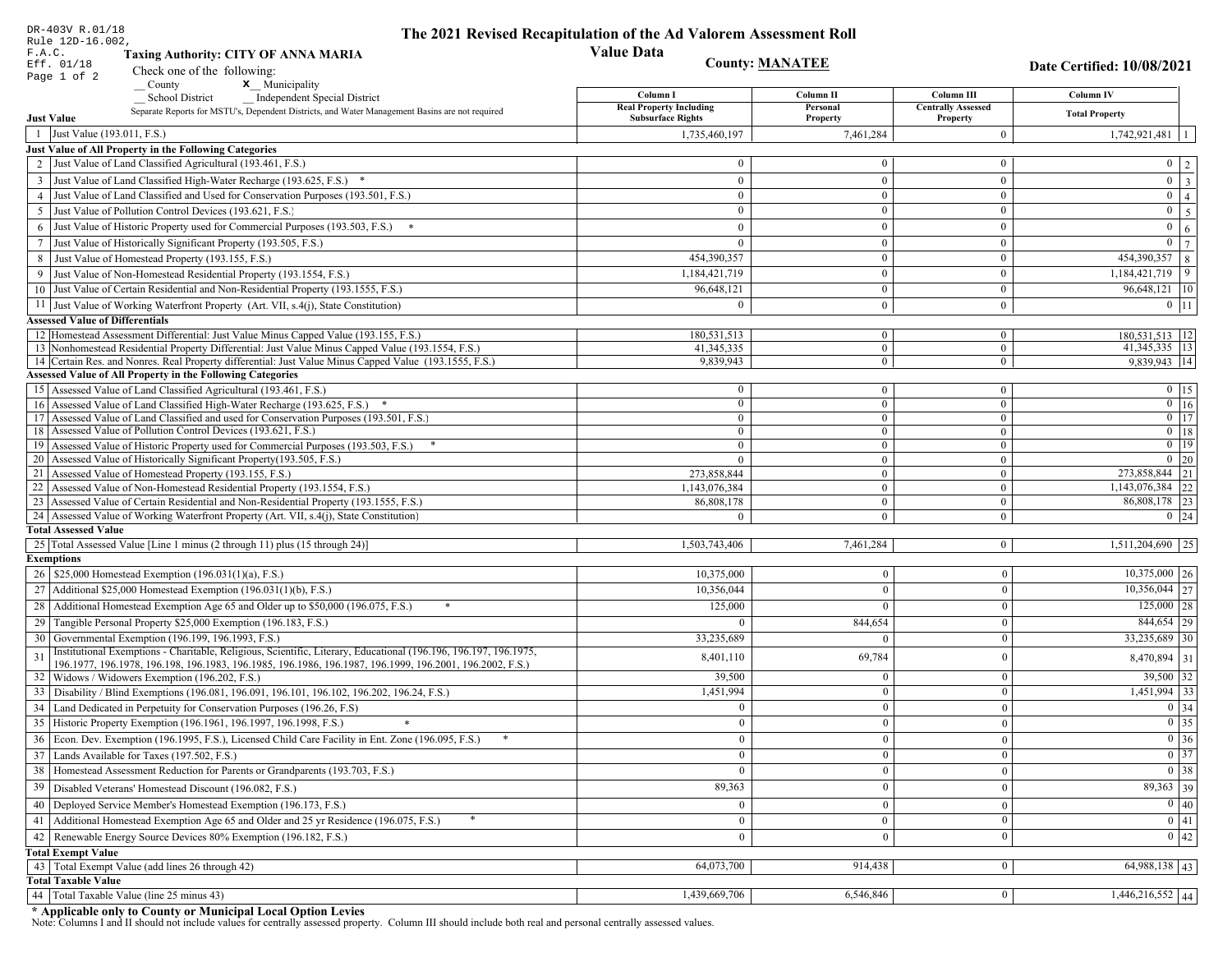## **Taxing Authority: CITY OF ANNA MARIA**

## Reconciliation of Preliminary and Final Tax Roll

| <b>L</b> | Operating Taxable Value as Shown on Preliminary Tax Roll                                           | 1,446,986,189     |
|----------|----------------------------------------------------------------------------------------------------|-------------------|
| 2        | Additions to Operating Taxable Value Resulting from Petitions to the VAB                           |                   |
| 3        | Deductions from Operating Taxable Value Resulting from Petitions to the VAB                        |                   |
| 4        | Subtotal $(1 + 2 - 3 = 4)$                                                                         | 1,446,986,189     |
| 5        | Other Additions to Operating Taxable Value                                                         | 575,735           |
| 6        | Other Deductions from Operating Taxable Value                                                      | 1,345,372         |
|          | Operating Taxable Value Shown on Final Tax Roll $(4 + 5 - 6 = 7)$                                  | 1,446,216,552     |
|          | <b>Selected Just Values</b>                                                                        | <b>Just Value</b> |
| 8        | Just Value of Subsurface Rights (this amount included in Line 1, Column I, Page One) 193.481, F.S. |                   |
| 9        | Just Value of Centrally Assessed Railroad Property Value                                           |                   |
| 10       | Just Value of Centrally Assessed Private Car Line Property Value                                   |                   |
|          |                                                                                                    |                   |

Note: Sum of items 9 and 10 should equal centrally assessed just value on page 1, line 1, column III.

## **Homestead Portability**

ł,

| . .                  | $   -$<br>Differential<br>ranster of<br>ceiving<br><i>domestead</i><br>Parce<br>-01<br>. |  |
|----------------------|------------------------------------------------------------------------------------------|--|
| $\sim$ $\sim$<br>. . | Transferred Homestead Differential<br>∕alu                                               |  |

|  |                                  | Column 1                                  | $\mathbb C$ olumn 2 |  |
|--|----------------------------------|-------------------------------------------|---------------------|--|
|  | <b>Total Parcels or Accounts</b> | <b>Personal Property</b><br>Real Property |                     |  |
|  |                                  | Parcels                                   | Accounts            |  |
|  | 13<br>Total Parcels or Accounts  | ,706<br>— <i>1</i>                        | $\sim$ $\sim$<br>ᅩᅀ |  |

#### **Property with Reduced Assessed Value**

| 14 | Land Classified Agricultural (193.461, F.S.)                                                 |     |  |
|----|----------------------------------------------------------------------------------------------|-----|--|
| 15 | Land Classified High-Water Recharge (193.625, F.S.)                                          |     |  |
| 16 | Land Classified and Used for Conservation Purposes (193.501, F.S.)                           |     |  |
| 17 | Pollution Control Devices (193.621, F.S.)                                                    |     |  |
| 18 | Historic Property used for Commercial Purposes (193.503, F.S.) *                             |     |  |
| 19 | Historically Significant Property (193.505, F.S.)                                            |     |  |
| 20 | Homestead Property; Parcels with Capped Value (193.155, F.S.)                                | 402 |  |
| 21 | Non-Homestead Residential Property; Parcels with Capped Value (193.1554, F.S.)               | 738 |  |
| 22 | Certain Residential and Non-Residential Property; Parcels with Capped Value (193.1555, F.S.) | 58  |  |
| 23 | Working Waterfront Property (Art. VII, s.4(j), State Constitution)                           |     |  |

## **Other Reductions in Assessed Value**

| 24 | Lands Available for Taxes (197.502, F.S.)                                  |  |
|----|----------------------------------------------------------------------------|--|
| 25 | Homestead Assessment Reduction for Parents or Grandparents (193.703, F.S.) |  |
| 26 | Disabled Veterans' Homestead Discount (196.082, F.S.)                      |  |

## \* Applicable only to County or Municipal Local Option Levies

Date Certified: 10/08/2021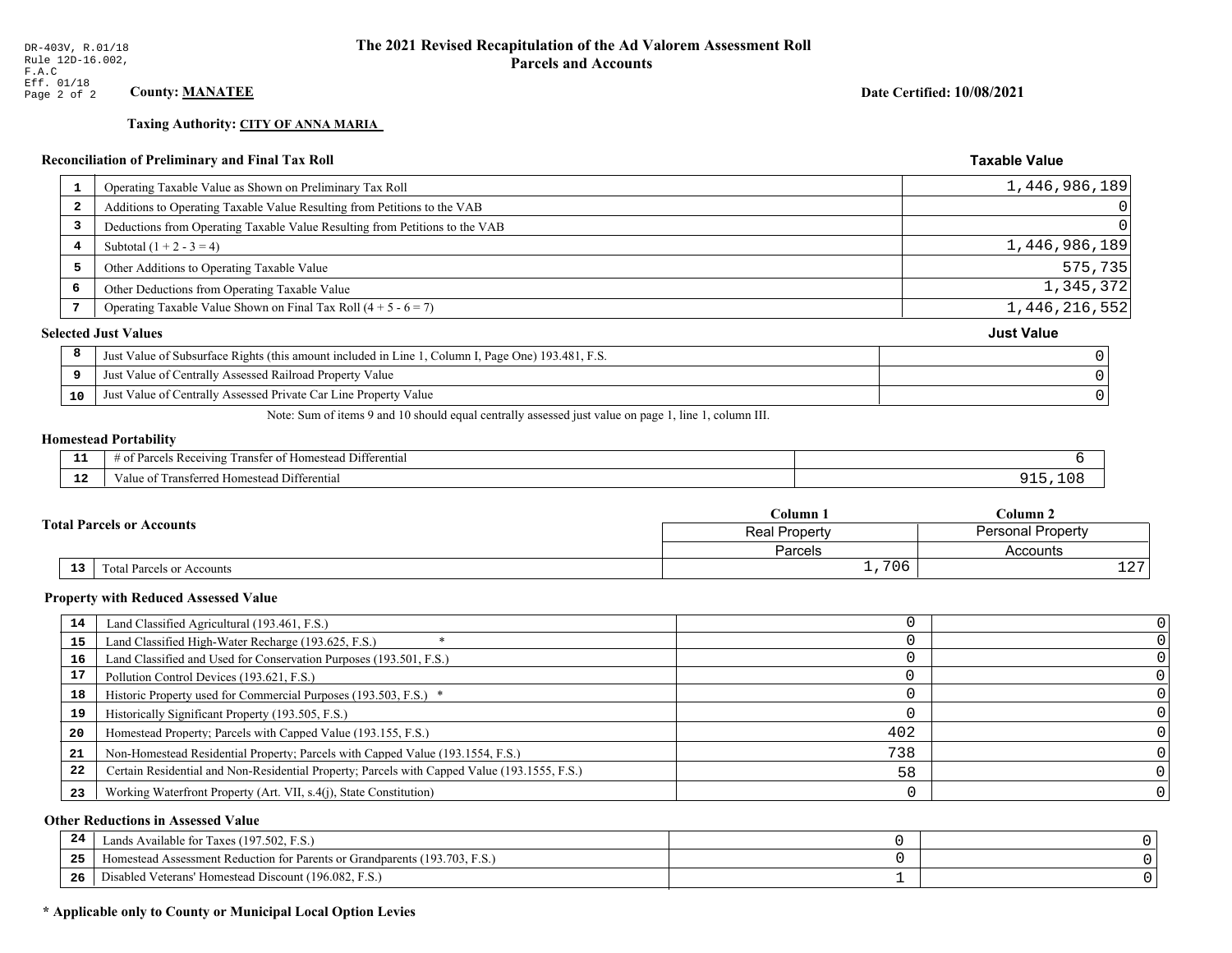| DR-403V R.01/18                        |                                                                                                                                                                                          | The 2021 Revised Recapitulation of the Ad Valorem Assessment Roll |                                  |                                  |                                                                       |  |
|----------------------------------------|------------------------------------------------------------------------------------------------------------------------------------------------------------------------------------------|-------------------------------------------------------------------|----------------------------------|----------------------------------|-----------------------------------------------------------------------|--|
| Rule 12D-16.002,<br>F.A.C.             |                                                                                                                                                                                          | <b>Value Data</b>                                                 |                                  |                                  |                                                                       |  |
| Eff. 01/18                             | <b>Taxing Authority: CITY OF BRADENTON BEACH</b>                                                                                                                                         | <b>County: MANATEE</b><br>Date Certified: 10/08/2021              |                                  |                                  |                                                                       |  |
| Page 1 of 2                            | Check one of the following:<br>x Municipality                                                                                                                                            |                                                                   |                                  |                                  |                                                                       |  |
|                                        | County<br><b>School District</b><br><b>Independent Special District</b>                                                                                                                  | Column I                                                          | Column II                        | Column III                       | Column IV                                                             |  |
|                                        | Separate Reports for MSTU's, Dependent Districts, and Water Management Basins are not required                                                                                           | <b>Real Property Including</b>                                    | Personal                         | <b>Centrally Assessed</b>        | <b>Total Property</b>                                                 |  |
| <b>Just Value</b>                      |                                                                                                                                                                                          | <b>Subsurface Rights</b>                                          | Property                         | Property                         |                                                                       |  |
| 1 Just Value (193.011, F.S.)           |                                                                                                                                                                                          | 869,568,392                                                       | 9,725,537                        | $\overline{0}$                   | $879,293,929$   1                                                     |  |
|                                        | Just Value of All Property in the Following Categories                                                                                                                                   |                                                                   | $\Omega$                         |                                  |                                                                       |  |
|                                        | 2 Just Value of Land Classified Agricultural (193.461, F.S.)                                                                                                                             | $\mathbf{0}$                                                      |                                  | $\overline{0}$                   | $0 \mid 2 \mid$                                                       |  |
|                                        | 3 Just Value of Land Classified High-Water Recharge (193.625, F.S.) *                                                                                                                    | $\mathbf{0}$                                                      | $\mathbf{0}$                     | $\overline{0}$                   | $\boxed{0}$ $\boxed{3}$                                               |  |
|                                        | 4 Just Value of Land Classified and Used for Conservation Purposes (193.501, F.S.)                                                                                                       | $\bf{0}$                                                          | $\mathbf{0}$<br>$\Omega$         | $\overline{0}$                   | $\overline{0}$   4                                                    |  |
|                                        | 5 Just Value of Pollution Control Devices (193.621, F.S.)                                                                                                                                | $\overline{0}$                                                    |                                  | $\mathbf{0}$                     | $0 \mid 5 \mid$                                                       |  |
|                                        | 6 Just Value of Historic Property used for Commercial Purposes (193.503, F.S.)                                                                                                           | $\mathbf{0}$                                                      | $\mathbf{0}$                     | $\mathbf{0}$                     | $0 \mid 6 \mid$                                                       |  |
|                                        | 7 Just Value of Historically Significant Property (193.505, F.S.)                                                                                                                        | $\overline{0}$                                                    | $\mathbf{0}$                     | $\mathbf{0}$                     | $\overline{0}$<br>$7\phantom{.0}$                                     |  |
|                                        | 8 Just Value of Homestead Property (193.155, F.S.)                                                                                                                                       | 110,283,718                                                       | $\Omega$                         | $\bf{0}$                         | $110,283,718$ 8                                                       |  |
|                                        | 9 Just Value of Non-Homestead Residential Property (193.1554, F.S.)                                                                                                                      | 623,273,366                                                       | $\mathbf{0}$                     | $\overline{0}$                   | $623,273,366$ 9                                                       |  |
|                                        | 10 Just Value of Certain Residential and Non-Residential Property (193.1555, F.S.)                                                                                                       | 136,011,308                                                       | $\mathbf{0}$                     | $\overline{0}$                   | $136,011,308$   10                                                    |  |
|                                        | 11 Just Value of Working Waterfront Property (Art. VII, s.4(j), State Constitution)                                                                                                      | $\theta$                                                          | $\mathbf{0}$                     | $\overline{0}$                   | $0 \mid 11 \mid$                                                      |  |
| <b>Assessed Value of Differentials</b> |                                                                                                                                                                                          |                                                                   |                                  |                                  |                                                                       |  |
|                                        | 12 Homestead Assessment Differential: Just Value Minus Capped Value (193.155, F.S.)<br>13 Nonhomestead Residential Property Differential: Just Value Minus Capped Value (193.1554, F.S.) | 36.372.257<br>13,531,067                                          | $\overline{0}$<br>$\overline{0}$ | $\overline{0}$<br>$\overline{0}$ | 36, 372, 257   12<br>13,531,067 13                                    |  |
|                                        | 14 Certain Res. and Nonres. Real Property differential: Just Value Minus Capped Value (193.1555, F.S.)                                                                                   | 3,232,466                                                         | $\mathbf{0}$                     | $\overline{0}$                   | 3,232,466 14                                                          |  |
|                                        | <b>Assessed Value of All Property in the Following Categories</b>                                                                                                                        |                                                                   |                                  |                                  |                                                                       |  |
|                                        | 15 Assessed Value of Land Classified Agricultural (193.461, F.S.)                                                                                                                        | $\bf{0}$                                                          | $\overline{0}$                   | $\overline{0}$                   | $0 \t15$                                                              |  |
|                                        | 16 Assessed Value of Land Classified High-Water Recharge (193.625, F.S.) *                                                                                                               | $\mathbf{0}$                                                      | $\overline{0}$                   | $\overline{0}$                   | $0 \mid 16$                                                           |  |
|                                        | 17 Assessed Value of Land Classified and used for Conservation Purposes (193.501, F.S.)                                                                                                  | $\overline{0}$                                                    | $\overline{0}$                   | $\overline{0}$                   | $0$ 17                                                                |  |
|                                        | 18 Assessed Value of Pollution Control Devices (193.621, F.S.)                                                                                                                           | $\ddot{\mathbf{0}}$                                               | $\mathbf{0}$                     | $\overline{0}$                   | $0$   18                                                              |  |
|                                        | 19 Assessed Value of Historic Property used for Commercial Purposes (193.503, F.S.)                                                                                                      | $\mathbf{0}$                                                      | $\mathbf{0}$                     | $\mathbf{0}$                     | $0$ 19                                                                |  |
|                                        | 20 Assessed Value of Historically Significant Property (193.505, F.S.)                                                                                                                   | $\overline{0}$                                                    | $\theta$                         | $\overline{0}$                   | $0 \quad 20$                                                          |  |
|                                        | 21 Assessed Value of Homestead Property (193.155, F.S.)                                                                                                                                  | 73,911,461                                                        | $\mathbf{0}$                     | $\overline{0}$                   | 73,911,461 21                                                         |  |
|                                        | 22 Assessed Value of Non-Homestead Residential Property (193.1554, F.S.)                                                                                                                 | 609,742,299                                                       | $\mathbf{0}$                     | $\overline{0}$                   | 609,742,299 22                                                        |  |
|                                        | 23 Assessed Value of Certain Residential and Non-Residential Property (193.1555, F.S.)                                                                                                   | 132,778,842                                                       | $\overline{0}$                   | $\overline{0}$                   | 132,778,842 23                                                        |  |
| <b>Total Assessed Value</b>            | 24 Assessed Value of Working Waterfront Property (Art. VII, s.4(j), State Constitution)                                                                                                  | $\Omega$                                                          | $\Omega$                         | $\overline{0}$                   | $0 \quad 24$                                                          |  |
|                                        | 25 Total Assessed Value [Line 1 minus (2 through 11) plus (15 through 24)]                                                                                                               | 816,432,602                                                       | 9,725,537                        | $\vert 0 \vert$                  | $826,158,139$   25                                                    |  |
| <b>Exemptions</b>                      |                                                                                                                                                                                          |                                                                   |                                  |                                  |                                                                       |  |
|                                        | 26   \$25,000 Homestead Exemption (196.031(1)(a), F.S.)                                                                                                                                  | 6,050,000                                                         | $\overline{0}$                   | $\boldsymbol{0}$                 | $6,050,000$ 26                                                        |  |
|                                        | 27   Additional \$25,000 Homestead Exemption (196.031(1)(b), F.S.)                                                                                                                       | 5,825,420                                                         | $\overline{0}$                   | $\boldsymbol{0}$                 | $5,825,420$ 27                                                        |  |
|                                        | Additional Homestead Exemption Age 65 and Older up to \$50,000 (196.075, F.S.)<br>*                                                                                                      |                                                                   | $\Omega$                         | $\boldsymbol{0}$                 | $175,000$ 28                                                          |  |
| 28                                     |                                                                                                                                                                                          | 175,000                                                           |                                  |                                  | 884,338 29                                                            |  |
|                                        | 29 Tangible Personal Property \$25,000 Exemption (196.183, F.S.)                                                                                                                         | $\Omega$                                                          | 884,338                          | $\boldsymbol{0}$                 |                                                                       |  |
|                                        | 30 Governmental Exemption (196.199, 196.1993, F.S.)<br>Institutional Exemptions - Charitable, Religious, Scientific, Literary, Educational (196.196, 196.197, 196.1975,                  | 73.964.078                                                        | $\overline{0}$                   | $\boldsymbol{0}$                 | 73,964,078 30                                                         |  |
| 31                                     | 196.1977, 196.1978, 196.198, 196.1983, 196.1985, 196.1986, 196.1987, 196.1999, 196.2001, 196.2002, F.S.)                                                                                 | 3,384,429                                                         | $\overline{0}$                   | $\boldsymbol{0}$                 | $3,384,429$ 31                                                        |  |
|                                        | 32   Widows / Widowers Exemption (196.202, F.S.)                                                                                                                                         | 24,500                                                            | $\overline{0}$                   | $\boldsymbol{0}$                 | $\boxed{24,500}$ 32                                                   |  |
| 33                                     | Disability / Blind Exemptions (196.081, 196.091, 196.101, 196.102, 196.202, 196.24, F.S.)                                                                                                | 837,875                                                           | $\Omega$                         | $\mathbf{0}$                     | 837,875 33                                                            |  |
| 34                                     | Land Dedicated in Perpetuity for Conservation Purposes (196.26, F.S)                                                                                                                     | $\overline{0}$                                                    | $\mathbf{0}$                     | $\bf{0}$                         | 0 34                                                                  |  |
|                                        | 35 Historic Property Exemption (196.1961, 196.1997, 196.1998, F.S.)                                                                                                                      | $\mathbf{0}$                                                      | $\overline{0}$                   | $\mathbf{0}$                     |                                                                       |  |
|                                        | 36 Econ. Dev. Exemption (196.1995, F.S.), Licensed Child Care Facility in Ent. Zone (196.095, F.S.)                                                                                      | $\mathbf{0}$                                                      | $\overline{0}$                   | $\mathbf{0}$                     | $\begin{array}{ c c }\n\hline\n0 & 35 \\ \hline\n0 & 36\n\end{array}$ |  |
|                                        | 37 Lands Available for Taxes (197.502, F.S.)                                                                                                                                             | $\mathbf{0}$                                                      | $\bf{0}$                         | $\bf{0}$                         | $0 \overline{\smash)37}$                                              |  |
|                                        | 38   Homestead Assessment Reduction for Parents or Grandparents (193.703, F.S.)                                                                                                          | $\mathbf{0}$                                                      | $\overline{0}$                   | $\bf{0}$                         | $\boxed{0}$ 38                                                        |  |
|                                        | 39   Disabled Veterans' Homestead Discount (196.082, F.S.)                                                                                                                               | $\mathbf{0}$                                                      | $\overline{0}$                   | $\bf{0}$                         | 0 39                                                                  |  |
|                                        | 40   Deployed Service Member's Homestead Exemption (196.173, F.S.)                                                                                                                       | $\mathbf{0}$                                                      | $\mathbf{0}$                     | $\boldsymbol{0}$                 | $\boxed{0}$ 40                                                        |  |
|                                        | Additional Homestead Exemption Age 65 and Older and 25 yr Residence (196.075, F.S.)                                                                                                      |                                                                   |                                  | $\boldsymbol{0}$                 | $\overline{0}$ 41                                                     |  |
| 41                                     |                                                                                                                                                                                          | $\mathbf{0}$                                                      | $\overline{0}$                   |                                  |                                                                       |  |
| 42                                     | Renewable Energy Source Devices 80% Exemption (196.182, F.S.)                                                                                                                            | $\mathbf{0}$                                                      | $\theta$                         | $\bf{0}$                         | $0 \mid 42$                                                           |  |
| <b>Total Exempt Value</b>              | 43 Total Exempt Value (add lines 26 through 42)                                                                                                                                          | 90,261,302                                                        | 884,338                          | $\overline{0}$                   | $91,145,640$ 43                                                       |  |
| <b>Total Taxable Value</b>             |                                                                                                                                                                                          |                                                                   |                                  |                                  |                                                                       |  |
|                                        | 44 Total Taxable Value (line 25 minus 43)                                                                                                                                                | 726,171,300                                                       | 8,841,199                        | $\bf{0}$                         | $735,012,499$ 44                                                      |  |
|                                        |                                                                                                                                                                                          |                                                                   |                                  |                                  |                                                                       |  |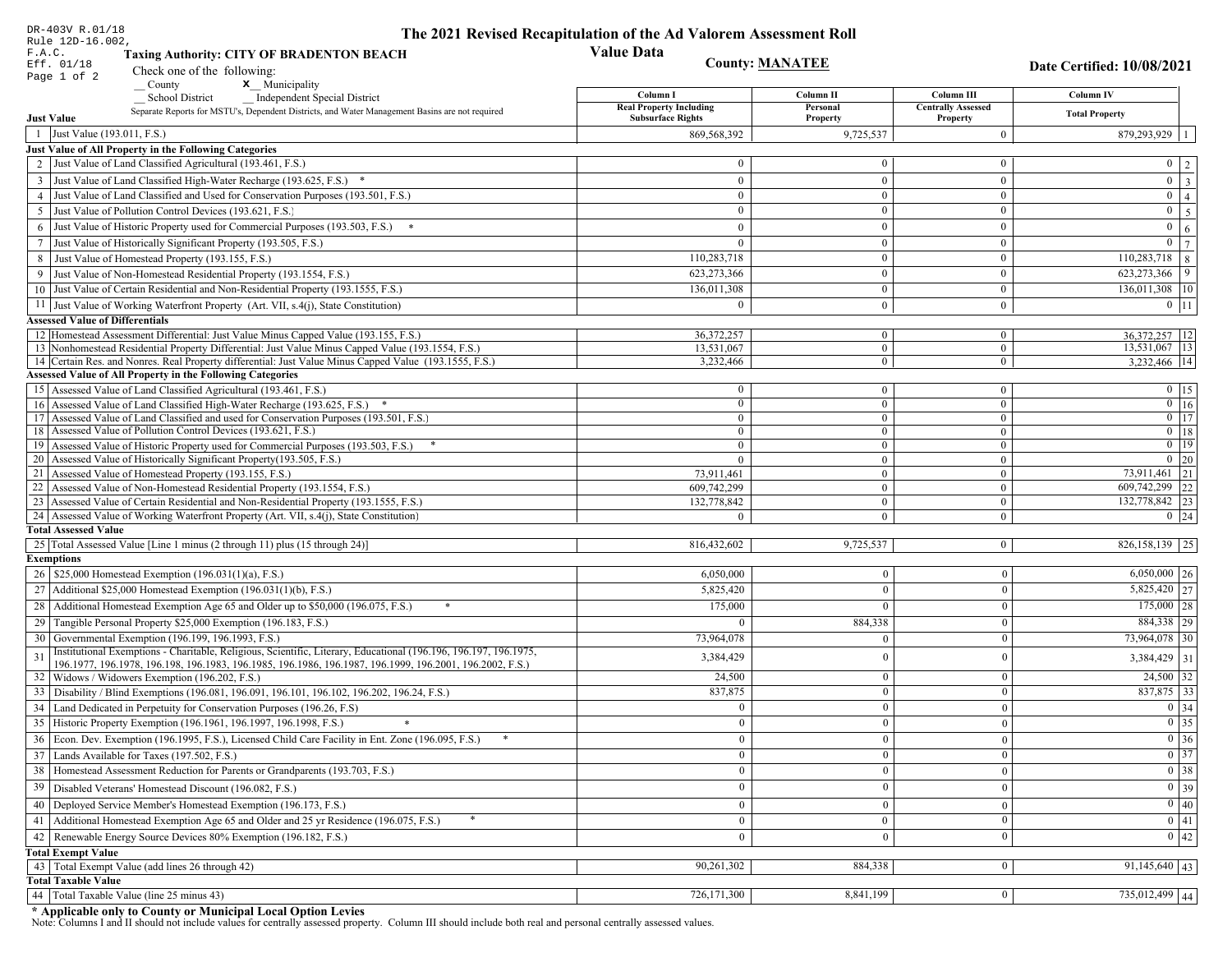**Taxing Authority: CITY OF BRADENTON BEACH** 

## Reconciliation of Preliminary and Final Tax Roll

| 1                       | Operating Taxable Value as Shown on Preliminary Tax Roll                                           | 734,521,413       |
|-------------------------|----------------------------------------------------------------------------------------------------|-------------------|
| $\overline{\mathbf{2}}$ | Additions to Operating Taxable Value Resulting from Petitions to the VAB                           | 0                 |
| 3                       | Deductions from Operating Taxable Value Resulting from Petitions to the VAB                        | $\Omega$          |
| 4                       | Subtotal $(1 + 2 - 3 = 4)$                                                                         | 734,521,413       |
| 5                       | Other Additions to Operating Taxable Value                                                         | 1,894,102         |
| 6                       | Other Deductions from Operating Taxable Value                                                      | 1,403,016         |
|                         | Operating Taxable Value Shown on Final Tax Roll $(4 + 5 - 6 = 7)$                                  | 735,012,499       |
|                         | <b>Selected Just Values</b>                                                                        | <b>Just Value</b> |
| 8                       | Just Value of Subsurface Rights (this amount included in Line 1, Column I, Page One) 193.481, F.S. |                   |
| 9                       | Just Value of Centrally Assessed Railroad Property Value                                           |                   |
| 10                      | Just Value of Centrally Assessed Private Car Line Property Value                                   |                   |

Note: Sum of items 9 and 10 should equal centrally assessed just value on page 1, line 1, column III.

#### **Homestead Portability**

| - 3 | $\cdots$<br>i Differential<br>ranster<br>Receiving<br>+ ه+<br>* Homestead<br>arce <sup>r</sup><br>-01 |       |
|-----|-------------------------------------------------------------------------------------------------------|-------|
| -44 | Fransferred Homestead Differential<br>alue                                                            | ח מר. |

|                                  |  | Column 1      | $\mathbb C$ olumn 2      |  |
|----------------------------------|--|---------------|--------------------------|--|
| <b>Total Parcels or Accounts</b> |  | Real Property | <b>Personal Property</b> |  |
|                                  |  | Parcels       | Accounts                 |  |
| 13<br>Total Parcels or Accounts  |  | 91R           | 441                      |  |

#### **Property with Reduced Assessed Value**

| 14 | Land Classified Agricultural (193.461, F.S.)                                                 |     |  |
|----|----------------------------------------------------------------------------------------------|-----|--|
| 15 | Land Classified High-Water Recharge (193.625, F.S.)                                          |     |  |
| 16 | Land Classified and Used for Conservation Purposes (193.501, F.S.)                           |     |  |
| 17 | Pollution Control Devices (193.621, F.S.)                                                    |     |  |
| 18 | Historic Property used for Commercial Purposes (193.503, F.S.) *                             |     |  |
| 19 | Historically Significant Property (193.505, F.S.)                                            |     |  |
| 20 | Homestead Property; Parcels with Capped Value (193.155, F.S.)                                | 221 |  |
| 21 | Non-Homestead Residential Property; Parcels with Capped Value (193.1554, F.S.)               | 383 |  |
| 22 | Certain Residential and Non-Residential Property; Parcels with Capped Value (193.1555, F.S.) | 25  |  |
| 23 | Working Waterfront Property (Art. VII, s.4(j), State Constitution)                           |     |  |

## **Other Reductions in Assessed Value**

| -44 | Available for Taxes (197.502, F.S.)                                          |  |
|-----|------------------------------------------------------------------------------|--|
| 25  | 'omestead Assessment Reduction for Parents or Grandparents $(193.703, F.S.)$ |  |
| 26  | isabled Veterans' Homestead Discount (196.082, F.S.)                         |  |

## \* Applicable only to County or Municipal Local Option Levies

Date Certified: 10/08/2021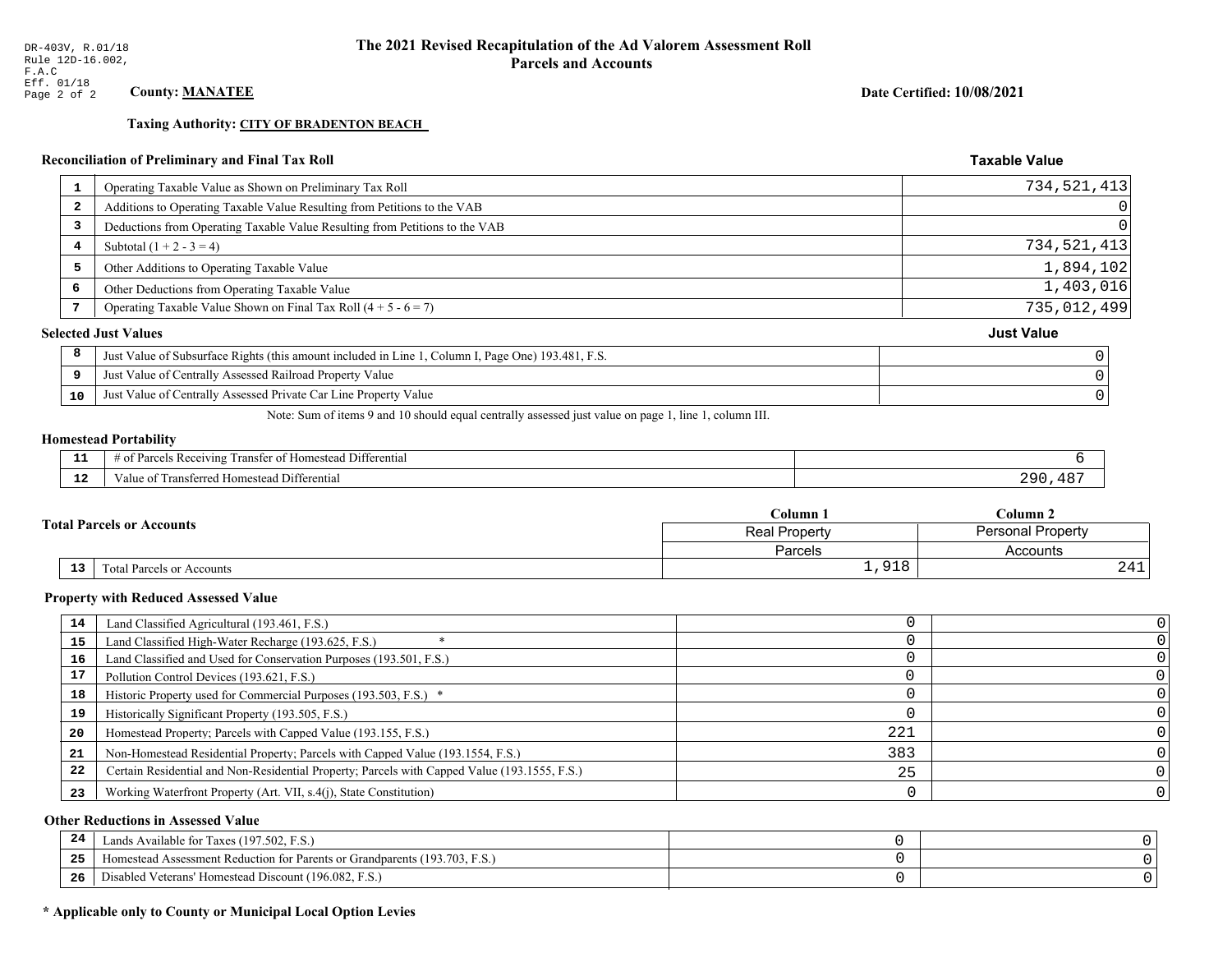| DR-403V R.01/18                        |                                                                                                                                               | The 2021 Revised Recapitulation of the Ad Valorem Assessment Roll |                                    |                                |                                                                             |
|----------------------------------------|-----------------------------------------------------------------------------------------------------------------------------------------------|-------------------------------------------------------------------|------------------------------------|--------------------------------|-----------------------------------------------------------------------------|
| Rule 12D-16.002,<br>F.A.C.             | <b>Taxing Authority: CITY OF BRADENTON</b>                                                                                                    | <b>Value Data</b>                                                 |                                    |                                |                                                                             |
| Eff. 01/18                             |                                                                                                                                               | <b>County: MANATEE</b>                                            |                                    |                                | <b>Date Certified: 10/08/2021</b>                                           |
| Page 1 of 2                            | Check one of the following:<br>County<br><b>x</b> Municipality                                                                                |                                                                   |                                    |                                |                                                                             |
|                                        | <b>School District</b><br><b>Independent Special District</b>                                                                                 | Column I                                                          | Column II                          | Column III                     | Column IV                                                                   |
|                                        | Separate Reports for MSTU's, Dependent Districts, and Water Management Basins are not required                                                | <b>Real Property Including</b>                                    | Personal                           | <b>Centrally Assessed</b>      | <b>Total Property</b>                                                       |
| <b>Just Value</b>                      |                                                                                                                                               | <b>Subsurface Rights</b>                                          | Property                           | Property                       |                                                                             |
| 1 Just Value (193.011, F.S.)           |                                                                                                                                               | 5,875,010,180                                                     | 386,411,390                        | 783,507                        | 6,262,205,077                                                               |
|                                        | Just Value of All Property in the Following Categories                                                                                        |                                                                   | $\theta$                           |                                |                                                                             |
|                                        | 2 Just Value of Land Classified Agricultural (193.461, F.S.)                                                                                  | 1,855,565                                                         |                                    | $\bf{0}$                       | 1,855,565                                                                   |
|                                        | 3 Just Value of Land Classified High-Water Recharge (193.625, F.S.)                                                                           | $\mathbf{0}$                                                      | $\overline{0}$                     | $\mathbf{0}$                   | $\mathbf{0}$<br>$\overline{\mathbf{3}}$                                     |
|                                        | 4 Just Value of Land Classified and Used for Conservation Purposes (193.501, F.S.)                                                            | $\mathbf{0}$                                                      | $\Omega$                           | $\bf{0}$                       | $\overline{0}$<br>$\Delta$                                                  |
|                                        | 5 Just Value of Pollution Control Devices (193.621, F.S.)                                                                                     | $\overline{0}$                                                    | 3,934,226                          | $\boldsymbol{0}$               | 3,934,226<br>5                                                              |
|                                        | 6 Just Value of Historic Property used for Commercial Purposes (193.503, F.S.)                                                                | $\mathbf{0}$                                                      | $\theta$                           | $\mathbf{0}$                   | $\overline{0}$<br>6                                                         |
|                                        | 7 Just Value of Historically Significant Property (193.505, F.S.)                                                                             | $\overline{0}$                                                    | $\theta$                           | $\bf{0}$                       | $\overline{0}$                                                              |
|                                        | 8 Just Value of Homestead Property (193.155, F.S.)                                                                                            | 2,258,554,739                                                     | $\mathbf{0}$                       | $\boldsymbol{0}$               | 2,258,554,739<br>8                                                          |
|                                        | 9 Just Value of Non-Homestead Residential Property (193.1554, F.S.)                                                                           | 1,489,472,990                                                     | $\mathbf{0}$                       | $\overline{0}$                 | 1,489,472,990<br>9                                                          |
|                                        | 10 Just Value of Certain Residential and Non-Residential Property (193.1555, F.S.)                                                            | 2,125,126,886                                                     | $\bf{0}$                           | 493,985                        | 2,125,620,871   10                                                          |
|                                        | 11 Just Value of Working Waterfront Property (Art. VII, s.4(j), State Constitution)                                                           | $\theta$                                                          | $\mathbf{0}$                       | $\bf{0}$                       | $0$   11                                                                    |
| <b>Assessed Value of Differentials</b> |                                                                                                                                               |                                                                   |                                    |                                |                                                                             |
|                                        | 12 Homestead Assessment Differential: Just Value Minus Capped Value (193.155, F.S.)                                                           | 571,337,882                                                       | $\mathbf{0}$                       | $\mathbf{0}$                   | 571,337,882   12                                                            |
|                                        | 13 Nonhomestead Residential Property Differential: Just Value Minus Capped Value (193.1554, F.S.)                                             | 54,468,780                                                        | $\overline{0}$                     | $\mathbf{0}$                   | 54,468,780   13                                                             |
|                                        | 14 Certain Res. and Nonres. Real Property differential: Just Value Minus Capped Value (193.1555, F.S.)                                        | 79,199,860                                                        | $\overline{0}$                     | $\overline{0}$                 | 79.199.860 14                                                               |
|                                        | <b>Assessed Value of All Property in the Following Categories</b>                                                                             |                                                                   |                                    |                                |                                                                             |
|                                        | 15 Assessed Value of Land Classified Agricultural (193.461, F.S.)<br>16 Assessed Value of Land Classified High-Water Recharge (193.625, F.S.) | 68,146<br>$\theta$                                                | $\boldsymbol{0}$<br>$\overline{0}$ | $\mathbf{0}$<br>$\overline{0}$ | 68,146   15<br>$\boxed{0}$ 16                                               |
|                                        | 17 Assessed Value of Land Classified and used for Conservation Purposes (193.501, F.S.)                                                       | $\bf{0}$                                                          | $\mathbf{0}$                       | $\mathbf{0}$                   | $0$ 17                                                                      |
|                                        | 18 Assessed Value of Pollution Control Devices (193.621, F.S.)                                                                                | $\overline{0}$                                                    | 393,422                            | $\mathbf{0}$                   | 393,422 18                                                                  |
|                                        | 19 Assessed Value of Historic Property used for Commercial Purposes (193.503, F.S.)                                                           | $\mathbf{0}$                                                      |                                    | $\bf{0}$                       | $0$   19                                                                    |
|                                        | 20 Assessed Value of Historically Significant Property (193.505, F.S.)                                                                        | $\overline{0}$                                                    | $\mathbf{0}$                       | $\mathbf{0}$                   | $0 \mid 20$                                                                 |
|                                        | 21 Assessed Value of Homestead Property (193.155, F.S.)                                                                                       | 1,687,216,857                                                     | $\mathbf{0}$                       | $\boldsymbol{0}$               | 1,687,216,857 21                                                            |
|                                        | 22 Assessed Value of Non-Homestead Residential Property (193.1554, F.S.)                                                                      | 1,435,004,210                                                     | $\boldsymbol{0}$                   | $\overline{0}$                 | $1,435,004,210$ 22                                                          |
|                                        | 23 Assessed Value of Certain Residential and Non-Residential Property (193.1555, F.S.)                                                        | 2,045,927,026                                                     | $\boldsymbol{0}$                   | 493,985                        | 2,046,421,011 23                                                            |
|                                        | 24 Assessed Value of Working Waterfront Property (Art. VII, s.4(j), State Constitution)                                                       | $\theta$                                                          | $\overline{0}$                     | $\overline{0}$                 | $0 \mid 24$                                                                 |
| <b>Total Assessed Value</b>            |                                                                                                                                               |                                                                   |                                    |                                |                                                                             |
|                                        | 25 Total Assessed Value [Line 1 minus (2 through 11) plus (15 through 24)]                                                                    | 5,168,216,239                                                     | 382,870,586                        | 783,507                        | 5,551,870,332 25                                                            |
| <b>Exemptions</b>                      |                                                                                                                                               |                                                                   |                                    |                                |                                                                             |
|                                        | 26   \$25,000 Homestead Exemption (196.031(1)(a), F.S.)                                                                                       | 268,612,039                                                       | $\mathbf{0}$                       | $\theta$                       | 268,612,039 26                                                              |
|                                        | 27 Additional \$25,000 Homestead Exemption (196.031(1)(b), F.S.)                                                                              | 232,029,605                                                       | $\Omega$                           | $\theta$                       | 232,029,605 27                                                              |
| 28                                     | Additional Homestead Exemption Age 65 and Older up to \$50,000 (196.075, F.S.)                                                                | $\Omega$                                                          |                                    | $\Omega$                       | 0 28                                                                        |
|                                        | 29 Tangible Personal Property \$25,000 Exemption (196.183, F.S.)                                                                              | $\Omega$                                                          | 22,436,658                         | 76,814                         | 22,513,472 29                                                               |
|                                        | 30 Governmental Exemption (196.199, 196.1993, F.S.)                                                                                           | 231.800.693                                                       | 286,471                            | $\Omega$                       | 232,087,164 30                                                              |
| 31                                     | Institutional Exemptions - Charitable, Religious, Scientific, Literary, Educational (196.196, 196.197, 196.1975,                              | 232, 111, 825                                                     | 9,353,414                          | $\theta$                       | 241,465,239 31                                                              |
|                                        | 196.1977, 196.1978, 196.198, 196.1983, 196.1985, 196.1986, 196.1987, 196.1999, 196.2001, 196.2002, F.S.)                                      |                                                                   |                                    |                                |                                                                             |
| 32                                     | Widows / Widowers Exemption (196.202, F.S.)                                                                                                   | 801,711                                                           | 1,880                              | $\theta$                       | $803,591$ 32                                                                |
|                                        | 33 Disability / Blind Exemptions (196.081, 196.091, 196.101, 196.102, 196.202, 196.24, F.S.)                                                  | 25,230,429                                                        |                                    | $\theta$                       | $25,230,429$ 33                                                             |
|                                        | Land Dedicated in Perpetuity for Conservation Purposes (196.26, F.S)                                                                          | $\overline{0}$                                                    | $\mathbf{0}$                       | $\Omega$                       | $0 \mid 34$                                                                 |
|                                        | 35 Historic Property Exemption (196.1961, 196.1997, 196.1998, F.S.)                                                                           | $\mathbf{0}$                                                      | $\mathbf{0}$                       | $\mathbf{0}$                   | $\begin{array}{ c c } \hline 0 & 35 \\ \hline 0 & 36 \\ \hline \end{array}$ |
|                                        | 36 Econ. Dev. Exemption (196.1995, F.S.), Licensed Child Care Facility in Ent. Zone (196.095, F.S.)                                           | $\mathbf{0}$                                                      | $\mathbf{0}$                       | $\Omega$                       |                                                                             |
|                                        | 37 Lands Available for Taxes (197.502, F.S.)                                                                                                  | $\mathbf{0}$                                                      | $\mathbf{0}$                       | $\mathbf{0}$                   | $\boxed{0}$ 37                                                              |
|                                        | 38   Homestead Assessment Reduction for Parents or Grandparents (193.703, F.S.)                                                               | $\mathbf{0}$                                                      | $\theta$                           | $\theta$                       | $\overline{0}$ 38                                                           |
| 39                                     | Disabled Veterans' Homestead Discount (196.082, F.S.)                                                                                         | 2,477,916                                                         | $\mathbf{0}$                       | $\theta$                       | 2,477,916 39                                                                |
| 40                                     | Deployed Service Member's Homestead Exemption (196.173, F.S.)                                                                                 | $\overline{0}$                                                    | $\overline{0}$                     | $\overline{0}$                 | $\overline{0}$ 40                                                           |
| 41                                     | Additional Homestead Exemption Age 65 and Older and 25 yr Residence (196.075, F.S.)                                                           | $\mathbf{0}$                                                      | $\bf{0}$                           | $\mathbf{0}$                   | $\overline{0}$ 41                                                           |
|                                        | 42 Renewable Energy Source Devices 80% Exemption (196.182, F.S.)                                                                              | $\overline{0}$                                                    | $\theta$                           | $\theta$                       | $\overline{0}$ 42                                                           |
| <b>Total Exempt Value</b>              |                                                                                                                                               |                                                                   |                                    |                                |                                                                             |
|                                        | 43 Total Exempt Value (add lines 26 through 42)                                                                                               | 993,064,218                                                       | 32,078,423                         | 76,814                         | $1,025,219,455$   43                                                        |
| <b>Total Taxable Value</b>             |                                                                                                                                               |                                                                   |                                    |                                |                                                                             |
|                                        | 44 Total Taxable Value (line 25 minus 43)                                                                                                     | 4,175,152,021                                                     | 350,792,163                        | 706,693                        | $4,526,650,877$ 44                                                          |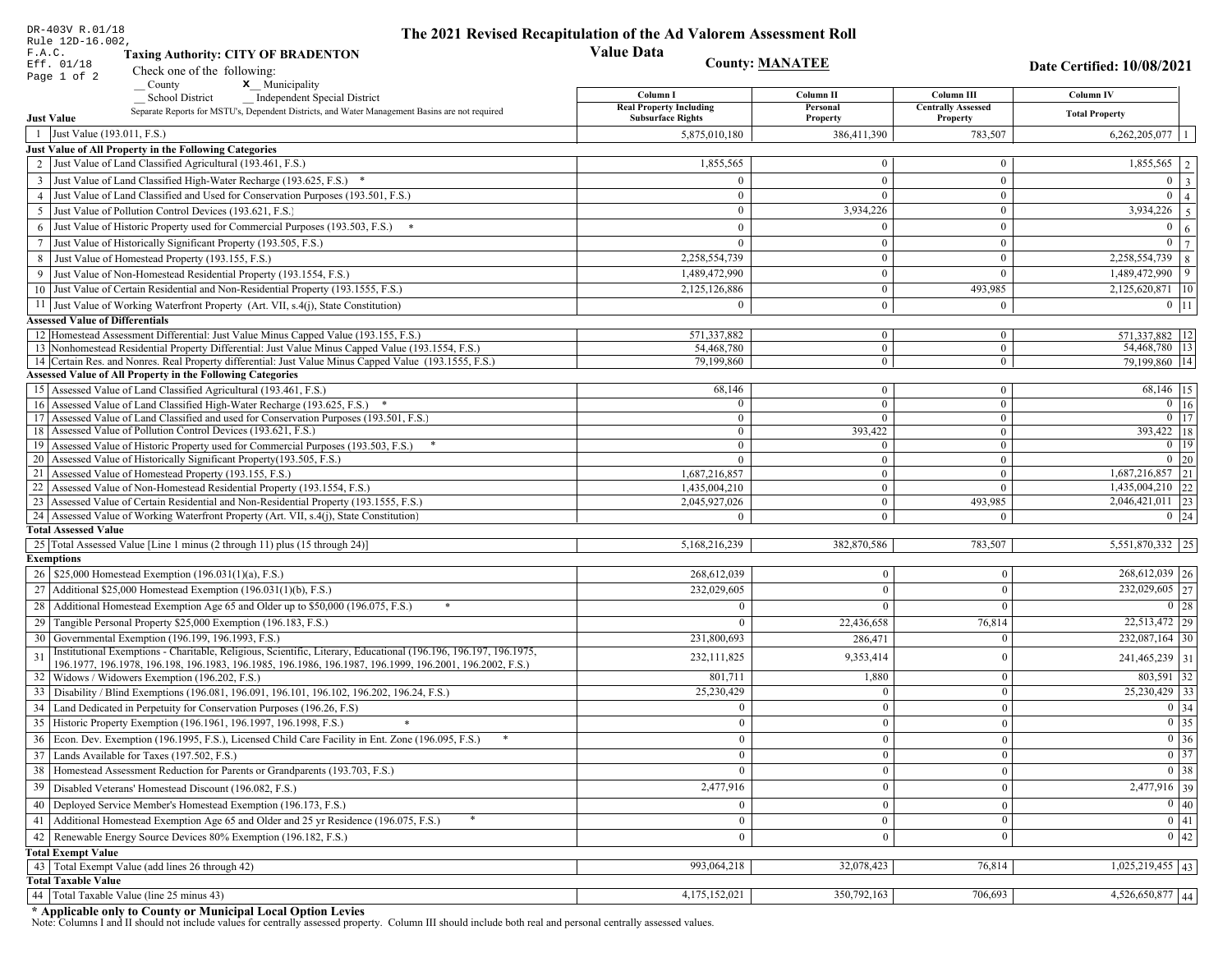**Taxing Authority: CITY OF BRADENTON** 

## Date Certified: 10/08/2021

**Taxable Value** 

## Reconciliation of Preliminary and Final Tax Roll

| 1              | Operating Taxable Value as Shown on Preliminary Tax Roll                                           | 4,459,956,819     |
|----------------|----------------------------------------------------------------------------------------------------|-------------------|
| $\overline{a}$ | Additions to Operating Taxable Value Resulting from Petitions to the VAB                           |                   |
| 3              | Deductions from Operating Taxable Value Resulting from Petitions to the VAB                        |                   |
| 4              | Subtotal $(1 + 2 - 3 = 4)$                                                                         | 4,459,956,819     |
| 5              | Other Additions to Operating Taxable Value                                                         | 76, 779, 147      |
| 6              | Other Deductions from Operating Taxable Value                                                      | 10,085,089        |
| 7              | Operating Taxable Value Shown on Final Tax Roll $(4 + 5 - 6 = 7)$                                  | 4,526,650,877     |
|                | <b>Selected Just Values</b>                                                                        | <b>Just Value</b> |
| 8              | Just Value of Subsurface Rights (this amount included in Line 1, Column I, Page One) 193.481, F.S. | 787               |
| 9              | Just Value of Centrally Assessed Railroad Property Value                                           | 646,971           |
| 10             | Just Value of Centrally Assessed Private Car Line Property Value                                   | 136,536           |
|                |                                                                                                    |                   |

Note: Sum of items 9 and 10 should equal centrally assessed just value on page 1, line 1, column III.

## **Homestead Portability**

| - -         | <b>THE PART</b><br>$\sim$ $\sim$<br>Differ<br>ranster of<br>Receiving<br>rential<br>.omester<br>' 01<br>arce.<br>$\overline{\mathbf{v}}$ | .<br>440 |
|-------------|------------------------------------------------------------------------------------------------------------------------------------------|----------|
| $\sim$<br>. | l ransferred Homestead Differential<br>alue                                                                                              |          |

| $C$ olumn $\,$ .<br><b>Total Parcels or Accounts</b><br><b>Real Property</b> |                           |                          | $C$ olumn 2                   |  |
|------------------------------------------------------------------------------|---------------------------|--------------------------|-------------------------------|--|
|                                                                              |                           | <b>Personal Property</b> |                               |  |
|                                                                              |                           | Parcels                  | Accounts                      |  |
| 13                                                                           | Total Parcels or Accounts | 1.20<br>$\cap$<br>25,159 | $\sim$ $\sim$ $\sim$<br>, 201 |  |

#### **Property with Reduced Assessed Value**

| 14 | Land Classified Agricultural (193.461, F.S.)                                                 | TΤ    |                |
|----|----------------------------------------------------------------------------------------------|-------|----------------|
| 15 | Land Classified High-Water Recharge (193.625, F.S.)                                          |       |                |
| 16 | Land Classified and Used for Conservation Purposes (193.501, F.S.)                           |       |                |
| 17 | Pollution Control Devices (193.621, F.S.)                                                    |       |                |
| 18 | Historic Property used for Commercial Purposes (193.503, F.S.) *                             |       |                |
| 19 | Historically Significant Property (193.505, F.S.)                                            |       |                |
| 20 | Homestead Property; Parcels with Capped Value (193.155, F.S.)                                | 9,906 |                |
| 21 | Non-Homestead Residential Property; Parcels with Capped Value (193.1554, F.S.)               | 3,521 |                |
| 22 | Certain Residential and Non-Residential Property; Parcels with Capped Value (193.1555, F.S.) | 504   |                |
| 23 | Working Waterfront Property (Art. VII, s.4(j), State Constitution)                           |       | 0 <sup>1</sup> |

## **Other Reductions in Assessed Value**

| 24 | Lands Available for Taxes (197.502, F.S.)                                          |              |  |
|----|------------------------------------------------------------------------------------|--------------|--|
| 25 | (193.703)<br>t Reduction for Parents or Grandparents (<br>Assessment<br>Homestead. |              |  |
| 26 | - -<br>F.S.<br><sup>1</sup> Veterans' Homestead Discount (196.082, 1)<br>) isabled | <b>__</b> __ |  |

## \* Applicable only to County or Municipal Local Option Levies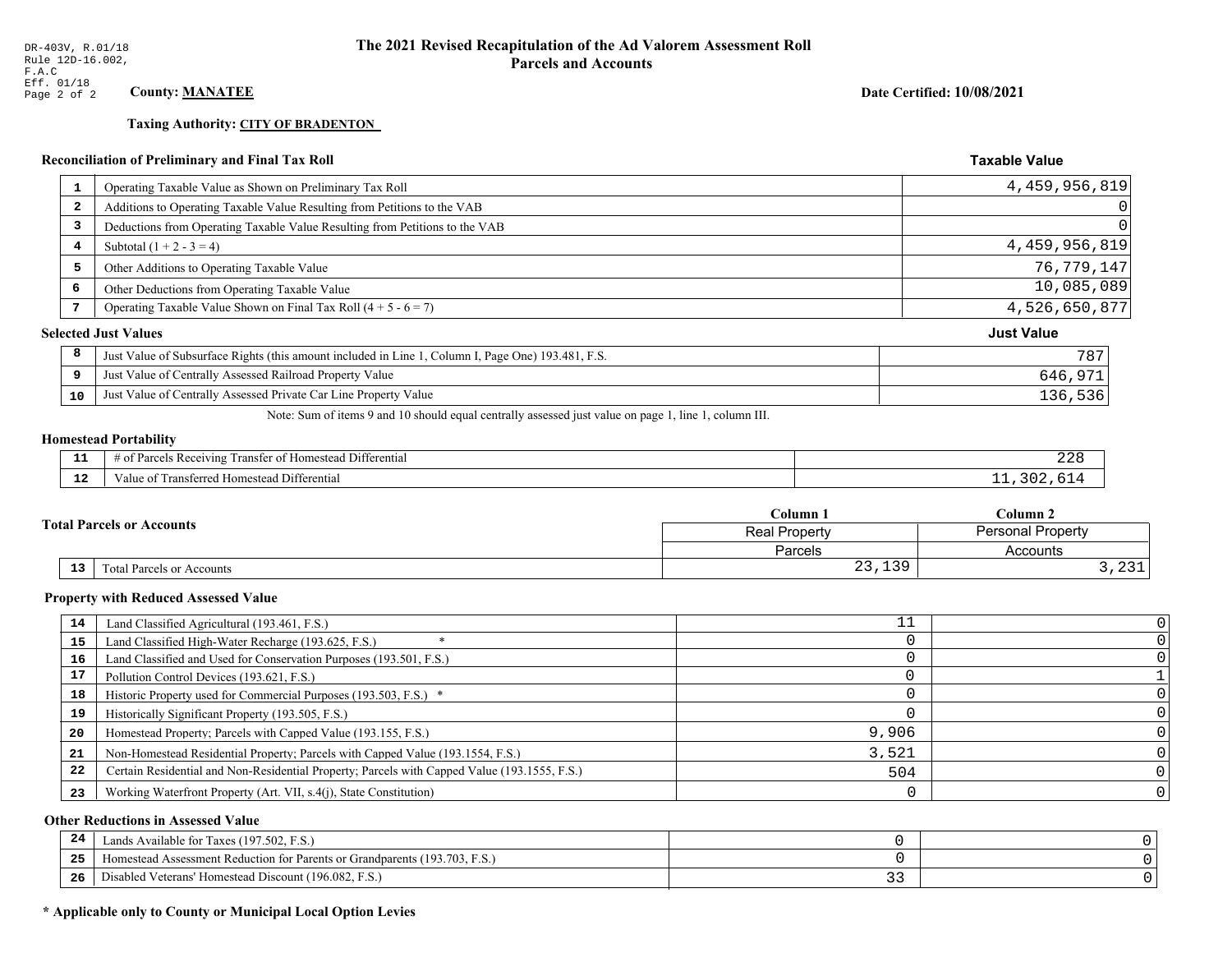| DR-403V R.01/18                        |                                                                                                                                                                                          | The 2021 Revised Recapitulation of the Ad Valorem Assessment Roll |                                  |                                |                                                                            |
|----------------------------------------|------------------------------------------------------------------------------------------------------------------------------------------------------------------------------------------|-------------------------------------------------------------------|----------------------------------|--------------------------------|----------------------------------------------------------------------------|
| Rule 12D-16.002,<br>F.A.C.             | <b>Taxing Authority: CITY OF HOLMES BEACH</b>                                                                                                                                            | <b>Value Data</b>                                                 |                                  |                                |                                                                            |
| Eff. 01/18                             |                                                                                                                                                                                          | <b>County: MANATEE</b>                                            |                                  |                                | Date Certified: 10/08/2021                                                 |
| Page 1 of 2                            | Check one of the following:<br>x Municipality<br>$\sqrt{\frac{1}{2}}$ County                                                                                                             |                                                                   |                                  |                                |                                                                            |
|                                        | <b>School District</b><br><b>Independent Special District</b>                                                                                                                            | Column I                                                          | Column II                        | Column III                     | Column IV                                                                  |
|                                        | Separate Reports for MSTU's, Dependent Districts, and Water Management Basins are not required                                                                                           | <b>Real Property Including</b><br><b>Subsurface Rights</b>        | Personal                         | <b>Centrally Assessed</b>      | <b>Total Property</b>                                                      |
| <b>Just Value</b>                      |                                                                                                                                                                                          |                                                                   | Property                         | Property                       |                                                                            |
| 1 Just Value (193.011, F.S.)           |                                                                                                                                                                                          | 2,722,309,908                                                     | 20,431,935                       | $\overline{0}$                 | $2,742,741,843$   1                                                        |
|                                        | Just Value of All Property in the Following Categories<br>2 Just Value of Land Classified Agricultural (193.461, F.S.)                                                                   | $\overline{0}$                                                    | $\Omega$                         | $\mathbf{0}$                   |                                                                            |
|                                        |                                                                                                                                                                                          |                                                                   |                                  |                                | $0 \mid 2$<br>$0 \overline{3}$                                             |
|                                        | 3 Just Value of Land Classified High-Water Recharge (193.625, F.S.) *<br>4 Just Value of Land Classified and Used for Conservation Purposes (193.501, F.S.)                              | $\mathbf{0}$<br>$\overline{0}$                                    | $\overline{0}$<br>$\overline{0}$ | $\overline{0}$<br>$\mathbf{0}$ | $0 \mid 4$                                                                 |
|                                        |                                                                                                                                                                                          | $\overline{0}$                                                    | $\Omega$                         | $\mathbf{0}$                   |                                                                            |
| 5                                      | Just Value of Pollution Control Devices (193.621, F.S.)                                                                                                                                  |                                                                   |                                  |                                | $0 \mid 5$                                                                 |
|                                        | 6 Just Value of Historic Property used for Commercial Purposes (193.503, F.S.) *                                                                                                         | $\mathbf{0}$                                                      | $\mathbf{0}$                     | $\overline{0}$                 | $0 \mid 6$                                                                 |
|                                        | 7 Just Value of Historically Significant Property (193.505, F.S.)                                                                                                                        | $\mathbf{0}$                                                      | $\mathbf{0}$                     | $\overline{0}$<br>$\mathbf{0}$ | $0 \overline{7}$                                                           |
|                                        | 8 Just Value of Homestead Property (193.155, F.S.)                                                                                                                                       | 827,170,574                                                       | $\mathbf{0}$                     | $\overline{0}$                 | 827,170,574 8<br>$1,73\overline{1,869,876}$ 9                              |
|                                        | 9 Just Value of Non-Homestead Residential Property (193.1554, F.S.)<br>10 Just Value of Certain Residential and Non-Residential Property (193.1555, F.S.)                                | 1,731,869,876                                                     | $\boldsymbol{0}$                 |                                |                                                                            |
|                                        |                                                                                                                                                                                          | 163,269,458                                                       |                                  | $\overline{0}$                 | 163,269,458 10                                                             |
|                                        | 11 Just Value of Working Waterfront Property (Art. VII, s.4(j), State Constitution)                                                                                                      | $\Omega$                                                          | $\mathbf{0}$                     | $\overline{0}$                 | $0$ 11                                                                     |
| <b>Assessed Value of Differentials</b> |                                                                                                                                                                                          | 253,955,808                                                       |                                  |                                |                                                                            |
|                                        | 12 Homestead Assessment Differential: Just Value Minus Capped Value (193.155, F.S.)<br>13 Nonhomestead Residential Property Differential: Just Value Minus Capped Value (193.1554, F.S.) | 20,654,905                                                        | $\mathbf{0}$<br>$\overline{0}$   | $\bf{0}$<br>$\mathbf{0}$       | 253,955,808   12<br>20,654,905   13                                        |
|                                        | 14 Certain Res. and Nonres. Real Property differential: Just Value Minus Capped Value (193.1555, F.S.)                                                                                   | 20,109,472                                                        | $\mathbf{0}$                     | $\mathbf{0}$                   | 20.109.472 14                                                              |
|                                        | <b>Assessed Value of All Property in the Following Categories</b>                                                                                                                        |                                                                   |                                  |                                |                                                                            |
|                                        | 15 Assessed Value of Land Classified Agricultural (193.461, F.S.)                                                                                                                        | $\bf{0}$                                                          | $\boldsymbol{0}$                 | $\mathbf{0}$                   | $0$ 15                                                                     |
|                                        | 16 Assessed Value of Land Classified High-Water Recharge (193.625, F.S.) *                                                                                                               | $\mathbf{0}$                                                      | $\mathbf{0}$                     | $\mathbf{0}$                   | $\overline{0}$ 16                                                          |
|                                        | 17 Assessed Value of Land Classified and used for Conservation Purposes (193.501, F.S.)                                                                                                  | $\overline{0}$                                                    | $\boldsymbol{0}$                 | $\mathbf{0}$                   | $\overline{0}$ 17                                                          |
|                                        | 18 Assessed Value of Pollution Control Devices (193.621, F.S.)                                                                                                                           | $\overline{0}$                                                    | $\mathbf{0}$                     | $\mathbf{0}$                   | $0$ 18                                                                     |
|                                        | 19 Assessed Value of Historic Property used for Commercial Purposes (193.503, F.S.)                                                                                                      | $\mathbf{0}$                                                      | $\mathbf{0}$                     | $\overline{0}$                 | $0$ 19                                                                     |
|                                        | 20 Assessed Value of Historically Significant Property (193.505, F.S.)<br>21 Assessed Value of Homestead Property (193.155, F.S.)                                                        | $\mathbf{0}$<br>573,214,766                                       | $\mathbf{0}$<br>$\Omega$         | $\overline{0}$<br>$\mathbf{0}$ | $0 \mid 20$<br>573,214,766 21                                              |
|                                        | 22 Assessed Value of Non-Homestead Residential Property (193.1554, F.S.)                                                                                                                 | 1,711,214,971                                                     | $\boldsymbol{0}$                 | $\overline{0}$                 | $1,711,214,971$ 22                                                         |
|                                        | 23 Assessed Value of Certain Residential and Non-Residential Property (193.1555, F.S.)                                                                                                   | 143,159,986                                                       | $\boldsymbol{0}$                 | $\mathbf{0}$                   | 143,159,986 23                                                             |
|                                        | 24 Assessed Value of Working Waterfront Property (Art. VII, s.4(j), State Constitution)                                                                                                  | $\theta$                                                          | $\overline{0}$                   | $\mathbf{0}$                   | $0 \mid 24$                                                                |
| <b>Total Assessed Value</b>            |                                                                                                                                                                                          |                                                                   |                                  |                                |                                                                            |
|                                        | 25 Total Assessed Value [Line 1 minus (2 through 11) plus (15 through 24)]                                                                                                               | 2,427,589,723                                                     | 20,431,935                       | $\mathbf{0}$                   | 2,448,021,658 25                                                           |
| <b>Exemptions</b>                      |                                                                                                                                                                                          |                                                                   |                                  |                                |                                                                            |
|                                        | 26   \$25,000 Homestead Exemption (196.031(1)(a), F.S.)                                                                                                                                  | 27,525,000                                                        | $\mathbf{0}$                     | $\mathbf{0}$                   | $27,525,000$ 26                                                            |
|                                        | 27   Additional \$25,000 Homestead Exemption (196.031(1)(b), F.S.)                                                                                                                       | 27,452,489                                                        | $\Omega$                         | $\mathbf{0}$                   | 27,452,489 27                                                              |
|                                        | 28 Additional Homestead Exemption Age 65 and Older up to \$50,000 (196.075, F.S.)                                                                                                        | 500,000                                                           | $\Omega$                         | $\mathbf{0}$                   | $500,000$ 28                                                               |
|                                        | 29 Tangible Personal Property \$25,000 Exemption (196.183, F.S.)                                                                                                                         | $\Omega$                                                          | 1,871,627                        | $\mathbf{0}$                   | $1,871,627$ 29                                                             |
|                                        | 30 Governmental Exemption (196.199, 196.1993, F.S.)                                                                                                                                      | 13,407,235                                                        | $\Omega$                         | $\mathbf{0}$                   | $13,407,235$ 30                                                            |
| 31                                     | Institutional Exemptions - Charitable, Religious, Scientific, Literary, Educational (196.196, 196.197, 196.1975,                                                                         | 19,473,111                                                        | $\theta$                         | $\mathbf{0}$                   | $19,473,111$ 31                                                            |
|                                        | 196.1977, 196.1978, 196.198, 196.1983, 196.1985, 196.1986, 196.1987, 196.1999, 196.2001, 196.2002, F.S.)                                                                                 |                                                                   |                                  |                                |                                                                            |
|                                        | 32   Widows / Widowers Exemption (196.202, F.S.)                                                                                                                                         | 99,000                                                            | $\Omega$                         | $\mathbf{0}$                   | $99,000$ 32                                                                |
| 33                                     | Disability / Blind Exemptions (196.081, 196.091, 196.101, 196.102, 196.202, 196.24, F.S.)                                                                                                | 2,732,440                                                         | $\theta$                         | $\mathbf{0}$                   | $2,732,440$ 33                                                             |
|                                        | 34 Land Dedicated in Perpetuity for Conservation Purposes (196.26, F.S)                                                                                                                  | $\overline{0}$                                                    | $\overline{0}$                   | $\overline{0}$                 | $0 \mid 34$                                                                |
|                                        | 35 Historic Property Exemption (196.1961, 196.1997, 196.1998, F.S.)                                                                                                                      | $\mathbf{0}$                                                      | $\mathbf{0}$                     | $\mathbf{0}$                   | $\begin{array}{ c c }\hline 0 & 35 \\ \hline 0 & 36 \\ \hline \end{array}$ |
|                                        | 36 Econ. Dev. Exemption (196.1995, F.S.), Licensed Child Care Facility in Ent. Zone (196.095, F.S.)                                                                                      | $\mathbf{0}$                                                      | $\bf{0}$                         | $\overline{0}$                 |                                                                            |
|                                        | 37 Lands Available for Taxes (197.502, F.S.)                                                                                                                                             | $\overline{0}$                                                    | $\mathbf{0}$                     | $\mathbf{0}$                   | $\overline{0}$ 37                                                          |
|                                        | 38   Homestead Assessment Reduction for Parents or Grandparents (193.703, F.S.)                                                                                                          | 17,931                                                            | $\theta$                         | $\mathbf{0}$                   | 17,931 38                                                                  |
|                                        | 39   Disabled Veterans' Homestead Discount (196.082, F.S.)                                                                                                                               | 553,734                                                           | $\mathbf{0}$                     | $\mathbf{0}$                   | 553,734 39                                                                 |
|                                        | 40   Deployed Service Member's Homestead Exemption (196.173, F.S.)                                                                                                                       | $\overline{0}$                                                    | $\mathbf{0}$                     | $\mathbf{0}$                   | $\boxed{0}$ 40                                                             |
| 41                                     | Additional Homestead Exemption Age 65 and Older and 25 yr Residence (196.075, F.S.)                                                                                                      | $\mathbf{0}$                                                      | $\bf{0}$                         | $\boldsymbol{0}$               | 0 41                                                                       |
|                                        | 42 Renewable Energy Source Devices 80% Exemption (196.182, F.S.)                                                                                                                         | $\boldsymbol{0}$                                                  | $\theta$                         | $\mathbf{0}$                   | 0 42                                                                       |
| <b>Total Exempt Value</b>              |                                                                                                                                                                                          |                                                                   |                                  |                                |                                                                            |
|                                        | 43 Total Exempt Value (add lines 26 through 42)                                                                                                                                          | 91,760,940                                                        | 1,871,627                        | $\mathbf{0}$                   | $93,632,567$ 43                                                            |
| <b>Total Taxable Value</b>             |                                                                                                                                                                                          |                                                                   |                                  |                                |                                                                            |
|                                        | 44   Total Taxable Value (line 25 minus 43)                                                                                                                                              | 2,335,828,783                                                     | 18,560,308                       | $\mathbf{0}$                   | $\overline{2,354,389,091}$ 44                                              |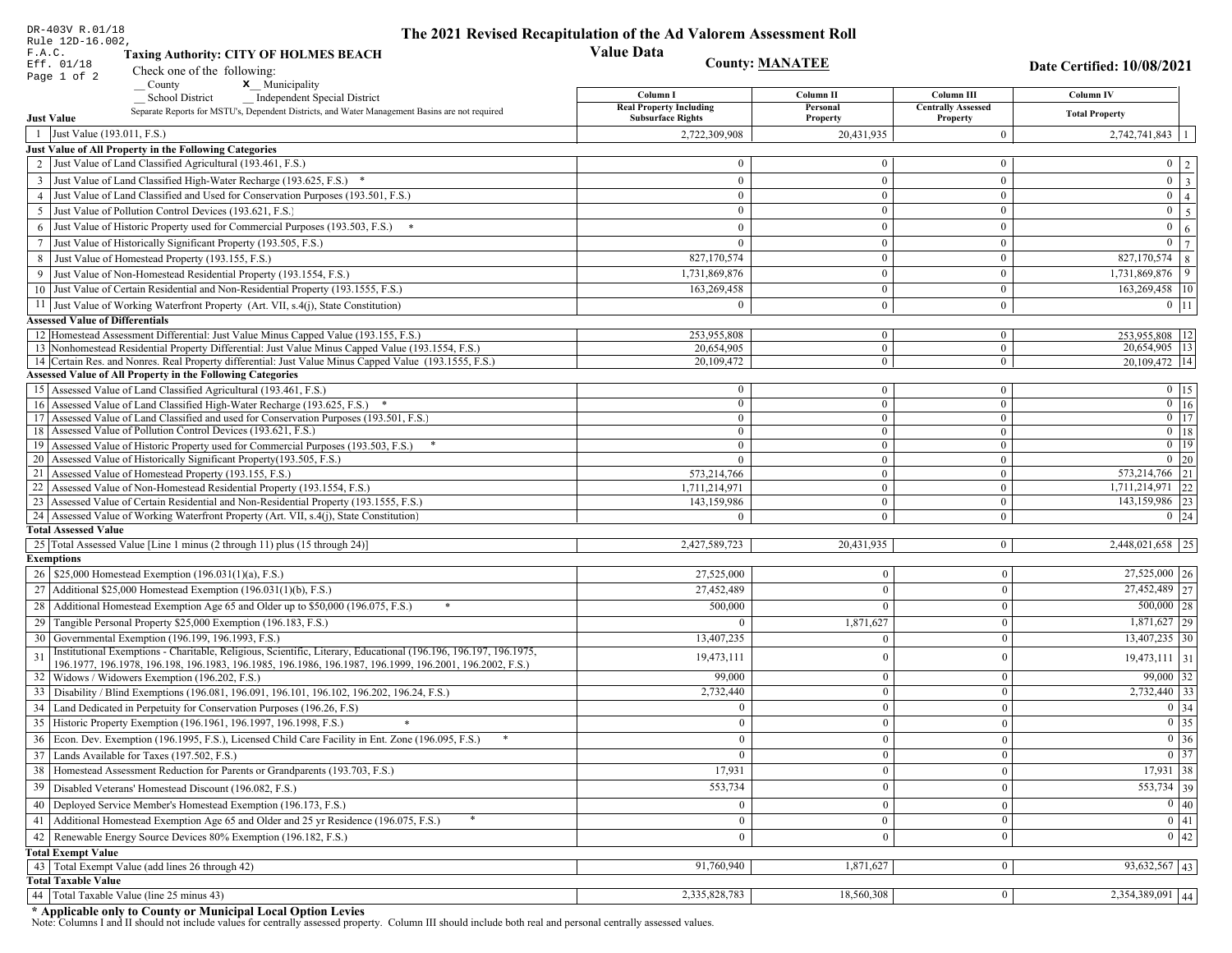**Taxing Authority: CITY OF HOLMES BEACH** 

## Reconciliation of Preliminary and Final Tax Roll

|                         | Operating Taxable Value as Shown on Preliminary Tax Roll                                           | 2, 351, 329, 436  |
|-------------------------|----------------------------------------------------------------------------------------------------|-------------------|
| $\overline{\mathbf{2}}$ | Additions to Operating Taxable Value Resulting from Petitions to the VAB                           | 0                 |
| 3                       | Deductions from Operating Taxable Value Resulting from Petitions to the VAB                        | $\overline{0}$    |
| 4                       | Subtotal $(1 + 2 - 3 = 4)$                                                                         | 2,351,329,436     |
| 5                       | Other Additions to Operating Taxable Value                                                         | 6,021,080         |
| 6                       | Other Deductions from Operating Taxable Value                                                      | 2,961,425         |
|                         | Operating Taxable Value Shown on Final Tax Roll $(4 + 5 - 6 = 7)$                                  | 2,354,389,091     |
|                         | <b>Selected Just Values</b>                                                                        | <b>Just Value</b> |
| 8                       | Just Value of Subsurface Rights (this amount included in Line 1, Column I, Page One) 193.481, F.S. |                   |
| 9                       | Just Value of Centrally Assessed Railroad Property Value                                           |                   |
| 10                      | Just Value of Centrally Assessed Private Car Line Property Value                                   |                   |
|                         |                                                                                                    |                   |

Note: Sum of items 9 and 10 should equal centrally assessed just value on page 1, line 1, column III.

## **Homestead Portability**

| .           | ranste<br>Differential<br>Receiving<br>∵omestean.<br>-01<br>. arce:<br>n |  |
|-------------|--------------------------------------------------------------------------|--|
| $\sim$<br>. | Differential<br>alue<br><b>Homestea</b><br>.                             |  |

| <b>Total Parcels or Accounts</b> |    |                           | Column 1             | $C$ olumn 2              |  |
|----------------------------------|----|---------------------------|----------------------|--------------------------|--|
|                                  |    |                           | <b>Real Property</b> | <b>Personal Property</b> |  |
|                                  |    |                           | Parcels              | Accounts                 |  |
|                                  | 13 | Fotal Parcels or Accounts | ,407                 | 202<br>- 20              |  |

#### **Property with Reduced Assessed Value**

| 14 | Land Classified Agricultural (193.461, F.S.)                                                 |       |  |
|----|----------------------------------------------------------------------------------------------|-------|--|
| 15 | Land Classified High-Water Recharge (193.625, F.S.)                                          |       |  |
| 16 | Land Classified and Used for Conservation Purposes (193.501, F.S.)                           |       |  |
| 17 | Pollution Control Devices (193.621, F.S.)                                                    |       |  |
| 18 | Historic Property used for Commercial Purposes (193.503, F.S.) *                             |       |  |
| 19 | Historically Significant Property (193.505, F.S.)                                            |       |  |
| 20 | Homestead Property; Parcels with Capped Value (193.155, F.S.)                                | 1,026 |  |
| 21 | Non-Homestead Residential Property; Parcels with Capped Value (193.1554, F.S.)               | 560   |  |
| 22 | Certain Residential and Non-Residential Property; Parcels with Capped Value (193.1555, F.S.) | 89    |  |
| 23 | Working Waterfront Property (Art. VII, s.4(j), State Constitution)                           |       |  |

## **Other Reductions in Assessed Value**

| -44 | Available for Taxes (197.502, F.S.)                                          |  |
|-----|------------------------------------------------------------------------------|--|
| 25  | 'omestead Assessment Reduction for Parents or Grandparents $(193.703, F.S.)$ |  |
| 26  | isabled Veterans' Homestead Discount (196.082, F.S.)                         |  |

## \* Applicable only to County or Municipal Local Option Levies

Date Certified: 10/08/2021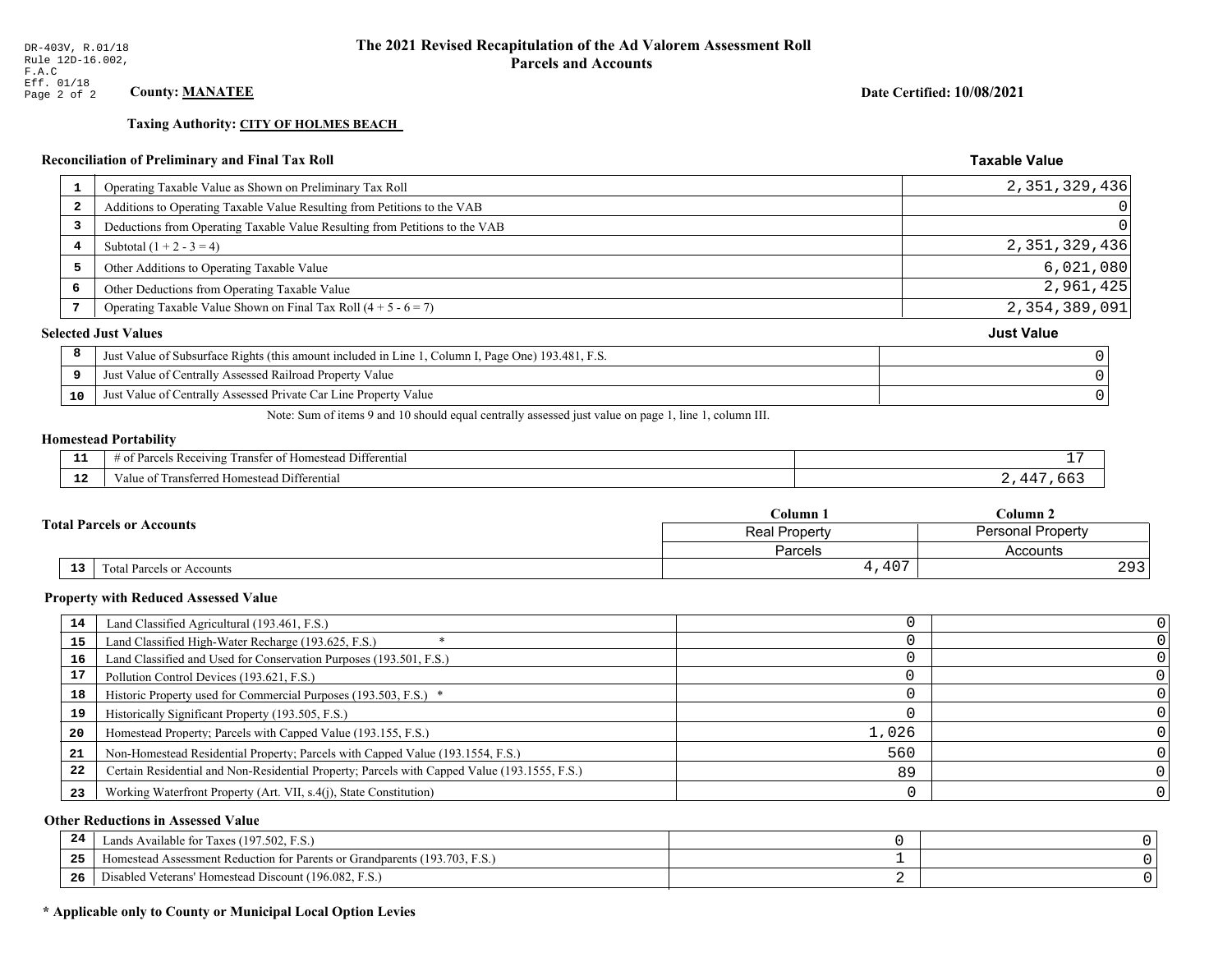| DR-403V R.01/18<br>Rule 12D-16.002,    |                                                                                                                                                               | The 2021 Revised Recapitulation of the Ad Valorem Assessment Roll |                                  |                                       |                                   |
|----------------------------------------|---------------------------------------------------------------------------------------------------------------------------------------------------------------|-------------------------------------------------------------------|----------------------------------|---------------------------------------|-----------------------------------|
| F.A.C.                                 | <b>Taxing Authority: TOWN OF LONGBOAT KEY</b>                                                                                                                 | <b>Value Data</b>                                                 |                                  |                                       |                                   |
| Eff. 01/18                             | Check one of the following:                                                                                                                                   | <b>County: MANATEE</b>                                            |                                  |                                       | <b>Date Certified: 10/08/2021</b> |
| Page 1 of 2                            | County<br>x Municipality                                                                                                                                      |                                                                   |                                  |                                       |                                   |
|                                        | <b>Independent Special District</b><br><b>School District</b>                                                                                                 | Column I                                                          | Column II                        | Column III                            | Column IV                         |
| <b>Just Value</b>                      | Separate Reports for MSTU's, Dependent Districts, and Water Management Basins are not required                                                                | <b>Real Property Including</b><br><b>Subsurface Rights</b>        | Personal<br>Property             | <b>Centrally Assessed</b><br>Property | <b>Total Property</b>             |
| 1 Just Value (193.011, F.S.)           |                                                                                                                                                               | 2,317,979,836                                                     | 16,320,475                       | $\mathbf{0}$                          | $2,334,300,311$   1               |
|                                        | Just Value of All Property in the Following Categories                                                                                                        |                                                                   |                                  |                                       |                                   |
|                                        | 2 Just Value of Land Classified Agricultural (193.461, F.S.)                                                                                                  | $\bf{0}$                                                          | $\theta$                         | $\overline{0}$                        | $0 \mid 2 \mid$                   |
|                                        | 3 Just Value of Land Classified High-Water Recharge (193.625, F.S.) *                                                                                         | $\theta$                                                          | $\mathbf{0}$                     | $\mathbf{0}$                          | $\boxed{0}$ $\boxed{3}$           |
|                                        | 4 Just Value of Land Classified and Used for Conservation Purposes (193.501, F.S.)                                                                            | $\theta$                                                          | $\mathbf{0}$                     | $\overline{0}$                        | $0 \mid 4 \mid$                   |
|                                        | 5 Just Value of Pollution Control Devices (193.621, F.S.)                                                                                                     | $\mathbf{0}$                                                      | $\theta$                         | $\mathbf{0}$                          | $0 \mid 5$                        |
|                                        | 6 Just Value of Historic Property used for Commercial Purposes (193.503, F.S.)                                                                                | $\theta$                                                          | $\Omega$                         | $\mathbf{0}$                          | $\mathbf{0}$<br>6 <sup>1</sup>    |
|                                        | 7 Just Value of Historically Significant Property (193.505, F.S.)                                                                                             | $\theta$                                                          | $\Omega$                         | $\mathbf{0}$                          | $\overline{0}$   $\overline{7}$   |
|                                        | 8 Just Value of Homestead Property (193.155, F.S.)                                                                                                            | 827, 848, 773                                                     | $\mathbf{0}$                     | $\mathbf{0}$                          | 827,848,773 8                     |
|                                        | 9 Just Value of Non-Homestead Residential Property (193.1554, F.S.)                                                                                           | 1,363,807,870                                                     | $\theta$                         | $\mathbf{0}$                          | 1,363,807,870 9                   |
|                                        | 10 Just Value of Certain Residential and Non-Residential Property (193.1555, F.S.)                                                                            | 126,323,193                                                       | $\mathbf{0}$                     | $\bf{0}$                              | $126,323,193$ 10                  |
|                                        | 11 Just Value of Working Waterfront Property (Art. VII, s.4(j), State Constitution)                                                                           | $\overline{0}$                                                    | $\overline{0}$                   | $\overline{0}$                        | $0$   11                          |
| <b>Assessed Value of Differentials</b> |                                                                                                                                                               |                                                                   |                                  |                                       |                                   |
|                                        | 12 Homestead Assessment Differential: Just Value Minus Capped Value (193.155, F.S.)                                                                           | 193,595,857                                                       | $\overline{0}$                   | $\overline{0}$                        | 193,595,857   12                  |
|                                        | 13 Nonhomestead Residential Property Differential: Just Value Minus Capped Value (193.1554, F.S.)                                                             | 24,565,300                                                        | $\mathbf{0}$                     | $\overline{0}$                        | 24,565,300   13                   |
|                                        | 14 Certain Res. and Nonres. Real Property differential: Just Value Minus Capped Value (193.1555, F.S.)                                                        | 9,454,214                                                         | $\overline{0}$                   | $\mathbf{0}$                          | 9,454,214 14                      |
|                                        | <b>Assessed Value of All Property in the Following Categories</b>                                                                                             |                                                                   |                                  |                                       |                                   |
|                                        | 15   Assessed Value of Land Classified Agricultural (193.461, F.S.)                                                                                           | $\bf{0}$                                                          | $\overline{0}$                   | $\bf{0}$                              | $0$ 15                            |
|                                        | 16 Assessed Value of Land Classified High-Water Recharge (193.625, F.S.) *                                                                                    | $\overline{0}$                                                    | $\overline{0}$                   | $\mathbf{0}$                          | $0$ 16                            |
|                                        | 17 Assessed Value of Land Classified and used for Conservation Purposes (193.501, F.S.)                                                                       | $\bf{0}$                                                          | $\mathbf{0}$                     | $\bf{0}$                              | $\boxed{0}$ 17                    |
|                                        | 18 Assessed Value of Pollution Control Devices (193.621, F.S.)                                                                                                | $\overline{0}$                                                    | $\overline{0}$<br>$\overline{0}$ | $\overline{0}$                        | $0$ 18<br>$\boxed{0}$ 19          |
|                                        | 19 Assessed Value of Historic Property used for Commercial Purposes (193.503, F.S.)<br>20 Assessed Value of Historically Significant Property (193.505, F.S.) | $\bf{0}$<br>$\theta$                                              | $\overline{0}$                   | $\overline{0}$<br>$\mathbf{0}$        | $0 \mid 20$                       |
|                                        | 21 Assessed Value of Homestead Property (193.155, F.S.)                                                                                                       | 634,252,916                                                       | $\mathbf{0}$                     | $\overline{0}$                        | 634,252,916 21                    |
|                                        | 22 Assessed Value of Non-Homestead Residential Property (193.1554, F.S.)                                                                                      | 1,339,242,570                                                     | $\overline{0}$                   | $\overline{0}$                        | 1,339,242,570 22                  |
|                                        | 23 Assessed Value of Certain Residential and Non-Residential Property (193.1555, F.S.)                                                                        | 116,868,979                                                       | $\overline{0}$                   | $\bf{0}$                              | 116,868,979 23                    |
|                                        | 24 Assessed Value of Working Waterfront Property (Art. VII, s.4(j), State Constitution)                                                                       | $\Omega$                                                          | $\mathbf{0}$                     | $\overline{0}$                        | $0 \quad 24$                      |
| <b>Total Assessed Value</b>            |                                                                                                                                                               |                                                                   |                                  |                                       |                                   |
|                                        | 25 Total Assessed Value [Line 1 minus (2 through 11) plus (15 through 24)]                                                                                    | 2,090,364,465                                                     | 16,320,475                       | 0                                     | $2,106,684,940$ 25                |
| <b>Exemptions</b>                      |                                                                                                                                                               |                                                                   |                                  |                                       |                                   |
|                                        | 26   \$25,000 Homestead Exemption (196.031(1)(a), F.S.)                                                                                                       | 24,375,000                                                        | $\overline{0}$                   | $\boldsymbol{0}$                      | 24,375,000 26                     |
|                                        | 27   Additional \$25,000 Homestead Exemption (196.031(1)(b), F.S.)                                                                                            | 24,309,302                                                        | $\overline{0}$                   | $\boldsymbol{0}$                      | 24,309,302 27                     |
|                                        | 28 Additional Homestead Exemption Age 65 and Older up to \$50,000 (196.075, F.S.)                                                                             | 249,435                                                           | $\Omega$                         | $\mathbf{0}$                          | 249,435 28                        |
| 29                                     | Tangible Personal Property \$25,000 Exemption (196.183, F.S.)                                                                                                 | $\Omega$                                                          | 943,061                          | $\boldsymbol{0}$                      | $943,061$ 29                      |
|                                        | 30 Governmental Exemption (196.199, 196.1993, F.S.)                                                                                                           | 20,405,418                                                        | $\theta$                         | $\boldsymbol{0}$                      | $20,405,418$ 30                   |
| 31                                     | Institutional Exemptions - Charitable, Religious, Scientific, Literary, Educational (196.196, 196.197, 196.1975,                                              |                                                                   | $\Omega$                         |                                       |                                   |
|                                        | 196.1977, 196.1978, 196.198, 196.1983, 196.1985, 196.1986, 196.1987, 196.1999, 196.2001, 196.2002, F.S.)                                                      | 12,705,937                                                        |                                  | $\boldsymbol{0}$                      | $12,705,937$ 31                   |
|                                        | 32   Widows / Widowers Exemption (196.202, F.S.)                                                                                                              | 90,000                                                            | $\overline{0}$                   | $\mathbf{0}$                          | $90,000$ 32                       |
|                                        | 33   Disability / Blind Exemptions (196.081, 196.091, 196.101, 196.102, 196.202, 196.24, F.S.)                                                                | 4,061,331                                                         | $\mathbf{0}$                     | $\boldsymbol{0}$                      | $4,061,331$ 33                    |
|                                        | 34 Land Dedicated in Perpetuity for Conservation Purposes (196.26, F.S)                                                                                       | $\overline{0}$                                                    | $\overline{0}$                   | $\boldsymbol{0}$                      | 0 34                              |
|                                        | 35 Historic Property Exemption (196.1961, 196.1997, 196.1998, F.S.)                                                                                           | $\overline{0}$                                                    | $\mathbf{0}$                     | 0                                     | $\boxed{0}$ 35                    |
|                                        | 36 Econ. Dev. Exemption (196.1995, F.S.), Licensed Child Care Facility in Ent. Zone (196.095, F.S.)                                                           | $\overline{0}$                                                    | $\overline{0}$                   | $\boldsymbol{0}$                      | $\boxed{0}$ 36                    |
|                                        | 37 Lands Available for Taxes (197.502, F.S.)                                                                                                                  | $\overline{0}$                                                    | $\mathbf{0}$                     | $\bf{0}$                              | $0 \overline{\smash)37}$          |
|                                        | 38   Homestead Assessment Reduction for Parents or Grandparents (193.703, F.S.)                                                                               | $\bf{0}$                                                          | $\bf{0}$                         | $\mathbf{0}$                          | $\boxed{0}$ 38                    |
| 39                                     | Disabled Veterans' Homestead Discount (196.082, F.S.)                                                                                                         | 727,582                                                           | $\overline{0}$                   | $\mathbf{0}$                          | 727,582 39                        |
|                                        | 40   Deployed Service Member's Homestead Exemption (196.173, F.S.)                                                                                            | $\theta$                                                          | $\overline{0}$                   | $\bf{0}$                              | 0 40                              |
| 41                                     | Additional Homestead Exemption Age 65 and Older and 25 yr Residence (196.075, F.S.)                                                                           | 29,698                                                            | $\mathbf{0}$                     | $\boldsymbol{0}$                      | $29,698$ 41                       |
| 42                                     | Renewable Energy Source Devices 80% Exemption (196.182, F.S.)                                                                                                 | $\overline{0}$                                                    | $\mathbf{0}$                     | $\boldsymbol{0}$                      | 0 42                              |
| <b>Total Exempt Value</b>              |                                                                                                                                                               |                                                                   |                                  |                                       |                                   |
|                                        | 43 Total Exempt Value (add lines 26 through 42)                                                                                                               | 86,953,703                                                        | 943,061                          | $\mathbf{0}$                          | $\overline{87,896,764}$ 43        |
| <b>Total Taxable Value</b>             |                                                                                                                                                               |                                                                   |                                  |                                       |                                   |
|                                        | 44 Total Taxable Value (line 25 minus 43)                                                                                                                     | 2,003,410,762                                                     | 15,377,414                       | $\boldsymbol{0}$                      | 2,018,788,176 44                  |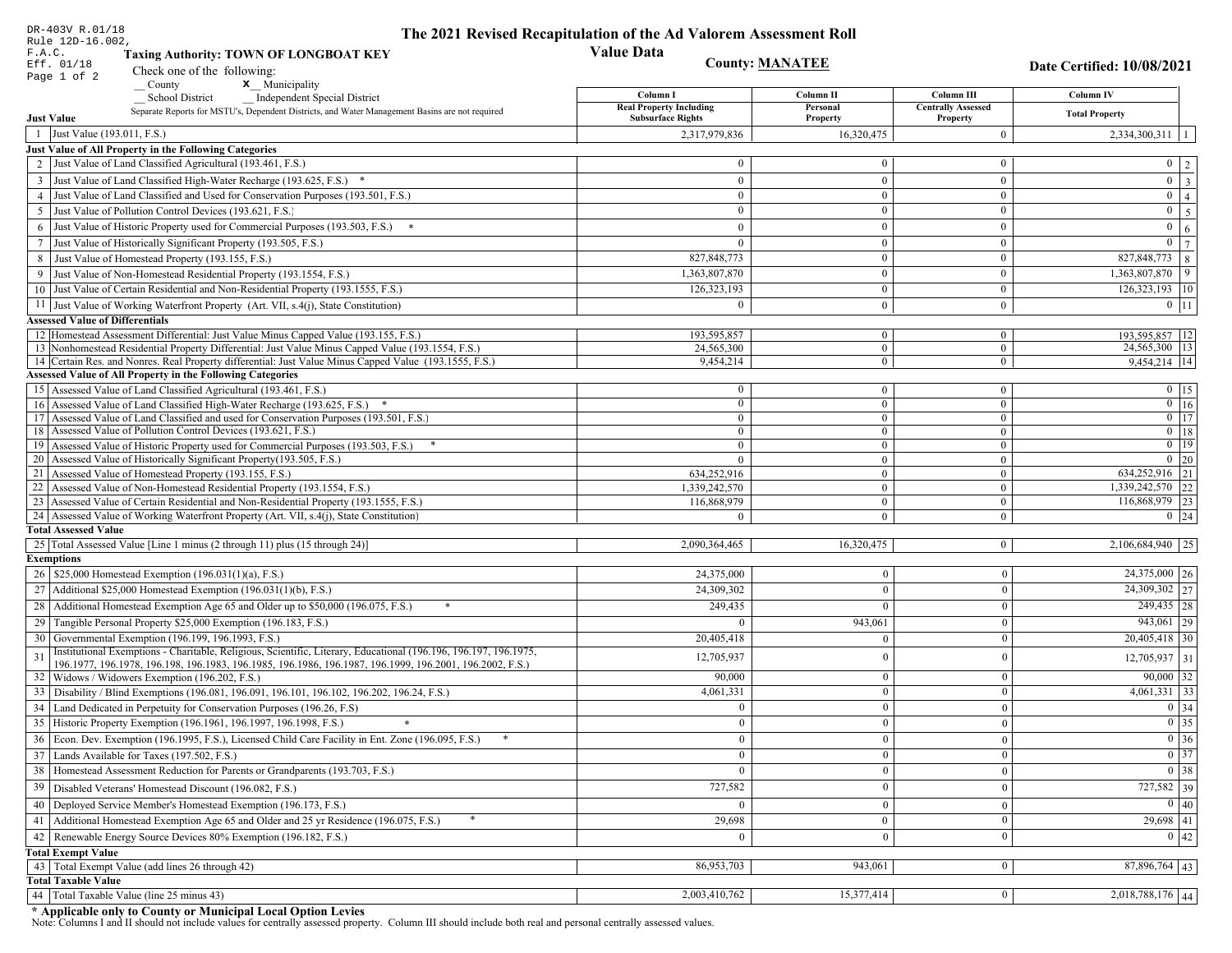**Taxing Authority: TOWN OF LONGBOAT KEY** 

## Reconciliation of Preliminary and Final Tax Roll

| 1                       | Operating Taxable Value as Shown on Preliminary Tax Roll                                           | 2,016,877,581     |
|-------------------------|----------------------------------------------------------------------------------------------------|-------------------|
| $\overline{\mathbf{2}}$ | Additions to Operating Taxable Value Resulting from Petitions to the VAB                           | 0                 |
| 3                       | Deductions from Operating Taxable Value Resulting from Petitions to the VAB                        | $\Omega$          |
| 4                       | Subtotal $(1 + 2 - 3 = 4)$                                                                         | 2,016,877,581     |
| 5                       | Other Additions to Operating Taxable Value                                                         | 4,367,026         |
| 6                       | Other Deductions from Operating Taxable Value                                                      | 2,456,431         |
|                         | Operating Taxable Value Shown on Final Tax Roll $(4 + 5 - 6 = 7)$                                  | 2,018,788,176     |
|                         | <b>Selected Just Values</b>                                                                        | <b>Just Value</b> |
| 8                       | Just Value of Subsurface Rights (this amount included in Line 1, Column I, Page One) 193.481, F.S. |                   |
| 9                       | Just Value of Centrally Assessed Railroad Property Value                                           |                   |
| 10                      | Just Value of Centrally Assessed Private Car Line Property Value                                   |                   |
|                         |                                                                                                    |                   |

Note: Sum of items 9 and 10 should equal centrally assessed just value on page 1, line 1, column III.

## **Homestead Portability**

ł,

| - -         | ranster<br>Differential<br><i>Pacawing</i><br>. Homester<br>. arce:<br>-01<br>n<br>,,,,,, |  |
|-------------|-------------------------------------------------------------------------------------------|--|
| $\sim$<br>. | <br>l Differential<br>alue<br><b>Homestead</b><br>nsielicu.<br>тан                        |  |

| <b>Fotal Parcels or Accounts</b> |                                              | Column 1      | Column 2                 |  |
|----------------------------------|----------------------------------------------|---------------|--------------------------|--|
|                                  |                                              | Real Property | <b>Personal Property</b> |  |
|                                  |                                              | Parcels       | Accounts                 |  |
|                                  | 13 <sub>1</sub><br>Total Parcels or Accounts | 750<br>، ، د  | 74.                      |  |

#### **Property with Reduced Assessed Value**

| 14 | Land Classified Agricultural (193.461, F.S.)                                                 |     |  |
|----|----------------------------------------------------------------------------------------------|-----|--|
| 15 | Land Classified High-Water Recharge (193.625, F.S.)                                          |     |  |
| 16 | Land Classified and Used for Conservation Purposes (193.501, F.S.)                           |     |  |
| 17 | Pollution Control Devices (193.621, F.S.)                                                    |     |  |
| 18 | Historic Property used for Commercial Purposes (193.503, F.S.) *                             |     |  |
| 19 | Historically Significant Property (193.505, F.S.)                                            |     |  |
| 20 | Homestead Property; Parcels with Capped Value (193.155, F.S.)                                | 856 |  |
| 21 | Non-Homestead Residential Property; Parcels with Capped Value (193.1554, F.S.)               | 334 |  |
| 22 | Certain Residential and Non-Residential Property; Parcels with Capped Value (193.1555, F.S.) | 25  |  |
| 23 | Working Waterfront Property (Art. VII, s.4(j), State Constitution)                           |     |  |

## **Other Reductions in Assessed Value**

| -44 | Available for Taxes (197.502, F.S.)                                            |  |
|-----|--------------------------------------------------------------------------------|--|
| 25  | (193.703, F.S.<br>Aomestead Assessment Reduction for Parents or Grandparents ( |  |
| 26  | Disabled Veterans' Homestead Discount (196.082, F.S.)                          |  |

## \* Applicable only to County or Municipal Local Option Levies

Date Certified: 10/08/2021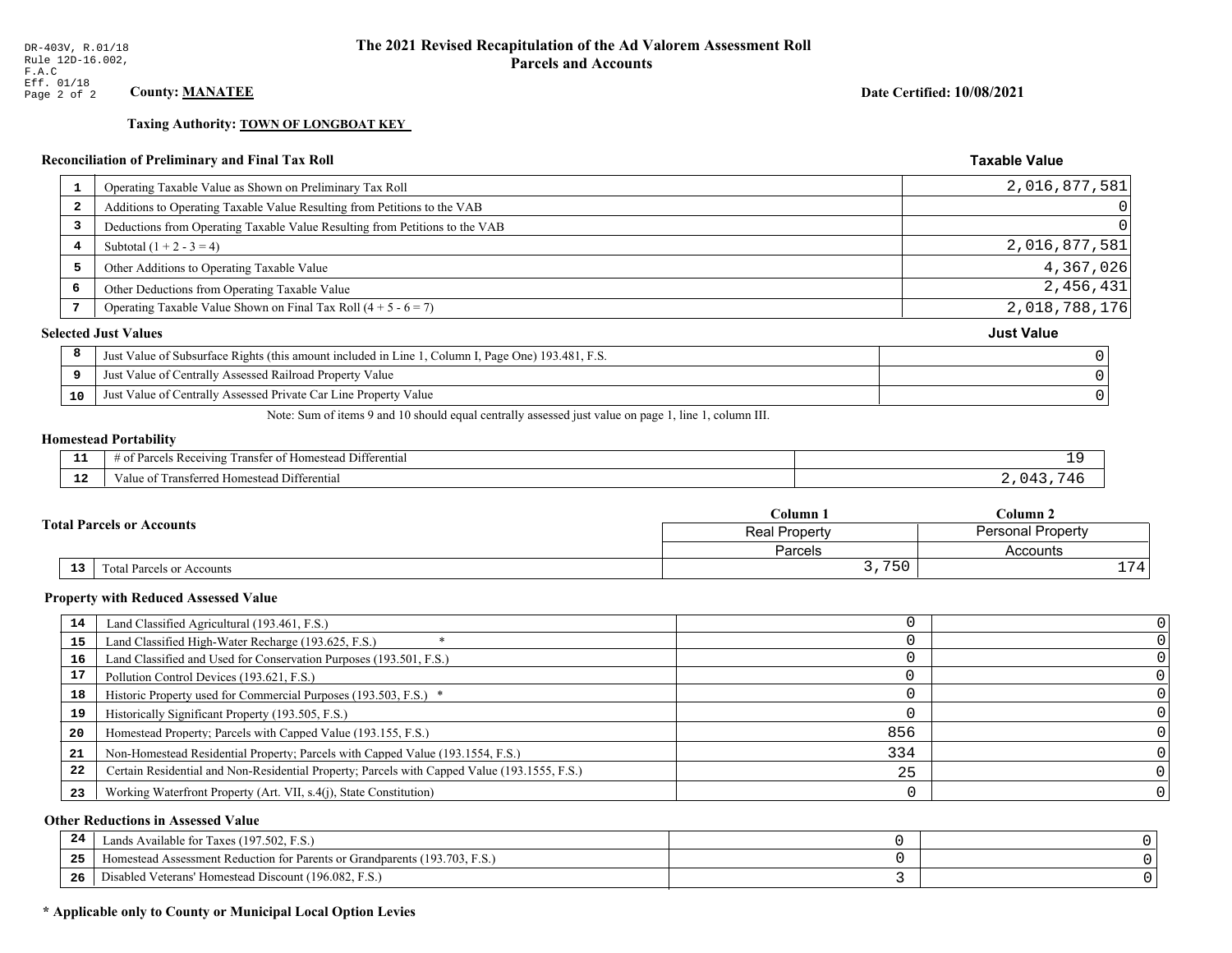|                   | DR-403V R.01/18<br>Rule 12D-16.002,                                                                                                                   | The 2021 Revised Recapitulation of the Ad Valorem Assessment Roll |                        |                                       |                                                                                                   |
|-------------------|-------------------------------------------------------------------------------------------------------------------------------------------------------|-------------------------------------------------------------------|------------------------|---------------------------------------|---------------------------------------------------------------------------------------------------|
| F.A.C.            | <b>Taxing Authority: CITY OF PALMETTO</b>                                                                                                             | <b>Value Data</b>                                                 |                        |                                       |                                                                                                   |
| Eff. 01/18        | Check one of the following:                                                                                                                           |                                                                   | <b>County: MANATEE</b> |                                       | Date Certified: 10/08/2021                                                                        |
|                   | Page 1 of 2<br>x Municipality<br>County                                                                                                               |                                                                   |                        |                                       |                                                                                                   |
|                   | <b>School District</b><br><b>Independent Special District</b>                                                                                         | Column I                                                          | Column <sub>II</sub>   | Column III                            | Column IV                                                                                         |
| <b>Just Value</b> | Separate Reports for MSTU's, Dependent Districts, and Water Management Basins are not required                                                        | <b>Real Property Including</b><br><b>Subsurface Rights</b>        | Personal<br>Property   | <b>Centrally Assessed</b><br>Property | <b>Total Property</b>                                                                             |
|                   | 1 Just Value (193.011, F.S.)                                                                                                                          | 1,482,221,354                                                     | 65,348,537             | 947,587                               | 1,548,517,478                                                                                     |
|                   | Just Value of All Property in the Following Categories                                                                                                |                                                                   |                        |                                       |                                                                                                   |
|                   | 2 Just Value of Land Classified Agricultural (193.461, F.S.)                                                                                          | 5,158,718                                                         | $\overline{0}$         | $\bf{0}$                              | 5,158,718<br>2                                                                                    |
|                   | 3 Just Value of Land Classified High-Water Recharge (193.625, F.S.) *                                                                                 | $\theta$                                                          | $\theta$               | $\overline{0}$                        | $\overline{0}$<br>$\overline{\mathbf{3}}$                                                         |
|                   | 4 Just Value of Land Classified and Used for Conservation Purposes (193.501, F.S.)                                                                    | $\Omega$                                                          | $\Omega$               | $\bf{0}$                              | $\overline{0}$<br>$\overline{4}$                                                                  |
|                   | 5 Just Value of Pollution Control Devices (193.621, F.S.)                                                                                             | $\overline{0}$                                                    | 19,130                 | $\bf{0}$                              | 19,130<br>$\overline{5}$                                                                          |
| 6                 | Just Value of Historic Property used for Commercial Purposes (193.503, F.S.)                                                                          | $\theta$                                                          | $\Omega$               | $\mathbf{0}$                          | $\overline{0}$<br>6                                                                               |
| 7                 | Just Value of Historically Significant Property (193.505, F.S.)                                                                                       | $\overline{0}$                                                    | $\overline{0}$         | $\bf{0}$                              | $\mathbf{0}$<br>$\overline{7}$                                                                    |
|                   | 8 Just Value of Homestead Property (193.155, F.S.)                                                                                                    | 612,092,203                                                       | $\mathbf{0}$           | $\bf{0}$                              | 612,092,203<br>8                                                                                  |
|                   | Just Value of Non-Homestead Residential Property (193.1554, F.S.)                                                                                     | 342,661,858                                                       | $\overline{0}$         | $\Omega$                              | 342,661,858<br>9                                                                                  |
|                   | 10 Just Value of Certain Residential and Non-Residential Property (193.1555, F.S.)                                                                    | 522,308,575                                                       | $\overline{0}$         | 596,565                               | 522,905,140 10                                                                                    |
|                   | 11 Just Value of Working Waterfront Property (Art. VII, s.4(j), State Constitution)                                                                   | $\Omega$                                                          | $\overline{0}$         | $\mathbf{0}$                          | $0$ 11                                                                                            |
|                   | <b>Assessed Value of Differentials</b>                                                                                                                |                                                                   |                        |                                       |                                                                                                   |
|                   | 12 Homestead Assessment Differential: Just Value Minus Capped Value (193.155, F.S.)                                                                   | 144, 196, 046                                                     | $\overline{0}$         | $\bf{0}$                              | 144,196,046 12                                                                                    |
|                   | 13 Nonhomestead Residential Property Differential: Just Value Minus Capped Value (193.1554, F.S.)                                                     | 11.644.190                                                        | $\overline{0}$         | $\overline{0}$                        | 11,644,190 13                                                                                     |
|                   | 14 Certain Res. and Nonres. Real Property differential: Just Value Minus Capped Value (193.1555, F.S.)                                                | 20,836,745                                                        | $\overline{0}$         | $\mathbf{0}$                          | 20.836.745 14                                                                                     |
|                   | <b>Assessed Value of All Property in the Following Categories</b>                                                                                     |                                                                   |                        |                                       |                                                                                                   |
|                   | 15 Assessed Value of Land Classified Agricultural (193.461, F.S.)                                                                                     | 125,541                                                           | $\overline{0}$         | $\bf{0}$                              | $125,541$ 15                                                                                      |
|                   | 16 Assessed Value of Land Classified High-Water Recharge (193.625, F.S.) *                                                                            | $\overline{0}$                                                    | $\overline{0}$         | $\overline{0}$                        | $0 \mid 16$                                                                                       |
|                   | 17 Assessed Value of Land Classified and used for Conservation Purposes (193.501, F.S.)                                                               | $\overline{0}$                                                    | $\overline{0}$         | $\bf{0}$                              | $\boxed{0}$ $\boxed{17}$                                                                          |
|                   | 18 Assessed Value of Pollution Control Devices (193.621, F.S.)<br>19 Assessed Value of Historic Property used for Commercial Purposes (193.503, F.S.) | $\mathbf{0}$<br>$\bf{0}$                                          | 1,913<br>$\bf{0}$      | $\overline{0}$<br>$\bf{0}$            | 1,913   18<br>$0$   19                                                                            |
|                   | 20 Assessed Value of Historically Significant Property (193.505, F.S.)                                                                                | $\theta$                                                          | $\mathbf{0}$           | $\mathbf{0}$                          | $0\quad20$                                                                                        |
|                   | 21 Assessed Value of Homestead Property (193.155, F.S.)                                                                                               | 467,896,157                                                       | $\overline{0}$         | $\mathbf{0}$                          | 467,896,157 21                                                                                    |
|                   | 22 Assessed Value of Non-Homestead Residential Property (193.1554, F.S.)                                                                              | 331,017,668                                                       | $\overline{0}$         | $\overline{0}$                        | 331,017,668<br>22                                                                                 |
|                   | 23 Assessed Value of Certain Residential and Non-Residential Property (193.1555, F.S.)                                                                | 501,471,830                                                       | $\overline{0}$         | 596,565                               | 502,068,395 23                                                                                    |
|                   | 24 Assessed Value of Working Waterfront Property (Art. VII, s.4(j), State Constitution)                                                               | $\Omega$                                                          | $\theta$               | $\Omega$                              | $0 \quad 24$                                                                                      |
|                   | <b>Total Assessed Value</b>                                                                                                                           |                                                                   |                        |                                       |                                                                                                   |
|                   | 25 Total Assessed Value [Line 1 minus (2 through 11) plus (15 through 24)]                                                                            | 1,300,511,196                                                     | 65, 331, 320           | 947,587                               | $1,366,790,103$ 25                                                                                |
| <b>Exemptions</b> |                                                                                                                                                       |                                                                   |                        |                                       |                                                                                                   |
|                   | 26   \$25,000 Homestead Exemption (196.031(1)(a), F.S.)                                                                                               | 64, 377, 658                                                      | $\bf{0}$               | $\mathbf{0}$                          | 64,377,658 26                                                                                     |
|                   | 27   Additional \$25,000 Homestead Exemption (196.031(1)(b), F.S.)                                                                                    | 54,873,029                                                        | $\Omega$               | $\Omega$                              | 54,873,029 27                                                                                     |
|                   | 28 Additional Homestead Exemption Age 65 and Older up to \$50,000 (196.075, F.S.)                                                                     | $\Omega$                                                          | $\Omega$               | $\Omega$                              | 0 28                                                                                              |
|                   | 29 Tangible Personal Property \$25,000 Exemption (196.183, F.S.)                                                                                      | $\Omega$                                                          | 6,646,841              | 107,706                               | $6,754,547$ 29                                                                                    |
|                   | 30 Governmental Exemption (196.199, 196.1993, F.S.)                                                                                                   | 101,803,663                                                       | $\theta$               |                                       | 101,803,663 30                                                                                    |
| 31                | Institutional Exemptions - Charitable, Religious, Scientific, Literary, Educational (196.196, 196.197, 196.1975,                                      | 88,055,545                                                        | 2,310,670              |                                       | $90,366,215$ 31                                                                                   |
|                   | 196.1977, 196.1978, 196.198, 196.1983, 196.1985, 196.1986, 196.1987, 196.1999, 196.2001, 196.2002, F.S.)                                              |                                                                   |                        |                                       |                                                                                                   |
|                   | 32   Widows / Widowers Exemption (196.202, F.S.)                                                                                                      | 171,000                                                           | 1,070                  | $\mathbf{0}$                          | $172,070$ 32                                                                                      |
|                   | 33 Disability / Blind Exemptions (196.081, 196.091, 196.101, 196.102, 196.202, 196.24, F.S.)                                                          | 6,778,139                                                         | 920                    | $\Omega$                              | $6,779,059$ 33                                                                                    |
|                   | 34 Land Dedicated in Perpetuity for Conservation Purposes (196.26, F.S)                                                                               | $\Omega$                                                          | $\Omega$               | $\theta$                              | $\boxed{0}$ 34                                                                                    |
|                   | 35 Historic Property Exemption (196.1961, 196.1997, 196.1998, F.S.)                                                                                   | $\cup$                                                            | $\mathbf{0}$           | $\mathbf{0}$                          | $\begin{array}{ c c }\n\hline\n0 & 35 \\ \hline\n0 & 36 \\ \hline\n0 & 37 \\ \hline\n\end{array}$ |
|                   | 36 Econ. Dev. Exemption (196.1995, F.S.), Licensed Child Care Facility in Ent. Zone (196.095, F.S.)                                                   | $\overline{0}$                                                    | $\Omega$               | $\theta$                              |                                                                                                   |
|                   | 37 Lands Available for Taxes (197.502, F.S.)                                                                                                          | $\overline{0}$                                                    | $\theta$               | $\theta$                              |                                                                                                   |
|                   | 38   Homestead Assessment Reduction for Parents or Grandparents (193.703, F.S.)                                                                       | $\mathbf{0}$                                                      | $\bf{0}$               | $\mathbf{0}$                          | $\boxed{0}$ 38                                                                                    |
| 39                | Disabled Veterans' Homestead Discount (196.082, F.S.)                                                                                                 | 668,458                                                           |                        | $\boldsymbol{0}$                      | 668,458 39                                                                                        |
|                   | 40 Deployed Service Member's Homestead Exemption (196.173, F.S.)                                                                                      | $\overline{0}$                                                    | $\Omega$               | $\theta$                              | $\overline{0}$ 40                                                                                 |
|                   | 41 Additional Homestead Exemption Age 65 and Older and 25 yr Residence (196.075, F.S.)                                                                | $\mathbf{0}$                                                      | $\boldsymbol{0}$       | $\mathbf{0}$                          | $\overline{0}$ 41                                                                                 |
| 42                | Renewable Energy Source Devices 80% Exemption (196.182, F.S.)                                                                                         | $\overline{0}$                                                    | $\bf{0}$               | $\boldsymbol{0}$                      | $\overline{0}$ 42                                                                                 |
|                   | <b>Total Exempt Value</b>                                                                                                                             |                                                                   |                        |                                       |                                                                                                   |
|                   | 43 Total Exempt Value (add lines 26 through 42)                                                                                                       | 316,727,492                                                       | 8,959,501              | 107,706                               | $325,794,699$ 43                                                                                  |
|                   | <b>Total Taxable Value</b>                                                                                                                            |                                                                   |                        |                                       |                                                                                                   |
| 44                | Total Taxable Value (line 25 minus 43)                                                                                                                | 983,783,704                                                       | 56,371,819             | 839,881                               | $1,040,995,404$ 44                                                                                |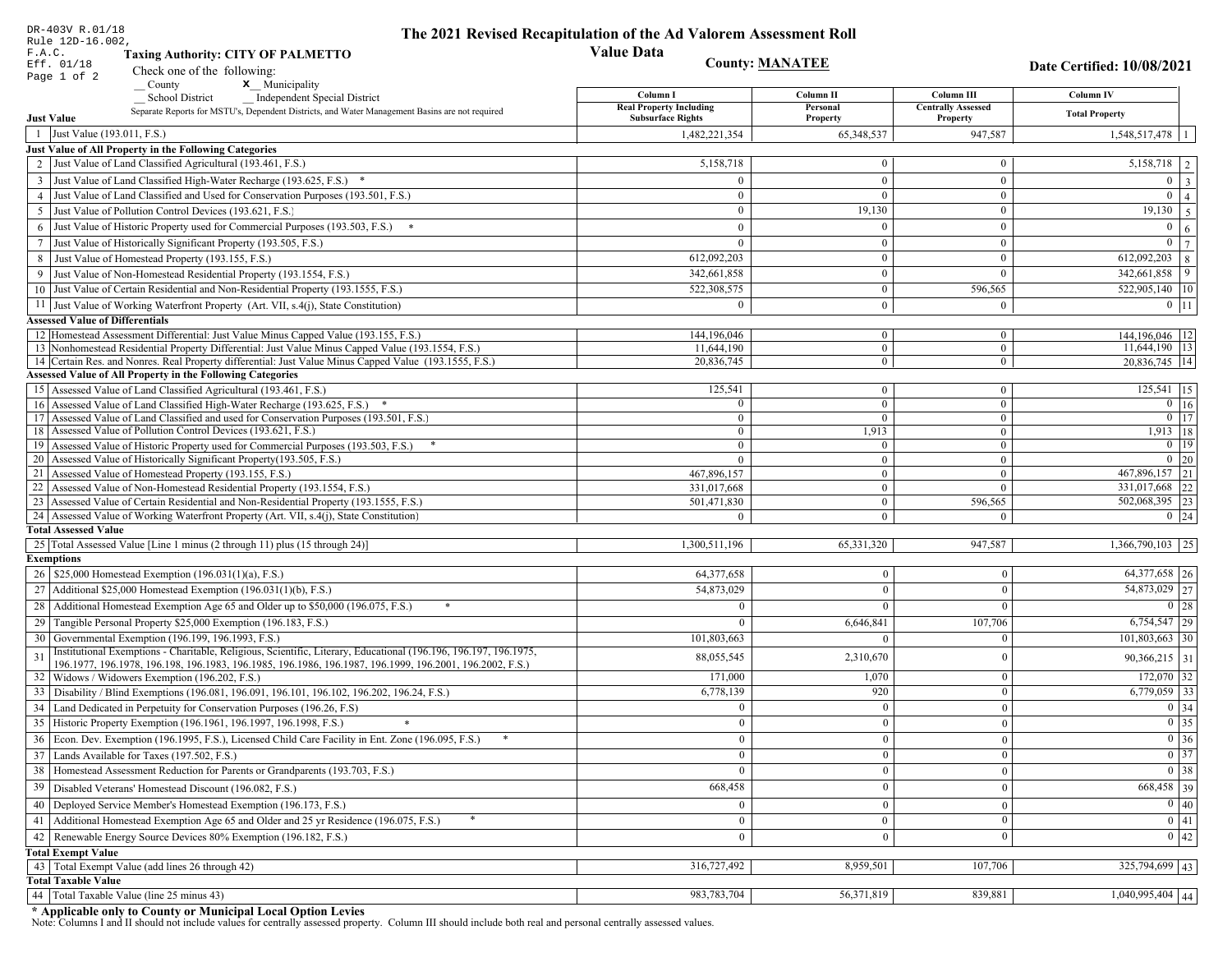**Taxing Authority: CITY OF PALMETTO** 

## **Reconciliation of Preliminary and Final Tax Roll**

| 1                       | Operating Taxable Value as Shown on Preliminary Tax Roll                                           | 1,038,776,633     |
|-------------------------|----------------------------------------------------------------------------------------------------|-------------------|
| $\overline{\mathbf{2}}$ | Additions to Operating Taxable Value Resulting from Petitions to the VAB                           | 0                 |
| 3                       | Deductions from Operating Taxable Value Resulting from Petitions to the VAB                        | 0                 |
| 4                       | Subtotal $(1 + 2 - 3 = 4)$                                                                         | 1,038,776,633     |
| 5                       | Other Additions to Operating Taxable Value                                                         | 4,935,986         |
| 6                       | Other Deductions from Operating Taxable Value                                                      | 2,717,215         |
| 7                       | Operating Taxable Value Shown on Final Tax Roll $(4 + 5 - 6 = 7)$                                  | 1,040,995,404     |
|                         | <b>Selected Just Values</b>                                                                        | <b>Just Value</b> |
| 8                       | Just Value of Subsurface Rights (this amount included in Line 1, Column I, Page One) 193.481, F.S. | 137               |
| 9                       | Just Value of Centrally Assessed Railroad Property Value                                           | 754,930           |
| 10                      | Just Value of Centrally Assessed Private Car Line Property Value                                   | 192,657           |

Note: Sum of items 9 and 10 should equal centrally assessed just value on page 1, line 1, column III.

## **Homestead Portability**

| --                  | . Differential<br>ranster<br>Parce<br>: Homestead<br>ceiving<br>' OT ∶<br>-01<br>nu |  |
|---------------------|-------------------------------------------------------------------------------------|--|
| $\sim$ $\sim$<br>-- | Differential<br>Transferred Homestead I<br>′alu                                     |  |

|                                              | $C$ olumn $1$                                    | $\mathbb C$ olumn 2 |  |
|----------------------------------------------|--------------------------------------------------|---------------------|--|
| <b>Total Parcels or Accounts</b>             | <b>Personal Property</b><br><b>Real Property</b> |                     |  |
|                                              | <b>Parcels</b>                                   | Accounts            |  |
| $\overline{13}$<br>Total Parcels or Accounts | 6,165                                            | $ -$<br>2, 11       |  |

#### **Property with Reduced Assessed Value**

| 14 | Land Classified Agricultural (193.461, F.S.)                                                 |       |  |
|----|----------------------------------------------------------------------------------------------|-------|--|
| 15 | Land Classified High-Water Recharge (193.625, F.S.)                                          |       |  |
| 16 | Land Classified and Used for Conservation Purposes (193.501, F.S.)                           |       |  |
| 17 | Pollution Control Devices (193.621, F.S.)                                                    |       |  |
| 18 | Historic Property used for Commercial Purposes (193.503, F.S.) *                             |       |  |
| 19 | Historically Significant Property (193.505, F.S.)                                            |       |  |
| 20 | Homestead Property; Parcels with Capped Value (193.155, F.S.)                                | 2,349 |  |
| 21 | Non-Homestead Residential Property; Parcels with Capped Value (193.1554, F.S.)               | 651   |  |
| 22 | Certain Residential and Non-Residential Property; Parcels with Capped Value (193.1555, F.S.) | 463   |  |
| 23 | Working Waterfront Property (Art. VII, s.4(j), State Constitution)                           |       |  |

## **Other Reductions in Assessed Value**

| -24 | Lands Available for Taxes (197.502, F.S.)                                        |  |
|-----|----------------------------------------------------------------------------------|--|
| .   | (193.703, F.S.<br>Aomestead Assessment Reduction for Parents or Grandparents (1) |  |
| -26 | d Veterans' Homestead Discount (196.082, F.S.)<br>Disabled                       |  |

## \* Applicable only to County or Municipal Local Option Levies

Date Certified: 10/08/2021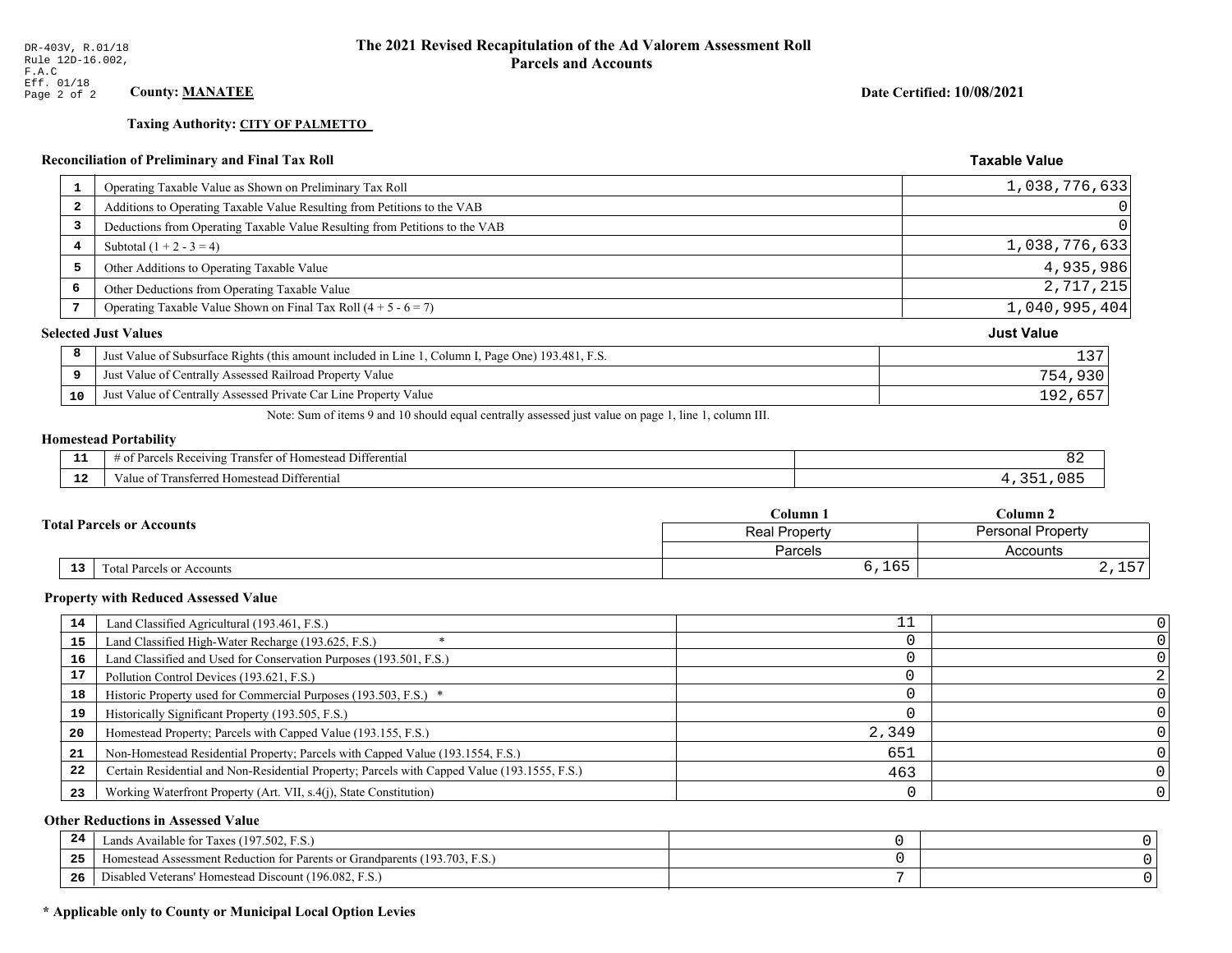| DR-403V R.01/18                                                                                                                                                                                                              | The 2021 Revised Recapitulation of the Ad Valorem Assessment Roll |                                  |                                       |                                              |
|------------------------------------------------------------------------------------------------------------------------------------------------------------------------------------------------------------------------------|-------------------------------------------------------------------|----------------------------------|---------------------------------------|----------------------------------------------|
| Rule 12D-16.002,<br>F.A.C.<br>Taxing Authority: CEDAR HAMMOCK FIRE CONTROL DISTRICT<br>Eff. 01/18<br>Check one of the following:                                                                                             | <b>Value Data</b><br><b>County: MANATEE</b>                       |                                  |                                       | Date Certified: 10/08/2021                   |
| Page 1 of 2<br>County<br>Municipality                                                                                                                                                                                        |                                                                   |                                  |                                       |                                              |
| <b>School District</b><br>X Independent Special District                                                                                                                                                                     | Column I<br><b>Real Property Including</b>                        | Column II<br>Personal            | Column III                            | Column IV                                    |
| Separate Reports for MSTU's, Dependent Districts, and Water Management Basins are not required<br><b>Just Value</b>                                                                                                          | <b>Subsurface Rights</b>                                          | Property                         | <b>Centrally Assessed</b><br>Property | <b>Total Property</b>                        |
| 1 Just Value (193.011, F.S.)                                                                                                                                                                                                 | 4,862,700,327                                                     | $\overline{0}$                   | $\boldsymbol{0}$                      | $4,862,700,327$   1                          |
| Just Value of All Property in the Following Categories                                                                                                                                                                       |                                                                   |                                  |                                       |                                              |
| 2 Just Value of Land Classified Agricultural (193.461, F.S.)                                                                                                                                                                 | 38,638,164                                                        | $\mathbf{0}$                     | $\bf{0}$                              | $38,638,164$   2                             |
| 3 Just Value of Land Classified High-Water Recharge (193.625, F.S.) *                                                                                                                                                        | $\Omega$                                                          | $\mathbf{0}$                     | $\bf{0}$                              | $0 \mid 3$                                   |
| 4 Just Value of Land Classified and Used for Conservation Purposes (193.501, F.S.)                                                                                                                                           | $\Omega$                                                          | $\overline{0}$                   | $\bf{0}$                              | $0 \mid 4 \mid$                              |
| 5 Just Value of Pollution Control Devices (193.621, F.S.)                                                                                                                                                                    | $\bf{0}$                                                          | $\mathbf{0}$                     | $\bf{0}$                              | $0 \quad 5$                                  |
| 6 Just Value of Historic Property used for Commercial Purposes (193.503, F.S.) *                                                                                                                                             | $\Omega$                                                          | $\theta$                         | $\bf{0}$                              | $\mathbf{0}$<br>6 <sup>1</sup>               |
| 7 Just Value of Historically Significant Property (193.505, F.S.)                                                                                                                                                            | $\overline{0}$                                                    | $\overline{0}$                   | $\bf{0}$                              | $0 \mid 7$                                   |
| 8 Just Value of Homestead Property (193.155, F.S.)                                                                                                                                                                           | 1,656,976,885                                                     | $\mathbf{0}$                     | $\overline{0}$                        | 1,656,976,885 8                              |
| 9 Just Value of Non-Homestead Residential Property (193.1554, F.S.)                                                                                                                                                          | 1,495,066,987                                                     | $\overline{0}$                   | $\bf{0}$                              | 1,495,066,987<br>9                           |
| 10 Just Value of Certain Residential and Non-Residential Property (193.1555, F.S.)                                                                                                                                           | 1,672,018,291                                                     | $\mathbf{0}$                     | $\bf{0}$                              | $1,672,018,291$ 10                           |
| 11 Just Value of Working Waterfront Property (Art. VII, s.4(j), State Constitution)                                                                                                                                          | $\Omega$                                                          | $\mathbf{0}$                     | $\bf{0}$                              | $0 \mid 11$                                  |
| <b>Assessed Value of Differentials</b>                                                                                                                                                                                       |                                                                   |                                  |                                       |                                              |
| 12 Homestead Assessment Differential: Just Value Minus Capped Value (193.155, F.S.)                                                                                                                                          | 448, 877, 279<br>81.811.883                                       | $\bf{0}$                         | $\bf{0}$                              | 448,877,279   12<br>81,811,883 13            |
| 13 Nonhomestead Residential Property Differential: Just Value Minus Capped Value (193.1554, F.S.)<br>14 Certain Res. and Nonres. Real Property differential: Just Value Minus Capped Value (193.1555, F.S.)                  | 16,843,953                                                        | $\overline{0}$<br>$\overline{0}$ | $\overline{0}$<br>$\mathbf{0}$        | 16,843,953 14                                |
| Assessed Value of All Property in the Following Categories                                                                                                                                                                   |                                                                   |                                  |                                       |                                              |
| 15 Assessed Value of Land Classified Agricultural (193.461, F.S.)                                                                                                                                                            | 1,042,069                                                         | $\bf{0}$                         | $\bf{0}$                              | 1,042,069 15                                 |
| 16 Assessed Value of Land Classified High-Water Recharge (193.625, F.S.) *                                                                                                                                                   | $\Omega$                                                          | $\mathbf{0}$                     | $\bf{0}$                              | $0 \mid 16$                                  |
| Assessed Value of Land Classified and used for Conservation Purposes (193.501, F.S.)<br>17                                                                                                                                   | $\Omega$                                                          | $\mathbf{0}$                     | $\mathbf{0}$                          | $\boxed{0}$ $\boxed{17}$                     |
| 18 Assessed Value of Pollution Control Devices (193.621, F.S.)                                                                                                                                                               | $\Omega$                                                          | $\mathbf{0}$                     | $\mathbf{0}$                          | $0$ 18                                       |
| 19 Assessed Value of Historic Property used for Commercial Purposes (193.503, F.S.)                                                                                                                                          | $\bf{0}$                                                          | $\overline{0}$                   | $\overline{0}$                        | $0$   19                                     |
| 20 Assessed Value of Historically Significant Property (193.505, F.S.)<br>21 Assessed Value of Homestead Property (193.155, F.S.)                                                                                            | $\theta$<br>1,208,099,606                                         | $\overline{0}$<br>$\overline{0}$ | $\overline{0}$<br>$\bf{0}$            | $0 \mid 20$<br>$\overline{1,208,099,606}$ 21 |
| 22 Assessed Value of Non-Homestead Residential Property (193.1554, F.S.)                                                                                                                                                     | 1,413,255,104                                                     | $\overline{0}$                   | $\mathbf{0}$                          | $1,413,255,104$ 22                           |
| 23 Assessed Value of Certain Residential and Non-Residential Property (193.1555, F.S.)                                                                                                                                       | 1,655,174,338                                                     | $\overline{0}$                   | $\bf{0}$                              | 1,655,174,338 23                             |
| 24 Assessed Value of Working Waterfront Property (Art. VII, s.4(j), State Constitution)                                                                                                                                      |                                                                   | $\overline{0}$                   | $\bf{0}$                              | $0 \mid 24$                                  |
| <b>Total Assessed Value</b>                                                                                                                                                                                                  |                                                                   |                                  |                                       |                                              |
| 25 Total Assessed Value [Line 1 minus (2 through 11) plus (15 through 24)]                                                                                                                                                   | 4,277,571,117                                                     | $\overline{0}$                   | $\overline{0}$                        | $4,277,571,117$   25                         |
| <b>Exemptions</b>                                                                                                                                                                                                            |                                                                   |                                  |                                       |                                              |
| 26   \$25,000 Homestead Exemption (196.031(1)(a), F.S.)                                                                                                                                                                      | 248, 483, 331                                                     | $\mathbf{0}$                     | $\boldsymbol{0}$                      | 248, 483, 331 26                             |
| 27   Additional \$25,000 Homestead Exemption (196.031(1)(b), F.S.)                                                                                                                                                           | 176,967,962                                                       | $\Omega$                         | $\mathbf{0}$                          | 176,967,962 27                               |
| 28 Additional Homestead Exemption Age 65 and Older up to \$50,000 (196.075, F.S.)                                                                                                                                            | $\Omega$                                                          | $\overline{0}$                   | $\mathbf{0}$                          | $\boxed{0}$ 28                               |
| 29 Tangible Personal Property \$25,000 Exemption (196.183, F.S.)                                                                                                                                                             |                                                                   | $\Omega$                         | $\mathbf{0}$                          | $0$   29                                     |
| 30 Governmental Exemption (196.199, 196.1993, F.S.)                                                                                                                                                                          | 234,197,840                                                       | $\mathbf{0}$                     | $\mathbf{0}$                          | 234, 197, 840 30                             |
| Institutional Exemptions - Charitable, Religious, Scientific, Literary, Educational (196.196, 196.197, 196.1975,<br>196.1977, 196.1978, 196.198, 196.1983, 196.1985, 196.1986, 196.1987, 196.1999, 196.2001, 196.2002, F.S.) | 138,400,702                                                       | $\theta$                         | $\mathbf{0}$                          | 138,400,702 31                               |
| 32 Widows / Widowers Exemption (196.202, F.S.)                                                                                                                                                                               | 746,534                                                           | $\mathbf{0}$                     | $\mathbf{0}$                          | 746,534 32                                   |
| 33 Disability / Blind Exemptions (196.081, 196.091, 196.101, 196.102, 196.202, 196.24, F.S.)                                                                                                                                 | 14,706,659                                                        | $\overline{0}$                   | $\mathbf{0}$                          | $14,706,659$ 33                              |
| 34 Land Dedicated in Perpetuity for Conservation Purposes (196.26, F.S)                                                                                                                                                      |                                                                   | $\Omega$                         | $\Omega$                              | 0 34                                         |
| 35 Historic Property Exemption (196.1961, 196.1997, 196.1998, F.S.)                                                                                                                                                          | 0                                                                 | $\mathbf{U}$                     | $\mathbf{0}$                          | $\boxed{0}$ 35                               |
| 36 Econ. Dev. Exemption (196.1995, F.S.), Licensed Child Care Facility in Ent. Zone (196.095, F.S.)                                                                                                                          | $\Omega$                                                          | $\Omega$                         | $\Omega$                              | $\boxed{0}$ 36                               |
| 37 Lands Available for Taxes (197.502, F.S.)                                                                                                                                                                                 | $\Omega$                                                          | $\Omega$                         | $\mathbf{0}$                          | $0 \mid 37$                                  |
| 38   Homestead Assessment Reduction for Parents or Grandparents (193.703, F.S.)                                                                                                                                              | $\overline{0}$                                                    | $\bf{0}$                         | $\boldsymbol{0}$                      | $\boxed{0}$ 38                               |
| 39   Disabled Veterans' Homestead Discount (196.082, F.S.)                                                                                                                                                                   | 1,111,085                                                         |                                  | $\mathbf{0}$                          | $1,111,085$ 39                               |
| 40   Deployed Service Member's Homestead Exemption (196.173, F.S.)                                                                                                                                                           |                                                                   | $\theta$                         | $\mathbf{0}$                          | $\boxed{0}$ 40                               |
| 41   Additional Homestead Exemption Age 65 and Older and 25 yr Residence (196.075, F.S.)                                                                                                                                     | $\overline{0}$                                                    | $\mathbf{0}$                     | $\mathbf{0}$                          | $\overline{0}$ 41                            |
| 42 Renewable Energy Source Devices 80% Exemption (196.182, F.S.)                                                                                                                                                             | $\bf{0}$                                                          | $\mathbf{0}$                     | $\mathbf{0}$                          | $0 \mid 42$                                  |
| <b>Total Exempt Value</b>                                                                                                                                                                                                    |                                                                   |                                  |                                       |                                              |
| 43 Total Exempt Value (add lines 26 through 42)                                                                                                                                                                              | 814,614,113                                                       | 0                                | $\mathbf{0}$                          | $814,614,113$ 43                             |
| <b>Total Taxable Value</b>                                                                                                                                                                                                   |                                                                   |                                  |                                       |                                              |
| 44   Total Taxable Value (line 25 minus 43)                                                                                                                                                                                  | 3,462,957,004                                                     | 0 <sup>1</sup>                   | $\mathbf{0}$                          | $3,462,957,004$ 44                           |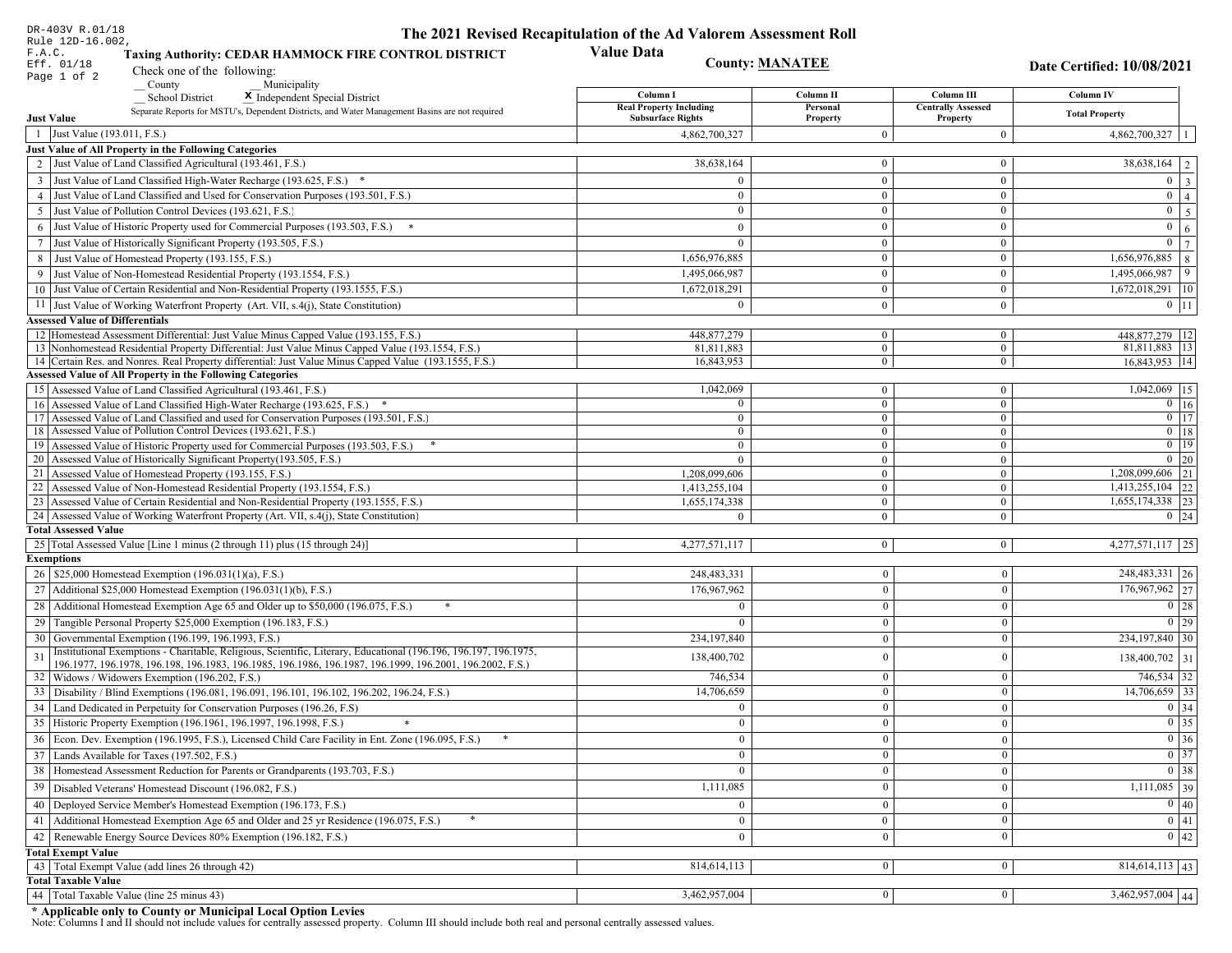Taxing Authority: CEDAR HAMMOCK FIRE CONTROL DISTRICT

| Operating Taxable Value as Shown on Preliminary Tax Roll<br>-1<br>Additions to Operating Taxable Value Resulting from Petitions to the VAB<br>2<br>Deductions from Operating Taxable Value Resulting from Petitions to the VAB<br>3<br>Subtotal $(1 + 2 - 3 = 4)$<br>4<br>5<br>Other Additions to Operating Taxable Value<br>6<br>Other Deductions from Operating Taxable Value |                  |
|---------------------------------------------------------------------------------------------------------------------------------------------------------------------------------------------------------------------------------------------------------------------------------------------------------------------------------------------------------------------------------|------------------|
|                                                                                                                                                                                                                                                                                                                                                                                 | 3, 472, 773, 255 |
|                                                                                                                                                                                                                                                                                                                                                                                 | $\Omega$         |
|                                                                                                                                                                                                                                                                                                                                                                                 | $\Omega$         |
|                                                                                                                                                                                                                                                                                                                                                                                 | 3, 472, 773, 255 |
|                                                                                                                                                                                                                                                                                                                                                                                 | 19, 137, 468     |
|                                                                                                                                                                                                                                                                                                                                                                                 | 28,953,719       |
| Operating Taxable Value Shown on Final Tax Roll $(4 + 5 - 6 = 7)$<br>7                                                                                                                                                                                                                                                                                                          | 3,462,957,004    |
| <b>Just Value</b><br><b>Selected Just Values</b>                                                                                                                                                                                                                                                                                                                                |                  |
| 8<br>Just Value of Subsurface Rights (this amount included in Line 1, Column I, Page One) 193.481, F.S.                                                                                                                                                                                                                                                                         | 235              |
| Just Value of Centrally Assessed Railroad Property Value<br>9                                                                                                                                                                                                                                                                                                                   |                  |
| Just Value of Centrally Assessed Private Car Line Property Value<br>10                                                                                                                                                                                                                                                                                                          |                  |

Note: Sum of items 9 and 10 should equal centrally assessed just value on page 1, line 1, column III.

## **Homestead Portability**

| $\overline{\phantom{a}}$ | ™anste.<br>Jittere<br>0.41<br>rential:<br>$\sim$<br>ഛ<br>чтс<br>$\cdots$<br>. | . ک لا |
|--------------------------|-------------------------------------------------------------------------------|--------|
| .                        | $1 + +$<br>alue<br>rentia.<br>estea<br>.<br>--------                          |        |

| <b>Total Parcels or Accounts</b> |    |                           | $\mathbb C$ olumn $\;$ .                  | $C$ olumn 2 |  |
|----------------------------------|----|---------------------------|-------------------------------------------|-------------|--|
|                                  |    |                           | Personal Property<br><b>Real Property</b> |             |  |
|                                  |    |                           | Parcels                                   | Accounts    |  |
|                                  | 13 | Fotal Parcels or Accounts | 24,282                                    |             |  |

#### **Property with Reduced Assessed Value**

| 14 | Land Classified Agricultural (193.461, F.S.)                                                 | 10    |  |
|----|----------------------------------------------------------------------------------------------|-------|--|
| 15 | Land Classified High-Water Recharge (193.625, F.S.)                                          |       |  |
| 16 | Land Classified and Used for Conservation Purposes (193.501, F.S.)                           |       |  |
| 17 | Pollution Control Devices (193.621, F.S.)                                                    |       |  |
| 18 | Historic Property used for Commercial Purposes (193.503, F.S.) *                             |       |  |
| 19 | Historically Significant Property (193.505, F.S.)                                            |       |  |
| 20 | Homestead Property; Parcels with Capped Value (193.155, F.S.)                                | 9,160 |  |
| 21 | Non-Homestead Residential Property; Parcels with Capped Value (193.1554, F.S.)               | 5,217 |  |
| 22 | Certain Residential and Non-Residential Property; Parcels with Capped Value (193.1555, F.S.) | 310   |  |
| 23 | Working Waterfront Property (Art. VII, s.4(j), State Constitution)                           |       |  |

## **Other Reductions in Assessed Value**

| 24    | Lands Available for Taxes (197.502, F.S.)                                  |     |  |
|-------|----------------------------------------------------------------------------|-----|--|
| - - - | Iomestead Assessment Reduction for Parents or Grandparents (193.703, F.S.) |     |  |
| -26   | l Veterans' Homestead Discount (196.082, F.S.)<br>Disabled                 | ـ ـ |  |

## \* Applicable only to County or Municipal Local Option Levies

Date Certified: 10/08/2021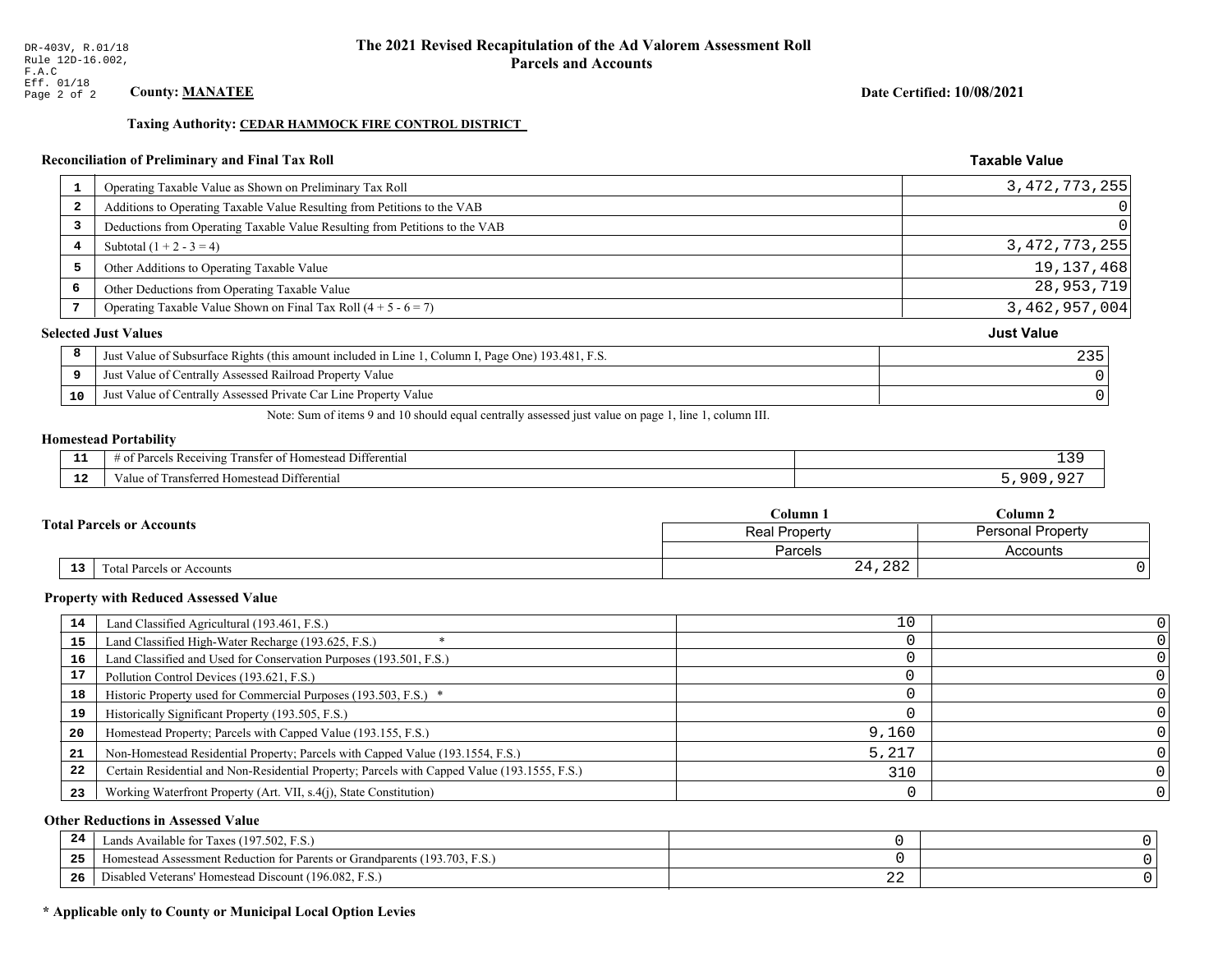| DR-403V R.01/18                                                                                                                                                                                                                    | The 2021 Revised Recapitulation of the Ad Valorem Assessment Roll |                              |                                       |                                         |
|------------------------------------------------------------------------------------------------------------------------------------------------------------------------------------------------------------------------------------|-------------------------------------------------------------------|------------------------------|---------------------------------------|-----------------------------------------|
| Rule 12D-16.002,<br>F.A.C.<br>Taxing Authority: SOUTHERN MANATEE FIRE & RESCUE DISTRICT<br>Eff. 01/18                                                                                                                              | <b>Value Data</b>                                                 | <b>County: MANATEE</b>       |                                       | Date Certified: 10/08/2021              |
| Check one of the following:<br>Page 1 of 2<br>County<br>Municipality                                                                                                                                                               |                                                                   |                              |                                       |                                         |
| <b>School District</b><br>X Independent Special District                                                                                                                                                                           | Column I                                                          | Column II                    | Column III                            | <b>Column IV</b>                        |
| Separate Reports for MSTU's, Dependent Districts, and Water Management Basins are not required<br><b>Just Value</b>                                                                                                                | <b>Real Property Including</b><br><b>Subsurface Rights</b>        | Personal<br>Property         | <b>Centrally Assessed</b><br>Property | <b>Total Property</b>                   |
| 1 Just Value (193.011, F.S.)                                                                                                                                                                                                       | 7,715,592,327                                                     | $\Omega$                     | $\mathbf{0}$                          | 7,715,592,327                           |
| Just Value of All Property in the Following Categories                                                                                                                                                                             |                                                                   |                              |                                       |                                         |
| 2 Just Value of Land Classified Agricultural (193.461, F.S.)                                                                                                                                                                       | 23,406,586                                                        | $\mathbf{0}$                 | $\mathbf{0}$                          | $\overline{23,406,586}$   2             |
| 3 Just Value of Land Classified High-Water Recharge (193.625, F.S.) *                                                                                                                                                              | $\Omega$                                                          | $\mathbf{0}$                 | $\boldsymbol{0}$                      | $0 \mid 3 \mid$                         |
| 4 Just Value of Land Classified and Used for Conservation Purposes (193.501, F.S.)                                                                                                                                                 | $\overline{0}$                                                    | $\mathbf{0}$                 | $\mathbf{0}$                          | $0 \mid 4 \mid$                         |
| 5 Just Value of Pollution Control Devices (193.621, F.S.)                                                                                                                                                                          | $\overline{0}$                                                    | $\overline{0}$               | $\mathbf{0}$                          | $0 \quad 5$                             |
| 6 Just Value of Historic Property used for Commercial Purposes (193.503, F.S.) *                                                                                                                                                   | $\Omega$                                                          | $\theta$                     | $\mathbf{0}$                          | $0 \mid 6 \mid$                         |
| 7 Just Value of Historically Significant Property (193.505, F.S.)                                                                                                                                                                  | $\mathbf{0}$                                                      | $\overline{0}$               | $\mathbf{0}$                          | $\boxed{0}$ $\boxed{7}$                 |
| 8 Just Value of Homestead Property (193.155, F.S.)                                                                                                                                                                                 | 3,724,566,182                                                     | $\overline{0}$               | $\mathbf{0}$                          | $3,724,566,182$ 8                       |
| 9 Just Value of Non-Homestead Residential Property (193.1554, F.S.)                                                                                                                                                                | 1,854,353,870                                                     | $\mathbf{0}$                 | $\mathbf{0}$                          | $1,854,353,870$ 9                       |
| 10 Just Value of Certain Residential and Non-Residential Property (193.1555, F.S.)                                                                                                                                                 | 2,113,265,689                                                     | $\overline{0}$               | $\overline{0}$                        | 2,113,265,689 10                        |
| 11 Just Value of Working Waterfront Property (Art. VII, s.4(j), State Constitution)                                                                                                                                                | $\theta$                                                          | $\mathbf{0}$                 | $\mathbf{0}$                          | $0$   11                                |
| <b>Assessed Value of Differentials</b>                                                                                                                                                                                             |                                                                   |                              |                                       |                                         |
| 12 Homestead Assessment Differential: Just Value Minus Capped Value (193.155, F.S.)                                                                                                                                                | 761,741,041                                                       | $\mathbf{0}$                 | $\bf{0}$                              | 761, 741, 041   12                      |
| 13 Nonhomestead Residential Property Differential: Just Value Minus Capped Value (193.1554, F.S.)                                                                                                                                  | 87,312,570                                                        | $\overline{0}$               | $\mathbf{0}$                          | 87,312,570 13                           |
| 14 Certain Res. and Nonres. Real Property differential: Just Value Minus Capped Value (193.1555, F.S.)                                                                                                                             | 46,969,664                                                        | $\mathbf{0}$                 | $\mathbf{0}$                          | 46,969,664   14                         |
| <b>Assessed Value of All Property in the Following Categories</b>                                                                                                                                                                  |                                                                   |                              |                                       |                                         |
| 15 Assessed Value of Land Classified Agricultural (193.461, F.S.)                                                                                                                                                                  | 360,889                                                           | $\mathbf{0}$                 | $\mathbf{0}$                          | 360,889 15                              |
| 16 Assessed Value of Land Classified High-Water Recharge (193.625, F.S.)                                                                                                                                                           | $\Omega$<br>$\mathbf{0}$                                          | $\mathbf{0}$                 | $\mathbf{0}$                          | $0 \mid 16$<br>$\boxed{0}$ $\boxed{17}$ |
| 17 Assessed Value of Land Classified and used for Conservation Purposes (193.501, F.S.)<br>18 Assessed Value of Pollution Control Devices (193.621, F.S.)                                                                          | $\overline{0}$                                                    | $\mathbf{0}$<br>$\mathbf{0}$ | $\mathbf{0}$<br>$\overline{0}$        | $0$ 18                                  |
| 19 Assessed Value of Historic Property used for Commercial Purposes (193.503, F.S.)                                                                                                                                                | $\overline{0}$                                                    | $\overline{0}$               | $\mathbf{0}$                          | $0$   19                                |
| 20 Assessed Value of Historically Significant Property (193.505, F.S.)                                                                                                                                                             | $\theta$                                                          | $\overline{0}$               | $\overline{0}$                        | $0 \mid 20$                             |
| 21 Assessed Value of Homestead Property (193.155, F.S.)                                                                                                                                                                            | 2,962,825,141                                                     | $\mathbf{0}$                 | $\mathbf{0}$                          | 2,962,825,141 21                        |
| 22 Assessed Value of Non-Homestead Residential Property (193.1554, F.S.)                                                                                                                                                           | 1,767,041,300                                                     | $\mathbf{0}$                 | $\mathbf{0}$                          | $1,767,041,300$ 22                      |
| 23 Assessed Value of Certain Residential and Non-Residential Property (193.1555, F.S.)                                                                                                                                             | 2,066,296,025                                                     | $\mathbf{0}$                 | $\mathbf{0}$                          | 2,066,296,025 23                        |
| 24 Assessed Value of Working Waterfront Property (Art. VII, s.4(j), State Constitution)                                                                                                                                            |                                                                   | $\overline{0}$               | $\mathbf{0}$                          | $0 \mid 24$                             |
| <b>Total Assessed Value</b>                                                                                                                                                                                                        |                                                                   |                              |                                       |                                         |
| 25   Total Assessed Value [Line 1 minus (2 through 11) plus (15 through 24)]                                                                                                                                                       | 6,796,523,355                                                     | $\overline{0}$               | $\boldsymbol{0}$                      | $6,796,523,355$   25                    |
| <b>Exemptions</b>                                                                                                                                                                                                                  |                                                                   |                              |                                       |                                         |
| 26   \$25,000 Homestead Exemption (196.031(1)(a), F.S.)                                                                                                                                                                            | 397, 141, 107                                                     | $\mathbf{0}$                 | $\mathbf{0}$                          | 397, 141, 107 26                        |
| 27   Additional \$25,000 Homestead Exemption $(196.031(1)(b), F.S.)$                                                                                                                                                               | 348,809,902                                                       | $\Omega$                     | $\mathbf{0}$                          | 348,809,902 27                          |
| 28 Additional Homestead Exemption Age 65 and Older up to \$50,000 (196.075, F.S.)                                                                                                                                                  | $\Omega$                                                          | $\theta$                     | $\theta$                              | $\boxed{0}$ 28                          |
| 29 Tangible Personal Property \$25,000 Exemption (196.183, F.S.)                                                                                                                                                                   |                                                                   | $\Omega$                     | $\mathbf{0}$                          | $0$   29                                |
| 30 Governmental Exemption (196.199, 196.1993, F.S.)                                                                                                                                                                                | 176,690,007                                                       | $\theta$                     | $\mathbf{0}$                          | $176,690,007$ 30                        |
| Institutional Exemptions - Charitable, Religious, Scientific, Literary, Educational (196.196, 196.197, 196.1975,<br>31<br>196.1977, 196.1978, 196.198, 196.1983, 196.1985, 196.1986, 196.1987, 196.1999, 196.2001, 196.2002, F.S.) | 109,475,138                                                       | $\theta$                     | $\mathbf{0}$                          | $109,475,138$ 31                        |
| 32   Widows / Widowers Exemption (196.202, F.S.)                                                                                                                                                                                   | 1,134,745                                                         | $\mathbf{0}$                 | $\mathbf{0}$                          | $1,134,745$ 32                          |
| 33 Disability / Blind Exemptions (196.081, 196.091, 196.101, 196.102, 196.202, 196.24, F.S.)                                                                                                                                       | 40,693,011                                                        | $\overline{0}$               | $\mathbf{0}$                          | $40,693,011$ 33                         |
| 34 Land Dedicated in Perpetuity for Conservation Purposes (196.26, F.S)                                                                                                                                                            |                                                                   | $\Omega$                     | $\theta$                              | 0 34                                    |
| 35 Historic Property Exemption (196.1961, 196.1997, 196.1998, F.S.)                                                                                                                                                                | 0                                                                 | $\mathbf{0}$                 | $\mathbf{0}$                          | $\boxed{0}$ 35                          |
| 36 Econ. Dev. Exemption (196.1995, F.S.), Licensed Child Care Facility in Ent. Zone (196.095, F.S.)                                                                                                                                | $\overline{0}$                                                    | $\Omega$                     | $\theta$                              | $\boxed{0}$ 36                          |
| 37 Lands Available for Taxes (197.502, F.S.)                                                                                                                                                                                       | $\Omega$                                                          | $\theta$                     | $\mathbf{0}$                          | $0 \mid 37$                             |
| 38   Homestead Assessment Reduction for Parents or Grandparents (193.703, F.S.)                                                                                                                                                    | $\mathbf{0}$                                                      | 0                            | $\boldsymbol{0}$                      | $\boxed{0}$ 38                          |
| 39   Disabled Veterans' Homestead Discount (196.082, F.S.)                                                                                                                                                                         | 4,376,954                                                         |                              | $\mathbf{0}$                          | $4,376,954$ 39                          |
| 40   Deployed Service Member's Homestead Exemption (196.173, F.S.)                                                                                                                                                                 | 78,419                                                            | $\theta$                     | $\mathbf{0}$                          | $78,419$ 40                             |
| 41 Additional Homestead Exemption Age 65 and Older and 25 yr Residence (196.075, F.S.)                                                                                                                                             |                                                                   | $\mathbf{0}$                 | $\mathbf{0}$                          | 0 41                                    |
| 42 Renewable Energy Source Devices 80% Exemption (196.182, F.S.)                                                                                                                                                                   | $\overline{0}$                                                    | $\mathbf{0}$                 | $\mathbf{0}$                          | 0 42                                    |
| <b>Total Exempt Value</b>                                                                                                                                                                                                          |                                                                   |                              |                                       |                                         |
| 43 Total Exempt Value (add lines 26 through 42)                                                                                                                                                                                    | 1,078,399,283                                                     | 0                            | $\bf{0}$                              | $1,078,399,283$ 43                      |
| <b>Total Taxable Value</b>                                                                                                                                                                                                         |                                                                   |                              |                                       |                                         |
| 44 Total Taxable Value (line 25 minus 43)                                                                                                                                                                                          | 5,718,124,072                                                     | 0                            | 0                                     | $5,718,124,072$ 44                      |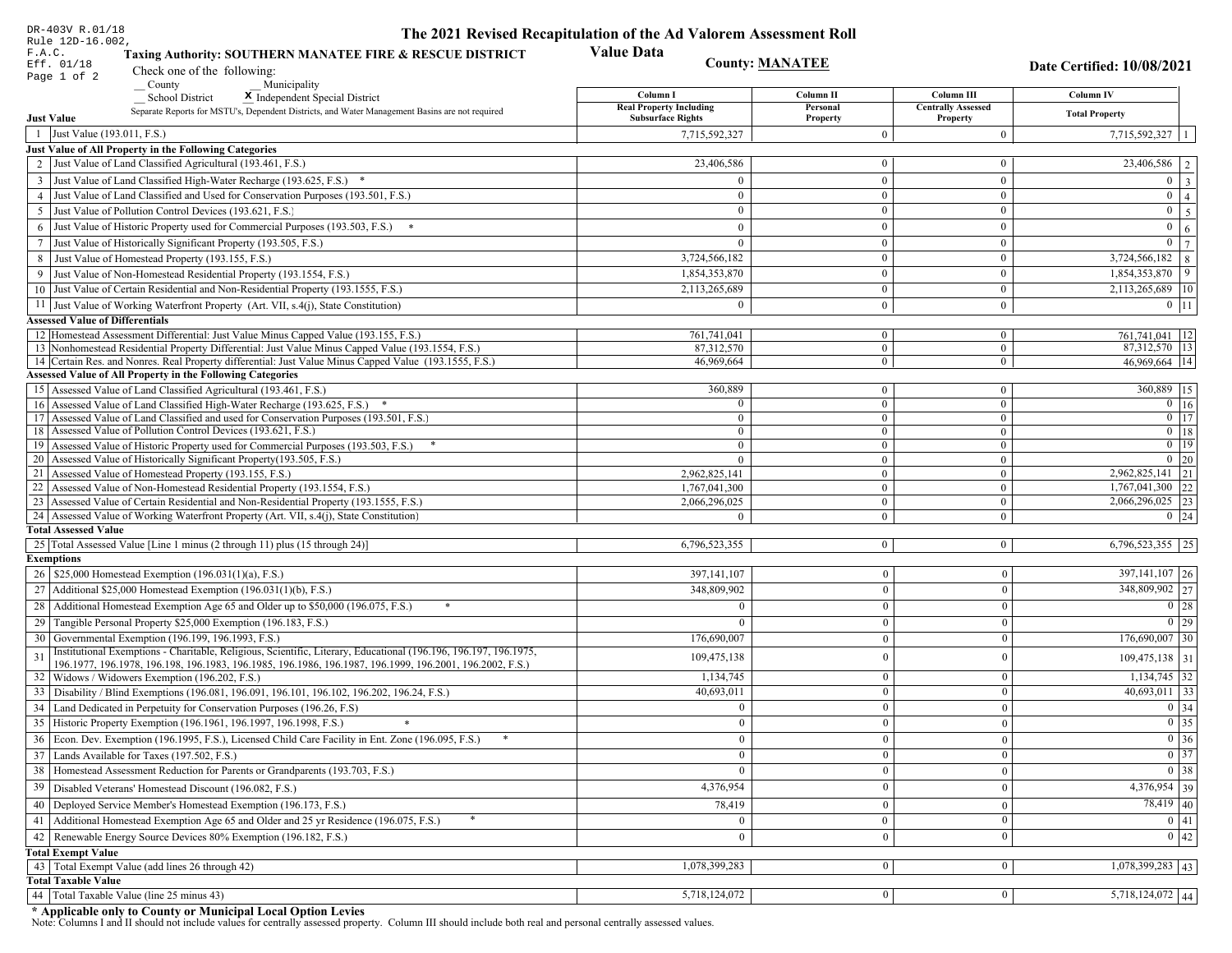## Taxing Authority: SOUTHERN MANATEE FIRE & RESCUE DISTRICT

## Reconciliation of Preliminary and Final Tax Roll

|                         | Operating Taxable Value as Shown on Preliminary Tax Roll                                           | 5,718,749,622     |
|-------------------------|----------------------------------------------------------------------------------------------------|-------------------|
| $\overline{\mathbf{2}}$ | Additions to Operating Taxable Value Resulting from Petitions to the VAB                           | $\Omega$          |
| 3                       | Deductions from Operating Taxable Value Resulting from Petitions to the VAB                        |                   |
| 4                       | Subtotal $(1 + 2 - 3 = 4)$                                                                         | 5,718,749,622     |
| 5                       | Other Additions to Operating Taxable Value                                                         | 9,306,142         |
| 6                       | Other Deductions from Operating Taxable Value                                                      | 9,931,692         |
| 7                       | Operating Taxable Value Shown on Final Tax Roll $(4 + 5 - 6 = 7)$                                  | 5,718,124,072     |
|                         | <b>Selected Just Values</b>                                                                        | <b>Just Value</b> |
| 8                       | Just Value of Subsurface Rights (this amount included in Line 1, Column I, Page One) 193.481, F.S. | 7,464             |
| 9                       | Just Value of Centrally Assessed Railroad Property Value                                           |                   |
| 10                      | Just Value of Centrally Assessed Private Car Line Property Value                                   |                   |
|                         |                                                                                                    |                   |

Note: Sum of items 9 and 10 should equal centrally assessed just value on page 1, line 1, column III.

### **Homestead Portability**

| --          | --<br>Differential<br>ranster<br><i>Pacawing</i><br>. Homester<br>. arce:<br>-01<br>n | . ٤۵   |
|-------------|---------------------------------------------------------------------------------------|--------|
| $\sim$<br>. | l Differential<br>alue<br><b>Homestead</b><br>usichcu.<br>тан                         | - 71 T |

|    |                                  | Tolumn 1                                  | $C$ olumn 2 |  |
|----|----------------------------------|-------------------------------------------|-------------|--|
|    | <b>Fotal Parcels or Accounts</b> | <b>Personal Property</b><br>Real Property |             |  |
|    |                                  | Parcels                                   | Accounts    |  |
| 13 | Total Parcels or Accounts        | $\cap$<br>$\sim$ $\sim$<br>54,545         |             |  |

#### **Property with Reduced Assessed Value**

| 14 | Land Classified Agricultural (193.461, F.S.)                                                 | 47     |  |
|----|----------------------------------------------------------------------------------------------|--------|--|
| 15 | Land Classified High-Water Recharge (193.625, F.S.)                                          |        |  |
| 16 | Land Classified and Used for Conservation Purposes (193.501, F.S.)                           |        |  |
| 17 | Pollution Control Devices (193.621, F.S.)                                                    |        |  |
| 18 | Historic Property used for Commercial Purposes (193.503, F.S.) *                             |        |  |
| 19 | Historically Significant Property (193.505, F.S.)                                            |        |  |
| 20 | Homestead Property; Parcels with Capped Value (193.155, F.S.)                                | 14,668 |  |
| 21 | Non-Homestead Residential Property; Parcels with Capped Value (193.1554, F.S.)               | 3,566  |  |
| 22 | Certain Residential and Non-Residential Property; Parcels with Capped Value (193.1555, F.S.) | 620    |  |
| 23 | Working Waterfront Property (Art. VII, s.4(j), State Constitution)                           |        |  |

## **Other Reductions in Assessed Value**

| $\mathbf{A}$<br>-44 | Available for Taxes (197.502, F.S.)                                                   |      |  |
|---------------------|---------------------------------------------------------------------------------------|------|--|
| 25                  | (193.703, 1)<br>ent Reduction for Parents or Grandparents (17.<br>Homestead Assessmen |      |  |
| 26                  | Disabled Veterans' Homestead Discount (196.082, F<br>F.S.                             | ັບ ⊥ |  |

## \* Applicable only to County or Municipal Local Option Levies

**Taxable Value** 

Date Certified: 10/08/2021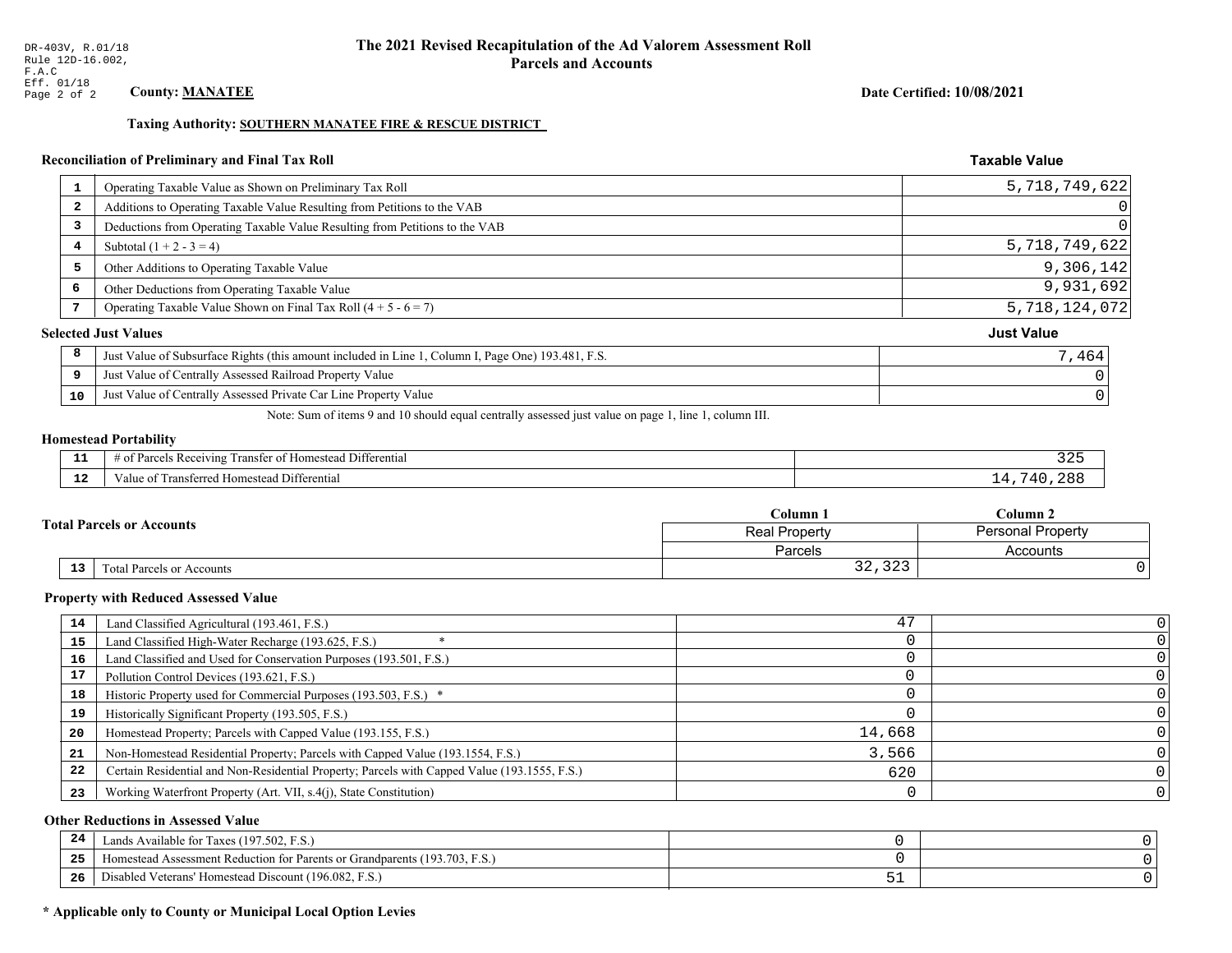| DR-403V R.01/18                                                                                                                                                                                                              | The 2021 Revised Recapitulation of the Ad Valorem Assessment Roll |                          |                                       |                                         |
|------------------------------------------------------------------------------------------------------------------------------------------------------------------------------------------------------------------------------|-------------------------------------------------------------------|--------------------------|---------------------------------------|-----------------------------------------|
| Rule 12D-16.002,<br>F.A.C.<br><b>Taxing Authority: EAST MANATEE FIRE RESCUE DISTRICT</b><br>Eff. 01/18<br>Check one of the following:                                                                                        | <b>Value Data</b><br><b>County: MANATEE</b>                       |                          |                                       | Date Certified: 10/08/2021              |
| Page 1 of 2<br>County<br>Municipality                                                                                                                                                                                        |                                                                   |                          |                                       |                                         |
| <b>School District</b><br>X Independent Special District                                                                                                                                                                     | Column I                                                          | Column II                | Column III                            | Column IV                               |
| Separate Reports for MSTU's, Dependent Districts, and Water Management Basins are not required<br><b>Just Value</b>                                                                                                          | <b>Real Property Including</b><br><b>Subsurface Rights</b>        | Personal<br>Property     | <b>Centrally Assessed</b><br>Property | <b>Total Property</b>                   |
| 1 Just Value (193.011, F.S.)                                                                                                                                                                                                 | 15,387,412,301                                                    | $\overline{0}$           | $\boldsymbol{0}$                      | $15,387,412,301$   1                    |
| Just Value of All Property in the Following Categories                                                                                                                                                                       |                                                                   |                          |                                       |                                         |
| 2 Just Value of Land Classified Agricultural (193.461, F.S.)                                                                                                                                                                 | 147,010,524                                                       | $\mathbf{0}$             | $\bf{0}$                              | $\boxed{147,010,524}$   2               |
| 3 Just Value of Land Classified High-Water Recharge (193.625, F.S.) *                                                                                                                                                        | $\Omega$                                                          | $\mathbf{0}$             | $\bf{0}$                              | $0 \mid 3$                              |
| 4 Just Value of Land Classified and Used for Conservation Purposes (193.501, F.S.)                                                                                                                                           | $\Omega$                                                          | $\overline{0}$           | $\bf{0}$                              | $\boxed{0}$ $\boxed{4}$                 |
| 5 Just Value of Pollution Control Devices (193.621, F.S.)                                                                                                                                                                    | $\bf{0}$                                                          | $\mathbf{0}$             | $\bf{0}$                              | $0 \quad 5$                             |
| 6 Just Value of Historic Property used for Commercial Purposes (193.503, F.S.) *                                                                                                                                             | $\Omega$                                                          | $\theta$                 | $\bf{0}$                              | $\mathbf{0}$<br>6 <sup>1</sup>          |
| 7 Just Value of Historically Significant Property (193.505, F.S.)                                                                                                                                                            | $\mathbf{0}$                                                      | $\overline{0}$           | $\bf{0}$                              | $0 \mid 7$                              |
| 8 Just Value of Homestead Property (193.155, F.S.)                                                                                                                                                                           | 9, 193, 775, 731                                                  | $\mathbf{0}$             | $\overline{0}$                        | $9,193,775,731$ 8                       |
| 9 Just Value of Non-Homestead Residential Property (193.1554, F.S.)                                                                                                                                                          | 3,629,602,054                                                     | $\overline{0}$           | $\bf{0}$                              | $3,629,602,054$ 9                       |
| 10 Just Value of Certain Residential and Non-Residential Property (193.1555, F.S.)                                                                                                                                           | 2,417,023,992                                                     | $\mathbf{0}$             | $\bf{0}$                              | 2,417,023,992   10                      |
| 11 Just Value of Working Waterfront Property (Art. VII, s.4(j), State Constitution)                                                                                                                                          | $\Omega$                                                          | $\mathbf{0}$             | $\bf{0}$                              | $0 \mid 11$                             |
| <b>Assessed Value of Differentials</b>                                                                                                                                                                                       |                                                                   |                          |                                       |                                         |
| 12 Homestead Assessment Differential: Just Value Minus Capped Value (193.155, F.S.)                                                                                                                                          | 1,320,432,816                                                     | $\bf{0}$                 | $\bf{0}$                              | 1,320,432,816   12                      |
| 13 Nonhomestead Residential Property Differential: Just Value Minus Capped Value (193.1554, F.S.)                                                                                                                            | 27,540,907                                                        | $\overline{0}$           | $\overline{0}$                        | 27,540,907 13                           |
| 14 Certain Res. and Nonres. Real Property differential: Just Value Minus Capped Value (193.1555, F.S.)                                                                                                                       | 80,482,169                                                        | $\overline{0}$           | $\overline{0}$                        | 80,482,169   14                         |
| Assessed Value of All Property in the Following Categories                                                                                                                                                                   |                                                                   |                          |                                       |                                         |
| 15 Assessed Value of Land Classified Agricultural (193.461, F.S.)                                                                                                                                                            | 4,320,135<br>$\Omega$                                             | $\bf{0}$<br>$\mathbf{0}$ | $\bf{0}$<br>$\bf{0}$                  | 4,320,135   15                          |
| 16 Assessed Value of Land Classified High-Water Recharge (193.625, F.S.) *<br>Assessed Value of Land Classified and used for Conservation Purposes (193.501, F.S.)<br>17                                                     | $\Omega$                                                          | $\mathbf{0}$             | $\mathbf{0}$                          | $0 \mid 16$<br>$\boxed{0}$ $\boxed{17}$ |
| 18 Assessed Value of Pollution Control Devices (193.621, F.S.)                                                                                                                                                               | $\Omega$                                                          | $\mathbf{0}$             | $\mathbf{0}$                          | $0$ 18                                  |
| 19 Assessed Value of Historic Property used for Commercial Purposes (193.503, F.S.)                                                                                                                                          | $\bf{0}$                                                          | $\overline{0}$           | $\overline{0}$                        | $0$   19                                |
| 20 Assessed Value of Historically Significant Property (193.505, F.S.)                                                                                                                                                       | $\Omega$                                                          | $\overline{0}$           | $\overline{0}$                        | $0 \mid 20$                             |
| 21 Assessed Value of Homestead Property (193.155, F.S.)                                                                                                                                                                      | 7,873,342,915                                                     | $\overline{0}$           | $\bf{0}$                              | 7,873,342,915 21                        |
| 22 Assessed Value of Non-Homestead Residential Property (193.1554, F.S.)                                                                                                                                                     | 3,602,061,147                                                     | $\overline{0}$           | $\mathbf{0}$                          | $3,602,061,147$ 22                      |
| 23 Assessed Value of Certain Residential and Non-Residential Property (193.1555, F.S.)                                                                                                                                       | 2,336,541,823                                                     | $\overline{0}$           | $\bf{0}$                              | 2,336,541,823 23                        |
| 24 Assessed Value of Working Waterfront Property (Art. VII, s.4(j), State Constitution)                                                                                                                                      |                                                                   | $\overline{0}$           | $\bf{0}$                              | $0 \mid 24$                             |
| <b>Total Assessed Value</b>                                                                                                                                                                                                  |                                                                   |                          |                                       |                                         |
| 25 Total Assessed Value [Line 1 minus (2 through 11) plus (15 through 24)]                                                                                                                                                   | 13,816,266,020                                                    | $\overline{0}$           | $\mathbf{0}$                          | $13,816,266,020$ 25                     |
| <b>Exemptions</b><br>26   \$25,000 Homestead Exemption (196.031(1)(a), F.S.)                                                                                                                                                 | 612,319,206                                                       | $\mathbf{0}$             | $\boldsymbol{0}$                      | 612,319,206 26                          |
| 27   Additional \$25,000 Homestead Exemption (196.031(1)(b), F.S.)                                                                                                                                                           | 607,318,139                                                       | $\Omega$                 | $\mathbf{0}$                          | 607,318,139 27                          |
|                                                                                                                                                                                                                              |                                                                   |                          |                                       |                                         |
| 28 Additional Homestead Exemption Age 65 and Older up to \$50,000 (196.075, F.S.)                                                                                                                                            | $\Omega$                                                          | $\overline{0}$           | $\mathbf{0}$                          | $\boxed{0}$ 28                          |
| 29 Tangible Personal Property \$25,000 Exemption (196.183, F.S.)                                                                                                                                                             |                                                                   | $\Omega$                 | $\mathbf{0}$                          | $0$   29                                |
| 30 Governmental Exemption (196.199, 196.1993, F.S.)                                                                                                                                                                          | 300,192,408                                                       | $\mathbf{0}$             | $\mathbf{0}$                          | $300,192,408$   30                      |
| Institutional Exemptions - Charitable, Religious, Scientific, Literary, Educational (196.196, 196.197, 196.1975,<br>196.1977, 196.1978, 196.198, 196.1983, 196.1985, 196.1986, 196.1987, 196.1999, 196.2001, 196.2002, F.S.) | 195,176,064                                                       | $\theta$                 | $\mathbf{0}$                          | 195,176,064 31                          |
| 32 Widows / Widowers Exemption (196.202, F.S.)                                                                                                                                                                               | 987,500                                                           | $\mathbf{0}$             | $\mathbf{0}$                          | 987,500 32                              |
| 33 Disability / Blind Exemptions (196.081, 196.091, 196.101, 196.102, 196.202, 196.24, F.S.)                                                                                                                                 | 112,684,890                                                       | $\overline{0}$           | $\mathbf{0}$                          | 112,684,890 33                          |
| 34 Land Dedicated in Perpetuity for Conservation Purposes (196.26, F.S)                                                                                                                                                      |                                                                   | $\Omega$                 | $\theta$                              | $0 \mid 34$                             |
| 35 Historic Property Exemption (196.1961, 196.1997, 196.1998, F.S.)                                                                                                                                                          | 0                                                                 | $\mathbf{U}$             | $\mathbf{0}$                          | $\boxed{0}$ 35                          |
| 36 Econ. Dev. Exemption (196.1995, F.S.), Licensed Child Care Facility in Ent. Zone (196.095, F.S.)                                                                                                                          | $\Omega$                                                          | $\Omega$                 | $\Omega$                              | $\boxed{0}$ 36                          |
| 37 Lands Available for Taxes (197.502, F.S.)                                                                                                                                                                                 |                                                                   | $\Omega$                 | $\mathbf{0}$                          | $0 \mid 37$                             |
| 38   Homestead Assessment Reduction for Parents or Grandparents (193.703, F.S.)                                                                                                                                              | 368,430                                                           | $\bf{0}$                 | $\boldsymbol{0}$                      | 368,430 38                              |
| 39   Disabled Veterans' Homestead Discount (196.082, F.S.)                                                                                                                                                                   | 14,839,733                                                        |                          | $\mathbf{0}$                          | 14,839,733 39                           |
| 40   Deployed Service Member's Homestead Exemption (196.173, F.S.)                                                                                                                                                           | 110,603                                                           | $\theta$                 | $\mathbf{0}$                          | $110,603$ 40                            |
| 41   Additional Homestead Exemption Age 65 and Older and 25 yr Residence (196.075, F.S.)                                                                                                                                     | $\mathbf{0}$                                                      | $\mathbf{0}$             | $\mathbf{0}$                          | $\boxed{0}$ 41                          |
| 42 Renewable Energy Source Devices 80% Exemption (196.182, F.S.)                                                                                                                                                             | $\bf{0}$                                                          | $\mathbf{0}$             | $\mathbf{0}$                          | 0 42                                    |
| <b>Total Exempt Value</b>                                                                                                                                                                                                    |                                                                   |                          |                                       |                                         |
| 43 Total Exempt Value (add lines 26 through 42)                                                                                                                                                                              | 1,843,996,973                                                     | $\Omega$                 | $\mathbf{0}$                          | 1,843,996,973 43                        |
| <b>Total Taxable Value</b>                                                                                                                                                                                                   |                                                                   |                          |                                       |                                         |
| 44   Total Taxable Value (line 25 minus 43)                                                                                                                                                                                  | 11,972,269,047                                                    | 0 <sup>1</sup>           | $\mathbf{0}$                          | $11,972,269,047$ 44                     |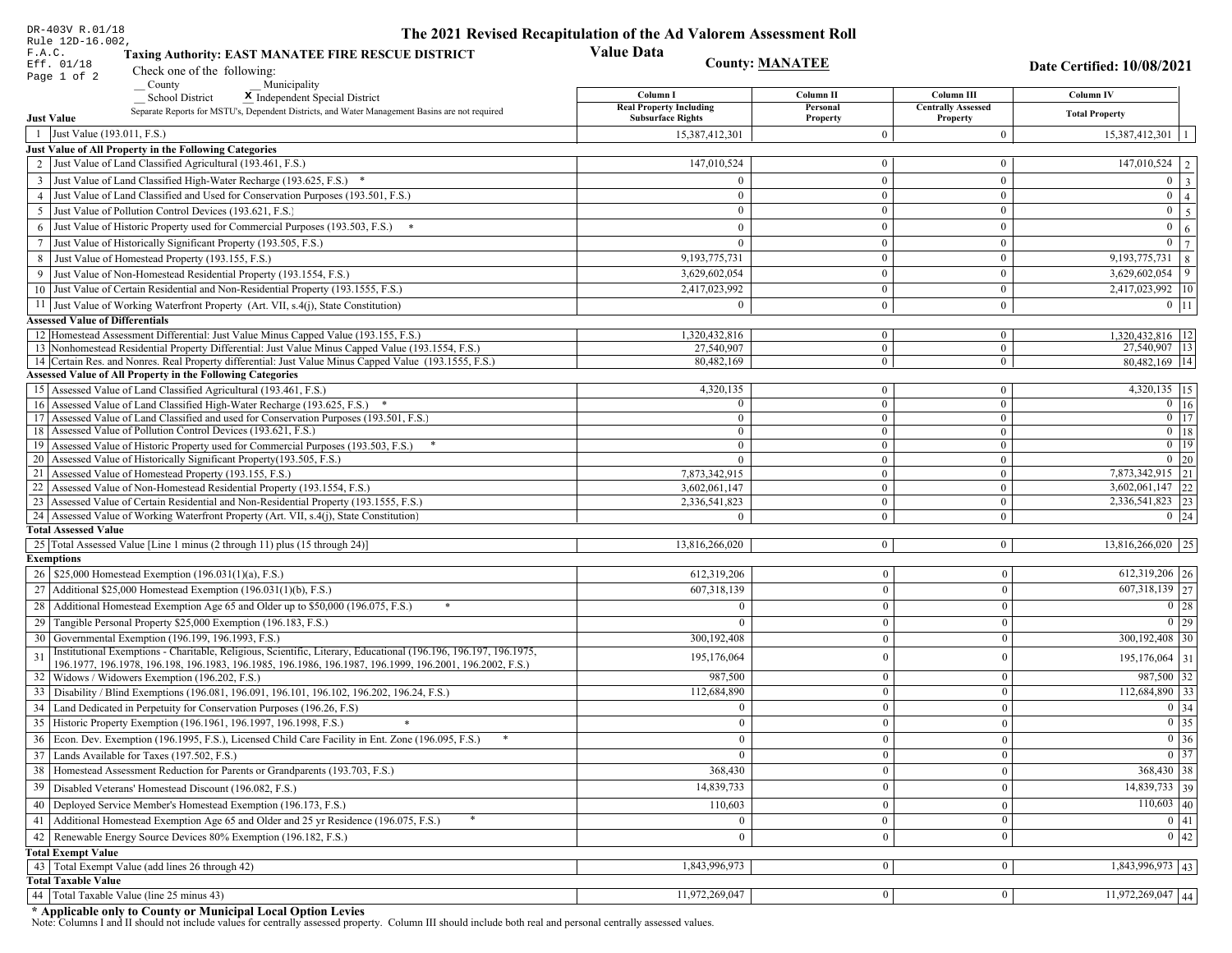### Date Certified: 10/08/2021

**Taxable Value** 

#### **Taxing Authority: EAST MANATEE FIRE RESCUE DISTRICT**

## Reconciliation of Preliminary and Final Tax Roll

|                         | Operating Taxable Value as Shown on Preliminary Tax Roll                                           | 11,980,860,914    |
|-------------------------|----------------------------------------------------------------------------------------------------|-------------------|
| $\overline{\mathbf{2}}$ | Additions to Operating Taxable Value Resulting from Petitions to the VAB                           | 0                 |
| 3                       | Deductions from Operating Taxable Value Resulting from Petitions to the VAB                        | $\Omega$          |
| 4                       | Subtotal $(1 + 2 - 3 = 4)$                                                                         | 11,980,860,914    |
| 5                       | Other Additions to Operating Taxable Value                                                         | 75,023,560        |
| 6                       | Other Deductions from Operating Taxable Value                                                      | 83, 615, 427      |
| 7                       | Operating Taxable Value Shown on Final Tax Roll $(4 + 5 - 6 = 7)$                                  | 11,972,269,047    |
|                         | <b>Selected Just Values</b>                                                                        | <b>Just Value</b> |
| 8                       | Just Value of Subsurface Rights (this amount included in Line 1, Column I, Page One) 193.481, F.S. | 22,126            |
| 9                       | Just Value of Centrally Assessed Railroad Property Value                                           |                   |
| 10                      | Just Value of Centrally Assessed Private Car Line Property Value                                   | C                 |

Note: Sum of items 9 and 10 should equal centrally assessed just value on page 1, line 1, column III.

## **Homestead Portability**

| --                   | l Differential<br>Parce<br>ranster<br>: Homestead<br>enving<br>' OT<br>- OT<br>11 U. | o p |
|----------------------|--------------------------------------------------------------------------------------|-----|
| $\sim$ $\sim$<br>. . | Transferred Homestead Differential<br>′alu                                           |     |

|                                  | $C$ olumn                                 | $_{\rm Column~2}$ |  |
|----------------------------------|-------------------------------------------|-------------------|--|
| <b>Total Parcels or Accounts</b> | Personal Property<br><b>Real Property</b> |                   |  |
|                                  | Parcels                                   | Accounts          |  |
| 13<br>Total Parcels or Accounts  | ',281<br>1 7                              |                   |  |

#### **Property with Reduced Assessed Value**

| 14 | Land Classified Agricultural (193.461, F.S.)                                                 | 278    |  |
|----|----------------------------------------------------------------------------------------------|--------|--|
| 15 | Land Classified High-Water Recharge (193.625, F.S.)                                          |        |  |
| 16 | Land Classified and Used for Conservation Purposes (193.501, F.S.)                           |        |  |
| 17 | Pollution Control Devices (193.621, F.S.)                                                    |        |  |
| 18 | Historic Property used for Commercial Purposes (193.503, F.S.) *                             |        |  |
| 19 | Historically Significant Property (193.505, F.S.)                                            |        |  |
| 20 | Homestead Property; Parcels with Capped Value (193.155, F.S.)                                | 21,792 |  |
| 21 | Non-Homestead Residential Property; Parcels with Capped Value (193.1554, F.S.)               | 1,675  |  |
| 22 | Certain Residential and Non-Residential Property; Parcels with Capped Value (193.1555, F.S.) | 661    |  |
| 23 | Working Waterfront Property (Art. VII, s.4(j), State Constitution)                           |        |  |

## **Other Reductions in Assessed Value**

| -24 | Lands Available for Taxes (197.502, F.S.)                                      |     |  |
|-----|--------------------------------------------------------------------------------|-----|--|
| .   | (193.703, F)<br>Aomestead Assessment Reduction for Parents or Grandparents (1) |     |  |
| -26 | I Veterans' Homestead Discount (196.082, F.S.)<br>Disabled                     | n c |  |

## \* Applicable only to County or Municipal Local Option Levies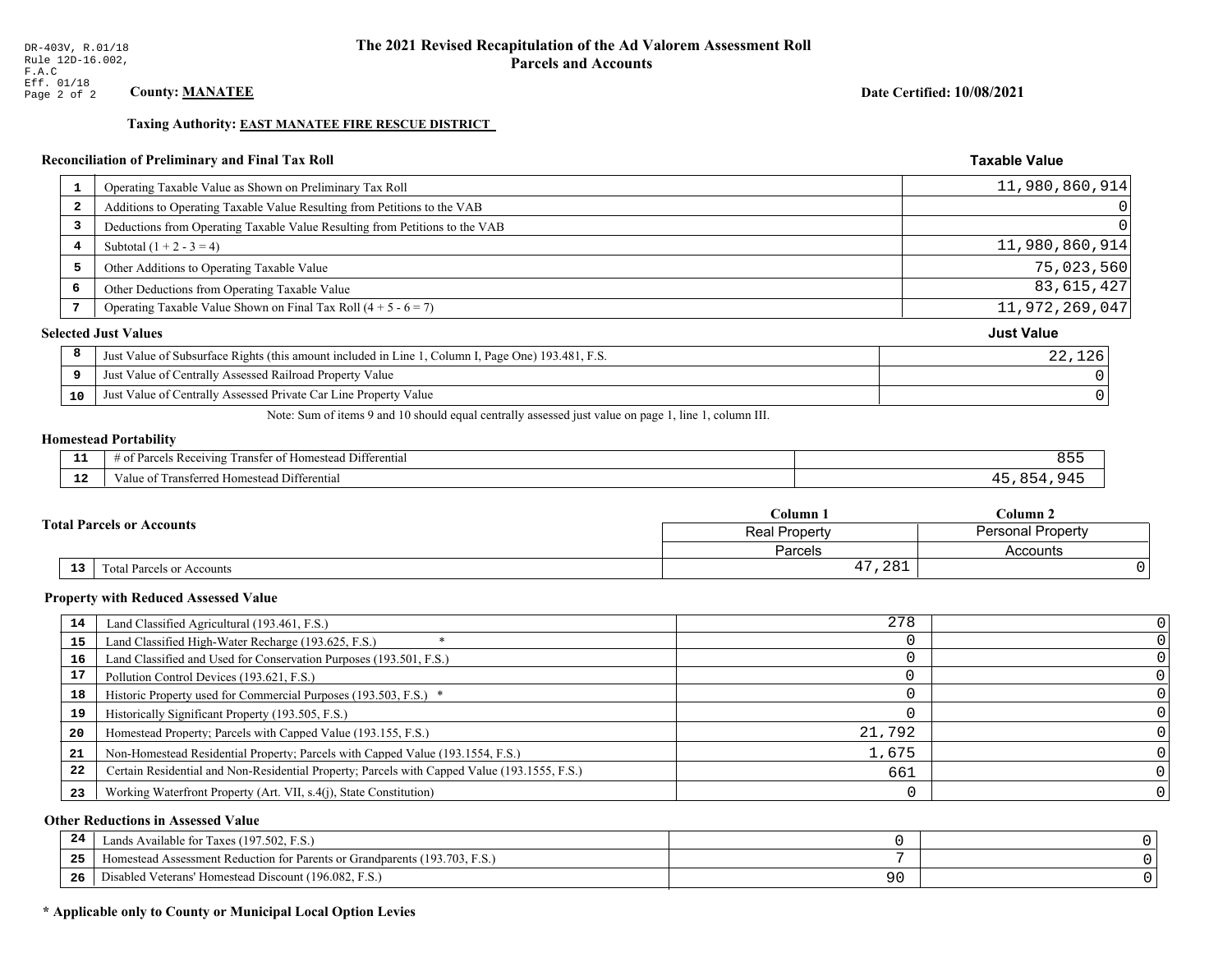| DR-403V R.01/18                          |                                                                                                                                                              | The 2021 Revised Recapitulation of the Ad Valorem Assessment Roll |                      |                                       |                                                                       |
|------------------------------------------|--------------------------------------------------------------------------------------------------------------------------------------------------------------|-------------------------------------------------------------------|----------------------|---------------------------------------|-----------------------------------------------------------------------|
| Rule 12D-16.002,<br>F.A.C.<br>Eff. 01/18 | <b>Taxing Authority: MANATEE COUNTY MOSQUITO CONTROL DISTRICT</b>                                                                                            | <b>Value Data</b><br><b>County: MANATEE</b>                       |                      |                                       |                                                                       |
| Page 1 of 2                              | Check one of the following:                                                                                                                                  |                                                                   |                      |                                       | Date Certified: 10/08/2021                                            |
|                                          | County<br>Municipality                                                                                                                                       | Column I                                                          | Column II            | Column III                            | Column IV                                                             |
| <b>Just Value</b>                        | <b>School District</b><br>X Independent Special District<br>Separate Reports for MSTU's, Dependent Districts, and Water Management Basins are not required   | <b>Real Property Including</b><br><b>Subsurface Rights</b>        | Personal<br>Property | <b>Centrally Assessed</b><br>Property | <b>Total Property</b>                                                 |
| Just Value (193.011, F.S.)<br>-1         |                                                                                                                                                              | 56,481,314,112                                                    | 3,707,492,179        | 9,629,951                             | $60,198,436,242$   1                                                  |
|                                          | Just Value of All Property in the Following Categories                                                                                                       |                                                                   |                      |                                       |                                                                       |
|                                          | 2 Just Value of Land Classified Agricultural (193.461, F.S.)                                                                                                 | 1,009,082,017                                                     | $\mathbf{0}$         | $\mathbf{0}$                          | $\overline{1,009,082,017}$   2                                        |
|                                          | 3 Just Value of Land Classified High-Water Recharge (193.625, F.S.) *                                                                                        | $\theta$                                                          | $\overline{0}$       | $\overline{0}$                        | $0 \mid 3 \mid$                                                       |
|                                          | 4 Just Value of Land Classified and Used for Conservation Purposes (193.501, F.S.)                                                                           | $\Omega$                                                          | $\overline{0}$       | $\mathbf{0}$                          | $\mathbf{0}$<br>$\overline{4}$                                        |
|                                          | 5 Just Value of Pollution Control Devices (193.621, F.S.)                                                                                                    | 331,400                                                           | 269,687,475          | $\overline{0}$                        | 270,018,875<br>5 <sup>1</sup>                                         |
|                                          | 6 Just Value of Historic Property used for Commercial Purposes (193.503, F.S.)                                                                               | $\theta$                                                          | $\mathbf{0}$         | $\overline{0}$                        | $0 \mid 6$                                                            |
|                                          | 7 Just Value of Historically Significant Property (193.505, F.S.)                                                                                            | $\Omega$                                                          | $\boldsymbol{0}$     | $\mathbf{0}$                          | $\mathbf{0}$<br>$7\phantom{.0}$                                       |
|                                          | 8 Just Value of Homestead Property (193.155, F.S.)                                                                                                           | 27,607,338,640                                                    | $\theta$             | $\mathbf{0}$                          | 27,607,338,640<br>$\mathbf{8}$                                        |
|                                          | 9 Just Value of Non-Homestead Residential Property (193.1554, F.S.)                                                                                          | 16,639,734,597                                                    | $\overline{0}$       | $\overline{0}$                        | $16,639,734,597$   9                                                  |
|                                          | 10 Just Value of Certain Residential and Non-Residential Property (193.1555, F.S.)                                                                           | 11,225,158,858                                                    | $\mathbf{0}$         | 5,848,365                             | $11,231,007,223$   10                                                 |
|                                          | 11 Just Value of Working Waterfront Property (Art. VII, s.4(j), State Constitution)                                                                          | $\theta$                                                          | $\overline{0}$       |                                       |                                                                       |
|                                          |                                                                                                                                                              |                                                                   |                      | $\bf{0}$                              | $0$   11                                                              |
| <b>Assessed Value of Differentials</b>   | 12 Homestead Assessment Differential: Just Value Minus Capped Value (193.155, F.S.)                                                                          | 5,711,940,199                                                     | $\mathbf{0}$         | $\mathbf{0}$                          | 5,711,940,199   12                                                    |
|                                          | 13 Nonhomestead Residential Property Differential: Just Value Minus Capped Value (193.1554, F.S.)                                                            | 429.086.532                                                       | $\mathbf{0}$         | $\mathbf{0}$                          | 429,086,532   13                                                      |
|                                          | 14 Certain Res. and Nonres. Real Property differential: Just Value Minus Capped Value (193.1555, F.S.)                                                       | 373,065,833                                                       | $\overline{0}$       | $\mathbf{0}$                          | 373,065,833   14                                                      |
|                                          | <b>Assessed Value of All Property in the Following Categories</b>                                                                                            |                                                                   |                      |                                       |                                                                       |
|                                          | 15 Assessed Value of Land Classified Agricultural (193.461, F.S.)                                                                                            | 117,099,799                                                       | $\mathbf{0}$         | $\mathbf{0}$                          | 117,099,799 15                                                        |
|                                          | 16 Assessed Value of Land Classified High-Water Recharge (193.625, F.S.)                                                                                     | $\Omega$                                                          | $\mathbf{0}$         | $\mathbf{0}$                          | $0 \mid 16$                                                           |
|                                          | 17 Assessed Value of Land Classified and used for Conservation Purposes (193.501, F.S.)                                                                      | $\mathbf{0}$                                                      | $\mathbf{0}$         | $\mathbf{0}$                          | $\boxed{0}$ 17                                                        |
|                                          | 18 Assessed Value of Pollution Control Devices (193.621, F.S.)                                                                                               | 331,400                                                           | 11,766,269           | $\overline{0}$                        | 12,097,669 18                                                         |
|                                          | 19 Assessed Value of Historic Property used for Commercial Purposes (193.503, F.S.)                                                                          |                                                                   | $\mathbf{0}$         | $\overline{0}$                        | $\boxed{0}$ 19                                                        |
|                                          | 20 Assessed Value of Historically Significant Property (193.505, F.S.)                                                                                       | $\Omega$                                                          | $\overline{0}$       | $\overline{0}$                        | $0 \mid 20$                                                           |
|                                          | 21 Assessed Value of Homestead Property (193.155, F.S.)                                                                                                      | 21,895,398,441                                                    | $\mathbf{0}$         | $\boldsymbol{0}$                      | 21,895,398,441 21                                                     |
|                                          | 22 Assessed Value of Non-Homestead Residential Property (193.1554, F.S.)                                                                                     | 16,210,648,065                                                    | $\overline{0}$       | $\mathbf{0}$                          | $16,210,648,065$ 22                                                   |
|                                          | 23 Assessed Value of Certain Residential and Non-Residential Property (193.1555, F.S.)                                                                       | 10,852,093,025                                                    | $\mathbf{0}$         | 5,848,365                             | 10,857,941,390 23                                                     |
|                                          | 24 Assessed Value of Working Waterfront Property (Art. VII, s.4(j), State Constitution)                                                                      | $\Omega$                                                          | $\mathbf{0}$         | $\Omega$                              | $0 \mid 24$                                                           |
| <b>Total Assessed Value</b>              |                                                                                                                                                              |                                                                   |                      |                                       |                                                                       |
|                                          | 25 Total Assessed Value [Line 1 minus (2 through 11) plus (15 through 24)]                                                                                   | 49,075,239,330                                                    | 3,449,570,973        | 9,629,951                             | 52,534,440,254 25                                                     |
| <b>Exemptions</b>                        |                                                                                                                                                              |                                                                   |                      |                                       | 2,378,172,596 26                                                      |
|                                          | 26   \$25,000 Homestead Exemption (196.031(1)(a), F.S.)                                                                                                      | 2,378,172,596                                                     | $\Omega$             | $\mathbf{0}$                          |                                                                       |
|                                          | 27   Additional \$25,000 Homestead Exemption (196.031(1)(b), F.S.)                                                                                           | 2,157,420,500                                                     | $\theta$             | $\theta$                              | $\overline{2,157,420,500}$ 27                                         |
|                                          | 28 Additional Homestead Exemption Age 65 and Older up to \$50,000 (196.075, F.S.)<br>*                                                                       |                                                                   |                      | $\theta$                              | $0 \mid 28$                                                           |
|                                          | 29 Tangible Personal Property \$25,000 Exemption (196.183, F.S.)                                                                                             |                                                                   | 141,979,643          | 882,568                               | $142,862,211$ 29                                                      |
|                                          | 30 Governmental Exemption (196.199, 196.1993, F.S.)                                                                                                          | 1,487,186,649                                                     | 4,635,415            | $\mathbf{0}$                          | 1,491,822,064 30                                                      |
|                                          | Institutional Exemptions - Charitable, Religious, Scientific, Literary, Educational (196.196, 196.197, 196.1975,                                             | 945,783,311                                                       | 33,919,666           | $\mathbf{0}$                          | 979,702,977 31                                                        |
|                                          | 196.1977, 196.1978, 196.198, 196.1983, 196.1985, 196.1986, 196.1987, 196.1999, 196.2001, 196.2002, F.S.)<br>32   Widows / Widowers Exemption (196.202, F.S.) | 5,563,784                                                         | 34,560               | $\mathbf{0}$                          | $5,598,344$ 32                                                        |
|                                          | 33 Disability / Blind Exemptions (196.081, 196.091, 196.101, 196.102, 196.202, 196.24, F.S.)                                                                 | 341,190,758                                                       | 33,925               | $\mathbf{0}$                          | $341,224,683$ 3                                                       |
|                                          | 34 Land Dedicated in Perpetuity for Conservation Purposes (196.26, F.S)                                                                                      | $\Omega$                                                          | $\mathbf{0}$         | $\mathbf{0}$                          | 0 34                                                                  |
|                                          | 35 Historic Property Exemption (196.1961, 196.1997, 196.1998, F.S.)                                                                                          | $\theta$                                                          | $\bf{0}$             | $\boldsymbol{0}$                      |                                                                       |
|                                          | 36 Econ. Dev. Exemption (196.1995, F.S.), Licensed Child Care Facility in Ent. Zone (196.095, F.S.)                                                          | $\theta$                                                          | $\Omega$             |                                       | $\begin{array}{ c c }\n\hline\n0 & 35 \\ \hline\n0 & 36\n\end{array}$ |
|                                          |                                                                                                                                                              |                                                                   |                      | $\theta$                              | $\boxed{0}$ 37                                                        |
|                                          | 37 Lands Available for Taxes (197.502, F.S.)                                                                                                                 | $\bf{0}$                                                          | $\mathbf{0}$         | $\mathbf{0}$                          |                                                                       |
|                                          | 38   Homestead Assessment Reduction for Parents or Grandparents (193.703, F.S.)                                                                              | 790,894                                                           |                      | $\mathbf{0}$                          | 790,894 38                                                            |
|                                          | 39   Disabled Veterans' Homestead Discount (196.082, F.S.)                                                                                                   | 34,025,432                                                        | $\overline{0}$       | $\mathbf{0}$                          | $34,025,432$ 39                                                       |
|                                          | 40   Deployed Service Member's Homestead Exemption (196.173, F.S.)                                                                                           | 489,903                                                           | $\theta$             | $\mathbf{0}$                          | 489,903 40                                                            |
|                                          | 41 Additional Homestead Exemption Age 65 and Older and 25 yr Residence (196.075, F.S.)                                                                       |                                                                   | $\mathbf{0}$         | $\mathbf{0}$                          | 0 41                                                                  |
|                                          | 42 Renewable Energy Source Devices 80% Exemption (196.182, F.S.)                                                                                             | $\theta$                                                          |                      | $\theta$                              | $\boxed{0}$ 42                                                        |
| <b>Total Exempt Value</b>                |                                                                                                                                                              |                                                                   |                      |                                       |                                                                       |
|                                          | 43 Total Exempt Value (add lines 26 through 42)                                                                                                              | 7,350,623,827                                                     | 180,603,209          | 882,568                               | 7,532,109,604   43                                                    |
| <b>Total Taxable Value</b>               |                                                                                                                                                              |                                                                   |                      |                                       |                                                                       |
|                                          | 44 Total Taxable Value (line 25 minus 43)                                                                                                                    | 41,724,615,503                                                    | 3,268,967,764        | 8,747,383                             | 45,002,330,650 44                                                     |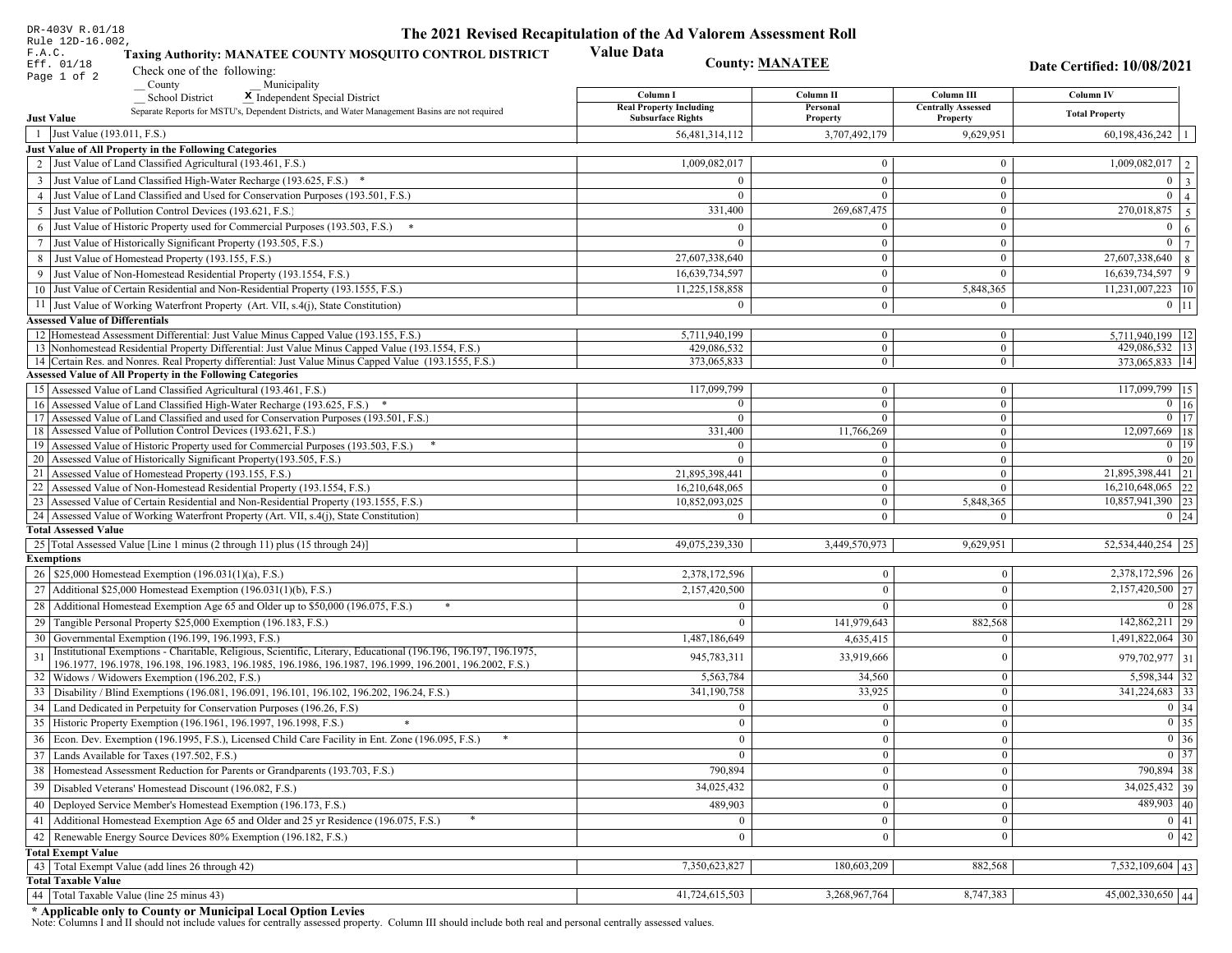## Taxing Authority: MANATEE COUNTY MOSQUITO CONTROL DISTRICT

## Reconciliation of Preliminary and Final Tax Roll

| $\mathbf{1}$            | Operating Taxable Value as Shown on Preliminary Tax Roll                                           | 44,830,039,218    |
|-------------------------|----------------------------------------------------------------------------------------------------|-------------------|
| $\overline{\mathbf{2}}$ | Additions to Operating Taxable Value Resulting from Petitions to the VAB                           | 0                 |
| 3                       | Deductions from Operating Taxable Value Resulting from Petitions to the VAB                        | 0                 |
| 4                       | Subtotal $(1 + 2 - 3 = 4)$                                                                         | 44,830,039,218    |
| 5                       | Other Additions to Operating Taxable Value                                                         | 376, 395, 700     |
| 6                       | Other Deductions from Operating Taxable Value                                                      | 204, 104, 268     |
|                         | Operating Taxable Value Shown on Final Tax Roll $(4 + 5 - 6 = 7)$                                  | 45,002,330,650    |
|                         | <b>Selected Just Values</b>                                                                        | <b>Just Value</b> |
| 8                       | Just Value of Subsurface Rights (this amount included in Line 1, Column I, Page One) 193.481, F.S. | 971,842           |
| 9                       | Just Value of Centrally Assessed Railroad Property Value                                           | 8,028,212         |
| 10                      | Just Value of Centrally Assessed Private Car Line Property Value                                   | 1,601,739         |

Note: Sum of items 9 and 10 should equal centrally assessed just value on page 1, line 1, column III.

## **Homestead Portability**

| .   | $\cdots$<br>$\sim$ $-$<br>. Differential<br>Parce.<br>ranster<br>' ot F<br>≅ Rec∈<br>eivins<br>ΩŤ<br><b>The Contract Contract of the Contract of the Contract of the Contract of the Contract of the Contract of the Contract of the Contract of The Contract of The Contract of The Contract of The Contract of The Contract of The </b> | $ -$ |
|-----|-------------------------------------------------------------------------------------------------------------------------------------------------------------------------------------------------------------------------------------------------------------------------------------------------------------------------------------------|------|
| -44 | --<br>omestead Differential<br><b>CHAMATALLA HIMM.</b><br>alue oi<br>Transferred Ho                                                                                                                                                                                                                                                       | nд   |

| <b>Fotal Parcels or Accounts</b> |                           | Column 1      | Column <sub>2</sub>      |  |
|----------------------------------|---------------------------|---------------|--------------------------|--|
|                                  |                           | Real Property | <b>Personal Property</b> |  |
|                                  |                           | Parcels       | Accounts                 |  |
| 13                               | Total Parcels or Accounts | 202,556       | າ ດາ<br>ر ں ر<br>، ہے    |  |

#### **Property with Reduced Assessed Value**

| 14 | Land Classified Agricultural (193.461, F.S.)                                                 | 2,244  |    |
|----|----------------------------------------------------------------------------------------------|--------|----|
| 15 | Land Classified High-Water Recharge (193.625, F.S.)                                          |        |    |
| 16 | Land Classified and Used for Conservation Purposes (193.501, F.S.)                           |        |    |
| 17 | Pollution Control Devices (193.621, F.S.)                                                    |        | 21 |
| 18 | Historic Property used for Commercial Purposes (193.503, F.S.) *                             |        |    |
| 19 | Historically Significant Property (193.505, F.S.)                                            |        |    |
| 20 | Homestead Property; Parcels with Capped Value (193.155, F.S.)                                | 87,082 |    |
| 21 | Non-Homestead Residential Property; Parcels with Capped Value (193.1554, F.S.)               | 21,193 |    |
| 22 | Certain Residential and Non-Residential Property; Parcels with Capped Value (193.1555, F.S.) | 3,961  |    |
| 23 | Working Waterfront Property (Art. VII, s.4(j), State Constitution)                           |        |    |

## **Other Reductions in Assessed Value**

| 24    | Lands Available for Taxes (197.502, F.S.)                                  |             |  |
|-------|----------------------------------------------------------------------------|-------------|--|
| - - - | Homestead Assessment Reduction for Parents or Grandparents (193.703, F.S.) | - 4         |  |
| -26   | Disabled Veterans' Homestead Discount (196.082, F.<br>F.S.                 | 20r<br>ر رے |  |

## \* Applicable only to County or Municipal Local Option Levies

Date Certified: 10/08/2021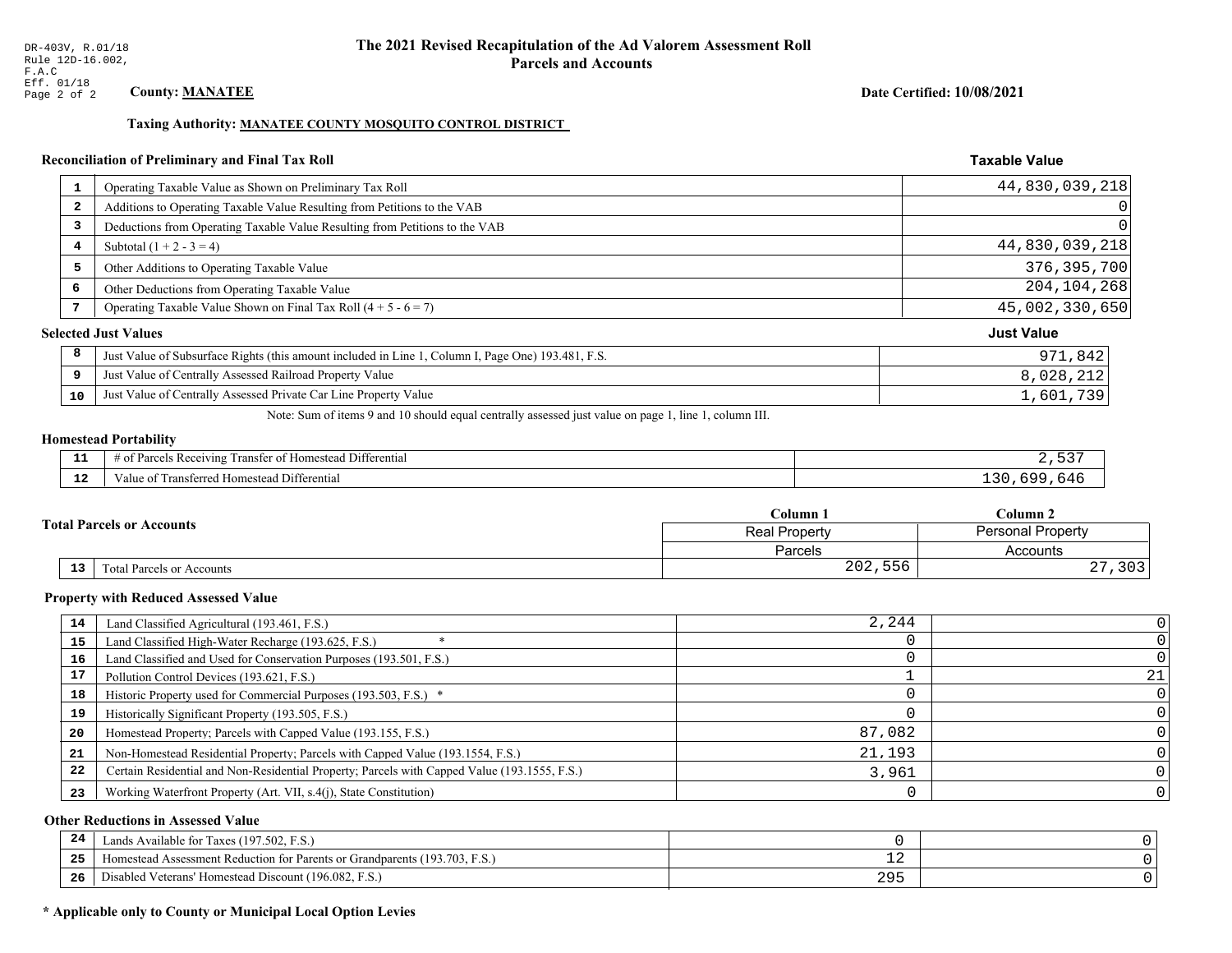| DR-403V R.01/18                                                                                                                                                                                             | The 2021 Revised Recapitulation of the Ad Valorem Assessment Roll |                                  |                                         |                                      |  |
|-------------------------------------------------------------------------------------------------------------------------------------------------------------------------------------------------------------|-------------------------------------------------------------------|----------------------------------|-----------------------------------------|--------------------------------------|--|
| Rule 12D-16.002,<br>Taxing Authority: SOUTHWEST FLORIDA WATER MGMT DISTRICT<br>F.A.C.<br>Eff. 01/18<br>Check one of the following:                                                                          | <b>Value Data</b>                                                 | <b>County: MANATEE</b>           |                                         | Date Certified: 10/08/2021           |  |
| Page 1 of 2<br>County<br>Municipality                                                                                                                                                                       |                                                                   |                                  |                                         |                                      |  |
| <b>School District</b><br>X Independent Special District                                                                                                                                                    | Column I<br><b>Real Property Including</b>                        | Column II<br>Personal            | Column III<br><b>Centrally Assessed</b> | Column IV                            |  |
| Separate Reports for MSTU's, Dependent Districts, and Water Management Basins are not required<br><b>Just Value</b>                                                                                         | <b>Subsurface Rights</b>                                          | Property                         | Property                                | <b>Total Property</b>                |  |
| 1 Just Value (193.011, F.S.)                                                                                                                                                                                | 56,481,314,112                                                    | 3,707,492,179                    | 9,629,951                               | 60,198,436,242                       |  |
| Just Value of All Property in the Following Categories                                                                                                                                                      |                                                                   |                                  |                                         |                                      |  |
| 2 Just Value of Land Classified Agricultural (193.461, F.S.)                                                                                                                                                | 1,009,082,017                                                     | $\bf{0}$                         | $\bf{0}$                                | $\overline{1,009,082,017}$   2       |  |
| 3 Just Value of Land Classified High-Water Recharge (193.625, F.S.) *                                                                                                                                       | $\Omega$                                                          | $\mathbf{0}$                     | $\bf{0}$                                | $0 \mid 3 \mid$                      |  |
| 4 Just Value of Land Classified and Used for Conservation Purposes (193.501, F.S.)                                                                                                                          | $\Omega$                                                          | $\overline{0}$                   | $\mathbf{0}$                            | $\overline{0}$   4                   |  |
| 5 Just Value of Pollution Control Devices (193.621, F.S.)                                                                                                                                                   | 331,400                                                           | 269,687,475                      | $\bf{0}$                                | 270,018,875 5                        |  |
| 6 Just Value of Historic Property used for Commercial Purposes (193.503, F.S.) $*$                                                                                                                          | $\Omega$                                                          | $\Omega$                         | $\bf{0}$                                | $\mathbf{0}$<br>6                    |  |
| 7 Just Value of Historically Significant Property (193.505, F.S.)                                                                                                                                           | $\Omega$                                                          | $\overline{0}$                   | $\mathbf{0}$                            | $0 \mid 7 \mid$                      |  |
| 8 Just Value of Homestead Property (193.155, F.S.)                                                                                                                                                          | 27,607,338,640                                                    | $\bf{0}$                         | $\overline{0}$                          | 27,607,338,640<br>$\overline{8}$     |  |
| 9 Just Value of Non-Homestead Residential Property (193.1554, F.S.)                                                                                                                                         | 16,639,734,597                                                    | $\overline{0}$                   | $\overline{0}$                          | 16,639,734,597<br>9                  |  |
| 10 Just Value of Certain Residential and Non-Residential Property (193.1555, F.S.)                                                                                                                          | 11,225,158,858                                                    | $\mathbf{0}$                     | 5,848,365                               | $11,231,007,223$   10                |  |
| 11 Just Value of Working Waterfront Property (Art. VII, s.4(j), State Constitution)                                                                                                                         | $\Omega$                                                          | $\mathbf{0}$                     | $\bf{0}$                                | $0 \mid 11$                          |  |
| <b>Assessed Value of Differentials</b>                                                                                                                                                                      |                                                                   |                                  |                                         |                                      |  |
| 12 Homestead Assessment Differential: Just Value Minus Capped Value (193.155, F.S.)                                                                                                                         | 5,711,940,199                                                     | $\bf{0}$                         | $\bf{0}$                                | 5,711,940,199   12                   |  |
| 13 Nonhomestead Residential Property Differential: Just Value Minus Capped Value (193.1554, F.S.)<br>14 Certain Res. and Nonres. Real Property differential: Just Value Minus Capped Value (193.1555, F.S.) | 429,086,532<br>373,065,833                                        | $\overline{0}$<br>$\overline{0}$ | $\overline{0}$<br>$\mathbf{0}$          | 429,086,532   13<br>373,065,833   14 |  |
| Assessed Value of All Property in the Following Categories                                                                                                                                                  |                                                                   |                                  |                                         |                                      |  |
| 15 Assessed Value of Land Classified Agricultural (193.461, F.S.)                                                                                                                                           | 117,099,799                                                       | $\mathbf{0}$                     | $\bf{0}$                                | 117,099,799 15                       |  |
| 16 Assessed Value of Land Classified High-Water Recharge (193.625, F.S.) *                                                                                                                                  |                                                                   | $\overline{0}$                   | $\bf{0}$                                | $0 \mid 16$                          |  |
| Assessed Value of Land Classified and used for Conservation Purposes (193.501, F.S.)<br>17                                                                                                                  | $\Omega$                                                          | $\mathbf{0}$                     | $\mathbf{0}$                            | $0$   17                             |  |
| Assessed Value of Pollution Control Devices (193.621, F.S.)<br>18                                                                                                                                           | 331,400                                                           | 11,766,269                       | $\mathbf{0}$                            | 12,097,669 18                        |  |
| 19 Assessed Value of Historic Property used for Commercial Purposes (193.503, F.S.)                                                                                                                         | $\Omega$                                                          | $\bf{0}$                         | $\mathbf{0}$                            | $0$   19                             |  |
| 20 Assessed Value of Historically Significant Property (193.505, F.S.)<br>21 Assessed Value of Homestead Property (193.155, F.S.)                                                                           | $\Omega$                                                          | $\overline{0}$<br>$\overline{0}$ | $\overline{0}$<br>$\mathbf{0}$          | $0 \mid 20$<br>21,895,398,441 21     |  |
| 22 Assessed Value of Non-Homestead Residential Property (193.1554, F.S.)                                                                                                                                    | 21,895,398,441<br>16,210,648,065                                  | $\overline{0}$                   | $\overline{0}$                          | $16,210,648,065$ 22                  |  |
| 23 Assessed Value of Certain Residential and Non-Residential Property (193.1555, F.S.)                                                                                                                      | 10,852,093,025                                                    | $\overline{0}$                   | 5,848,365                               | 10,857,941,390 23                    |  |
| 24 Assessed Value of Working Waterfront Property (Art. VII, s.4(j), State Constitution)                                                                                                                     |                                                                   | $\overline{0}$                   | $\theta$                                | $0 \mid 24$                          |  |
| <b>Total Assessed Value</b>                                                                                                                                                                                 |                                                                   |                                  |                                         |                                      |  |
| 25 Total Assessed Value [Line 1 minus (2 through 11) plus (15 through 24)]                                                                                                                                  | 49,075,239,330                                                    | 3,449,570,973                    | 9,629,951                               | 52,534,440,254 25                    |  |
| <b>Exemptions</b>                                                                                                                                                                                           |                                                                   |                                  |                                         |                                      |  |
| 26   \$25,000 Homestead Exemption (196.031(1)(a), F.S.)                                                                                                                                                     | 2,378,172,596                                                     | $\theta$                         | $\mathbf{0}$                            | 2,378,172,596 26                     |  |
| 27   Additional \$25,000 Homestead Exemption (196.031(1)(b), F.S.)                                                                                                                                          | 2,157,420,500                                                     | $\Omega$                         | $\Omega$                                | 2,157,420,500 27                     |  |
| 28 Additional Homestead Exemption Age 65 and Older up to \$50,000 (196.075, F.S.)                                                                                                                           | $\Omega$                                                          | $\Omega$                         | $\Omega$                                | $0 \mid 28$                          |  |
| 29 Tangible Personal Property \$25,000 Exemption (196.183, F.S.)                                                                                                                                            |                                                                   | 141,979,643                      | 882,568                                 | $142,862,211$   29                   |  |
| 30 Governmental Exemption (196.199, 196.1993, F.S.)                                                                                                                                                         | 1,487,186,649                                                     | 4,635,415                        | $\Omega$                                | 1,491,822,064 30                     |  |
| Institutional Exemptions - Charitable, Religious, Scientific, Literary, Educational (196.196, 196.197, 196.1975,                                                                                            | 945,783,311                                                       | 33,919,666                       | $\mathbf{0}$                            | 979,702,977 31                       |  |
| 196.1977, 196.1978, 196.198, 196.1983, 196.1985, 196.1986, 196.1987, 196.1999, 196.2001, 196.2002, F.S.)<br>32 Widows / Widowers Exemption (196.202, F.S.)                                                  | 5,563,784                                                         | 34,560                           | $\mathbf{0}$                            | 5,598,344 32                         |  |
| 33 Disability / Blind Exemptions (196.081, 196.091, 196.101, 196.102, 196.202, 196.24, F.S.)                                                                                                                | 341,190,758                                                       | 33,925                           | $\mathbf{0}$                            | 341,224,683 33                       |  |
| 34 Land Dedicated in Perpetuity for Conservation Purposes (196.26, F.S)                                                                                                                                     |                                                                   | $\theta$                         | $\theta$                                | $0 \mid 34$                          |  |
| 35 Historic Property Exemption (196.1961, 196.1997, 196.1998, F.S.)                                                                                                                                         | 0                                                                 | $\mathbf{U}$                     | $\mathbf{0}$                            | $\boxed{0}$ 35                       |  |
| 36 Econ. Dev. Exemption (196.1995, F.S.), Licensed Child Care Facility in Ent. Zone (196.095, F.S.)                                                                                                         | $\Omega$                                                          | $\Omega$                         | $\Omega$                                | $\boxed{0}$ 36                       |  |
| 37 Lands Available for Taxes (197.502, F.S.)                                                                                                                                                                |                                                                   | $\Omega$                         | $\mathbf{0}$                            | $0 \mid 37$                          |  |
| 38   Homestead Assessment Reduction for Parents or Grandparents (193.703, F.S.)                                                                                                                             | 790,894                                                           | $\bf{0}$                         | $\boldsymbol{0}$                        | 790,894 38                           |  |
| 39   Disabled Veterans' Homestead Discount (196.082, F.S.)                                                                                                                                                  | 34,025,432                                                        |                                  | $\mathbf{0}$                            | $34,025,432$ 39                      |  |
| 40 Deployed Service Member's Homestead Exemption (196.173, F.S.)                                                                                                                                            |                                                                   | $\theta$                         |                                         | $489,903$ 40                         |  |
|                                                                                                                                                                                                             | 489,903                                                           |                                  | $\Omega$<br>$\mathbf{0}$                | $\boxed{0}$ 41                       |  |
| 41   Additional Homestead Exemption Age 65 and Older and 25 yr Residence (196.075, F.S.)                                                                                                                    | $\mathbf{0}$                                                      | $\mathbf{0}$                     | $\mathbf{0}$                            |                                      |  |
| 42 Renewable Energy Source Devices 80% Exemption (196.182, F.S.)                                                                                                                                            | $\bf{0}$                                                          | $\theta$                         |                                         | 0 42                                 |  |
| <b>Total Exempt Value</b><br>43 Total Exempt Value (add lines 26 through 42)                                                                                                                                | 7,350,623,827                                                     | 180,603,209                      | 882,568                                 | $7,532,109,604$ 43                   |  |
| <b>Total Taxable Value</b>                                                                                                                                                                                  |                                                                   |                                  |                                         |                                      |  |
| 44   Total Taxable Value (line 25 minus 43)                                                                                                                                                                 | 41,724,615,503                                                    | 3,268,967,764                    | 8,747,383                               | $45,002,330,650$ 44                  |  |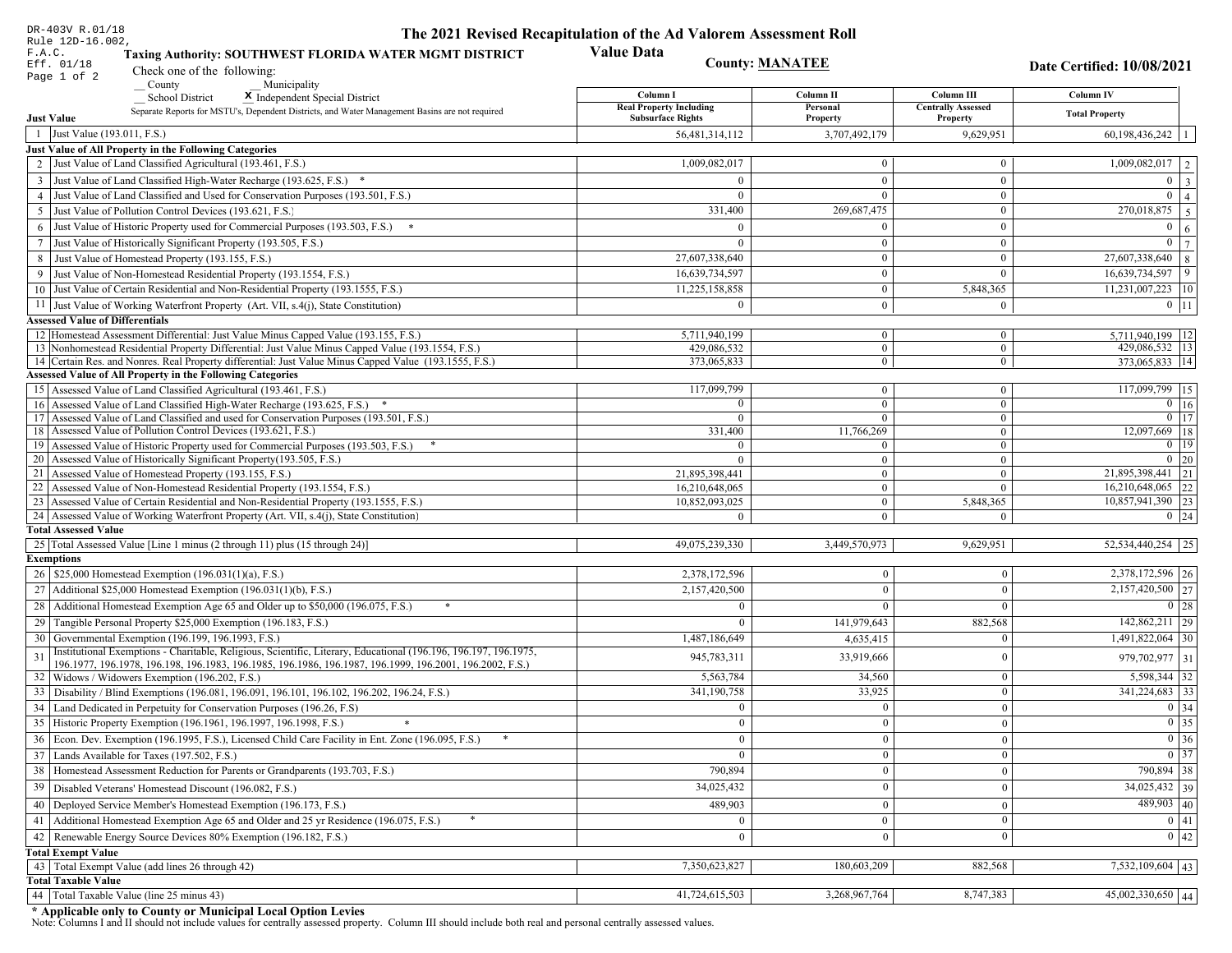## Taxing Authority: SOUTHWEST FLORIDA WATER MGMT DISTRICT

## Reconciliation of Preliminary and Final Tax Roll

| 1                       | Operating Taxable Value as Shown on Preliminary Tax Roll                                           | 44,830,039,218    |
|-------------------------|----------------------------------------------------------------------------------------------------|-------------------|
| $\overline{\mathbf{2}}$ | Additions to Operating Taxable Value Resulting from Petitions to the VAB                           | 0                 |
| 3                       | Deductions from Operating Taxable Value Resulting from Petitions to the VAB                        | $\Omega$          |
| 4                       | Subtotal $(1 + 2 - 3 = 4)$                                                                         | 44,830,039,218    |
| 5                       | Other Additions to Operating Taxable Value                                                         | 376, 395, 700     |
| 6                       | Other Deductions from Operating Taxable Value                                                      | 204, 104, 268     |
| 7                       | Operating Taxable Value Shown on Final Tax Roll $(4 + 5 - 6 = 7)$                                  | 45,002,330,650    |
|                         | <b>Selected Just Values</b>                                                                        | <b>Just Value</b> |
| 8                       | Just Value of Subsurface Rights (this amount included in Line 1, Column I, Page One) 193.481, F.S. | 971,842           |
| 9                       | Just Value of Centrally Assessed Railroad Property Value                                           | 8,028,212         |
| 10                      | Just Value of Centrally Assessed Private Car Line Property Value                                   | 1,601,739         |

Note: Sum of items 9 and 10 should equal centrally assessed just value on page 1, line 1, column III.

### **Homestead Portability**

| --       | $\mathbf{r}$<br>f Darcale<br>l Differentia.<br><b>Receiving</b><br>' ∩†<br>anstei<br>esteau<br>Hom<br>ະດ† | $ -$        |
|----------|-----------------------------------------------------------------------------------------------------------|-------------|
| . .<br>. | -<br>Transferred Homestead Differential<br>alue                                                           | <u>. 11</u> |

| <b>Fotal Parcels or Accounts</b> |                           | Column 1      | Column <sub>2</sub>      |  |
|----------------------------------|---------------------------|---------------|--------------------------|--|
|                                  |                           | Real Property | <b>Personal Property</b> |  |
|                                  |                           | Parcels       | Accounts                 |  |
| 13                               | Total Parcels or Accounts | 202,556       | າ ດາ<br>ر ں ر<br>، ہے    |  |

#### **Property with Reduced Assessed Value**

| 14 | Land Classified Agricultural (193.461, F.S.)                                                 | 2,244  |    |
|----|----------------------------------------------------------------------------------------------|--------|----|
| 15 | Land Classified High-Water Recharge (193.625, F.S.)                                          |        |    |
| 16 | Land Classified and Used for Conservation Purposes (193.501, F.S.)                           |        |    |
| 17 | Pollution Control Devices (193.621, F.S.)                                                    |        | 21 |
| 18 | Historic Property used for Commercial Purposes (193.503, F.S.) *                             |        |    |
| 19 | Historically Significant Property (193.505, F.S.)                                            |        |    |
| 20 | Homestead Property; Parcels with Capped Value (193.155, F.S.)                                | 87,082 |    |
| 21 | Non-Homestead Residential Property; Parcels with Capped Value (193.1554, F.S.)               | 21,193 |    |
| 22 | Certain Residential and Non-Residential Property; Parcels with Capped Value (193.1555, F.S.) | 3,961  |    |
| 23 | Working Waterfront Property (Art. VII, s.4(j), State Constitution)                           |        |    |

## **Other Reductions in Assessed Value**

| 24    | Lands Available for Taxes (197.502, F.S.)                                  |             |  |
|-------|----------------------------------------------------------------------------|-------------|--|
| - - - | Homestead Assessment Reduction for Parents or Grandparents (193.703, F.S.) | - 4         |  |
| -26   | Disabled Veterans' Homestead Discount (196.082, F.<br>F.S.                 | 20r<br>ر رے |  |

## \* Applicable only to County or Municipal Local Option Levies

**Taxable Value** 

Date Certified: 10/08/2021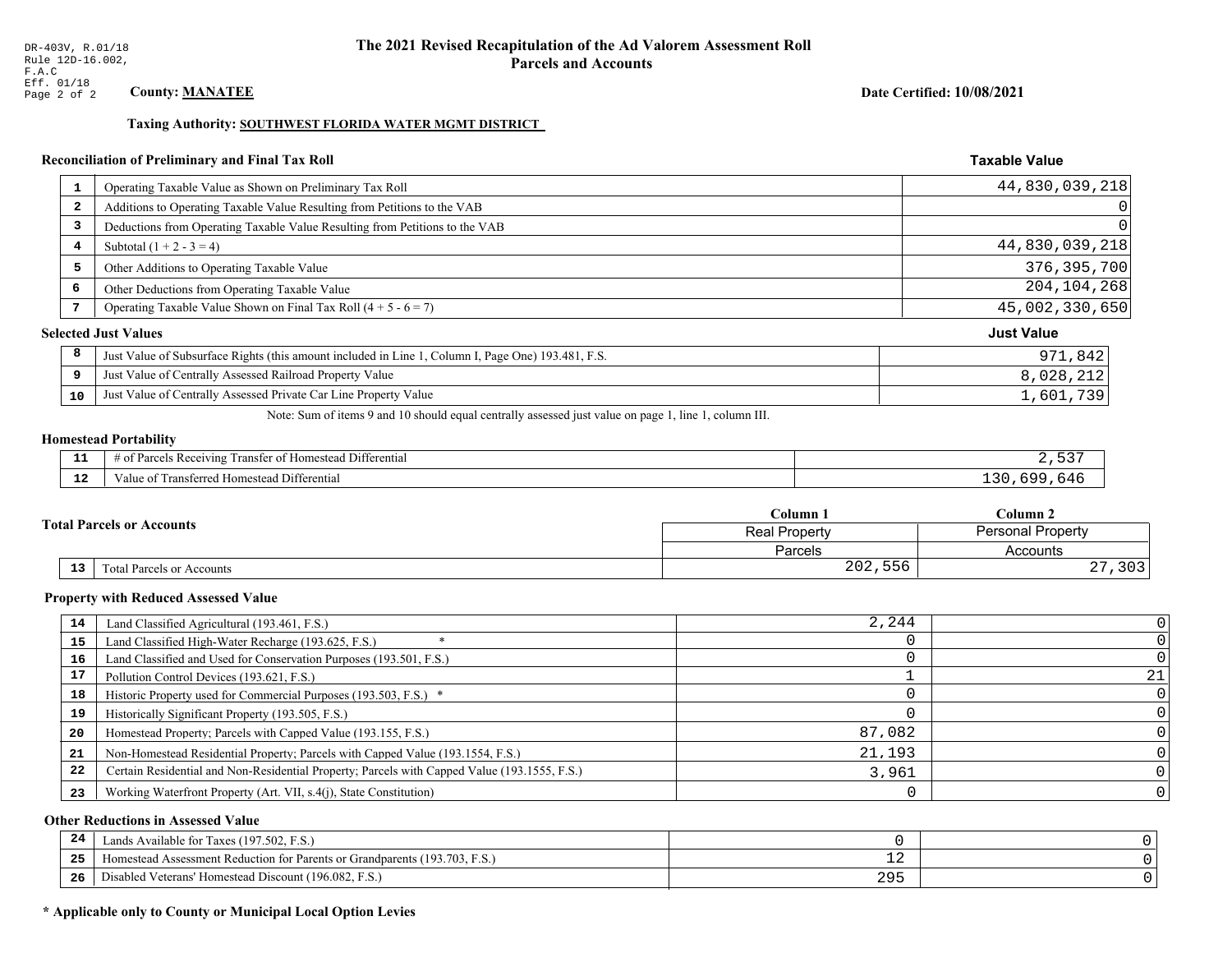| DR-403V R.01/18                                                                                                                                                         | The 2021 Revised Recapitulation of the Ad Valorem Assessment Roll |                            |                                |                                   |  |
|-------------------------------------------------------------------------------------------------------------------------------------------------------------------------|-------------------------------------------------------------------|----------------------------|--------------------------------|-----------------------------------|--|
| Rule 12D-16.002,<br>F.A.C.<br>Taxing Authority: WEST COAST INLAND NAVIGATION DISTRICT<br>Eff. 01/18                                                                     | <b>County: MANATEE</b>                                            |                            | Date Certified: 10/08/2021     |                                   |  |
| Check one of the following:<br>Page 1 of 2                                                                                                                              |                                                                   |                            |                                |                                   |  |
| County<br>Municipality<br><b>School District</b><br>X Independent Special District                                                                                      | Column I                                                          | Column II                  | Column III                     | <b>Column IV</b>                  |  |
| Separate Reports for MSTU's, Dependent Districts, and Water Management Basins are not required                                                                          | <b>Real Property Including</b>                                    | Personal                   | <b>Centrally Assessed</b>      | <b>Total Property</b>             |  |
| <b>Just Value</b>                                                                                                                                                       | <b>Subsurface Rights</b>                                          | Property                   | Property                       |                                   |  |
| 1 Just Value (193.011, F.S.)                                                                                                                                            | 56,481,314,112                                                    | 3,707,492,179              | 9,629,951                      | 60,198,436,242                    |  |
| Just Value of All Property in the Following Categories<br>2 Just Value of Land Classified Agricultural (193.461, F.S.)                                                  | 1,009,082,017                                                     | $\mathbf{0}$               | $\mathbf{0}$                   | $\overline{1,009,082,017}$   2    |  |
| 3 Just Value of Land Classified High-Water Recharge (193.625, F.S.) *                                                                                                   | $\Omega$                                                          | $\mathbf{0}$               | $\mathbf{0}$                   | $0 \mid 3 \mid$                   |  |
| 4 Just Value of Land Classified and Used for Conservation Purposes (193.501, F.S.)                                                                                      | $\Omega$                                                          | $\overline{0}$             | $\mathbf{0}$                   | $0 \mid 4 \mid$                   |  |
| 5 Just Value of Pollution Control Devices (193.621, F.S.)                                                                                                               | 331,400                                                           | 269,687,475                | $\mathbf{0}$                   | 270,018,875 5                     |  |
| 6 Just Value of Historic Property used for Commercial Purposes (193.503, F.S.) *                                                                                        | $\Omega$                                                          | $\Omega$                   | $\mathbf{0}$                   | $\mathbf{0}$                      |  |
| 7 Just Value of Historically Significant Property (193.505, F.S.)                                                                                                       | $\theta$                                                          | $\overline{0}$             | $\mathbf{0}$                   | 6 <sup>1</sup><br>$0 \mid 7 \mid$ |  |
| 8 Just Value of Homestead Property (193.155, F.S.)                                                                                                                      | 27,607,338,640                                                    | $\overline{0}$             | $\mathbf{0}$                   | $27,607,338,640$ 8                |  |
| 9 Just Value of Non-Homestead Residential Property (193.1554, F.S.)                                                                                                     | 16,639,734,597                                                    | $\boldsymbol{0}$           | $\overline{0}$                 | 16,639,734,597<br>9               |  |
| 10 Just Value of Certain Residential and Non-Residential Property (193.1555, F.S.)                                                                                      | 11,225,158,858                                                    | $\mathbf{0}$               | 5,848,365                      | $11,231,007,223$   10             |  |
|                                                                                                                                                                         | $\Omega$                                                          | $\overline{0}$             |                                |                                   |  |
| 11 Just Value of Working Waterfront Property (Art. VII, s.4(j), State Constitution)<br><b>Assessed Value of Differentials</b>                                           |                                                                   |                            | $\bf{0}$                       | $0$   11                          |  |
| 12   Homestead Assessment Differential: Just Value Minus Capped Value (193.155, F.S.)                                                                                   | 5,711,940,199                                                     | $\mathbf{0}$               | $\bf{0}$                       | 5,711,940,199   12                |  |
| 13 Nonhomestead Residential Property Differential: Just Value Minus Capped Value (193.1554, F.S.)                                                                       | 429.086.532                                                       | $\overline{0}$             | $\overline{0}$                 | 429,086,532   13                  |  |
| 14 Certain Res. and Nonres. Real Property differential: Just Value Minus Capped Value (193.1555, F.S.)                                                                  | 373,065,833                                                       | $\mathbf{0}$               | $\mathbf{0}$                   | 373,065,833 14                    |  |
| <b>Assessed Value of All Property in the Following Categories</b>                                                                                                       |                                                                   |                            |                                |                                   |  |
| 15 Assessed Value of Land Classified Agricultural (193.461, F.S.)                                                                                                       | 117,099,799                                                       | $\mathbf{0}$               | $\mathbf{0}$                   | 117,099,799 15                    |  |
| 16 Assessed Value of Land Classified High-Water Recharge (193.625, F.S.)                                                                                                |                                                                   | $\overline{0}$             | $\overline{0}$                 | $0 \t16$                          |  |
| 17 Assessed Value of Land Classified and used for Conservation Purposes (193.501, F.S.)                                                                                 | $\Omega$                                                          | $\overline{0}$             | $\overline{0}$                 | $\boxed{0}$ 17                    |  |
| 18 Assessed Value of Pollution Control Devices (193.621, F.S.)                                                                                                          | 331,400<br>$\Omega$                                               | 11,766,269<br>$\mathbf{0}$ | $\overline{0}$<br>$\mathbf{0}$ | 12,097,669   18<br>$\boxed{0}$ 19 |  |
| 19 Assessed Value of Historic Property used for Commercial Purposes (193.503, F.S.)<br>20 Assessed Value of Historically Significant Property (193.505, F.S.)           | $\Omega$                                                          | $\overline{0}$             | $\overline{0}$                 | $0 \mid 20$                       |  |
| 21 Assessed Value of Homestead Property (193.155, F.S.)                                                                                                                 | 21,895,398,441                                                    | $\mathbf{0}$               | $\mathbf{0}$                   | 21,895,398,441 21                 |  |
| 22 Assessed Value of Non-Homestead Residential Property (193.1554, F.S.)                                                                                                | 16,210,648,065                                                    | $\mathbf{0}$               | $\mathbf{0}$                   | $16,210,648,065$ 22               |  |
| 23 Assessed Value of Certain Residential and Non-Residential Property (193.1555, F.S.)                                                                                  | 10,852,093,025                                                    | $\mathbf{0}$               | 5,848,365                      | 10,857,941,390 23                 |  |
| 24 Assessed Value of Working Waterfront Property (Art. VII, s.4(j), State Constitution)                                                                                 |                                                                   | $\overline{0}$             | $\Omega$                       | $0 \mid 24$                       |  |
| <b>Total Assessed Value</b>                                                                                                                                             |                                                                   |                            |                                |                                   |  |
| 25 Total Assessed Value [Line 1 minus (2 through 11) plus (15 through 24)]                                                                                              | 49,075,239,330                                                    | 3,449,570,973              | 9,629,951                      | 52,534,440,254 25                 |  |
| <b>Exemptions</b>                                                                                                                                                       |                                                                   |                            |                                |                                   |  |
| 26   \$25,000 Homestead Exemption (196.031(1)(a), F.S.)                                                                                                                 | 2,378,172,596                                                     | 0                          | $\mathbf{0}$                   | 2,378,172,596 26                  |  |
| 27   Additional \$25,000 Homestead Exemption $(196.031(1)(b), F.S.)$                                                                                                    | 2,157,420,500                                                     | $\Omega$                   | $\theta$                       | 2,157,420,500 27                  |  |
| 28 Additional Homestead Exemption Age 65 and Older up to \$50,000 (196.075, F.S.)                                                                                       | $\Omega$                                                          | $\Omega$                   | $\Omega$                       | $0 \mid 28$                       |  |
| 29 Tangible Personal Property \$25,000 Exemption (196.183, F.S.)                                                                                                        |                                                                   | 141,979,643                | 882,568                        | $142,862,211$   29                |  |
| 30 Governmental Exemption (196.199, 196.1993, F.S.)                                                                                                                     | 1,487,186,649                                                     | 4,635,415                  | $\Omega$                       | 1,491,822,064   30                |  |
| Institutional Exemptions - Charitable, Religious, Scientific, Literary, Educational (196.196, 196.197, 196.1975,<br>31                                                  | 945,783,311                                                       | 33,919,666                 | $\theta$                       | 979,702,977 31                    |  |
| 196.1977, 196.1978, 196.198, 196.1983, 196.1985, 196.1986, 196.1987, 196.1999, 196.2001, 196.2002, F.S.)                                                                | 5,563,784                                                         | 34,560                     | $\mathbf{0}$                   | 5,598,344 32                      |  |
| 32   Widows / Widowers Exemption (196.202, F.S.)                                                                                                                        | 341,190,758                                                       | 33,925                     | $\mathbf{0}$                   | 341,224,683 33                    |  |
| 33 Disability / Blind Exemptions (196.081, 196.091, 196.101, 196.102, 196.202, 196.24, F.S.)<br>34 Land Dedicated in Perpetuity for Conservation Purposes (196.26, F.S) | $\Omega$                                                          | $\theta$                   | $\theta$                       | $0 \mid 34$                       |  |
| 35 Historic Property Exemption (196.1961, 196.1997, 196.1998, F.S.)                                                                                                     |                                                                   |                            |                                | $\boxed{0}$ 35                    |  |
|                                                                                                                                                                         | 0<br>$\Omega$                                                     | $\mathbf{0}$               | $\mathbf{0}$                   | $\boxed{0}$ 36                    |  |
| 36 Econ. Dev. Exemption (196.1995, F.S.), Licensed Child Care Facility in Ent. Zone (196.095, F.S.)                                                                     |                                                                   | $\Omega$                   | $\theta$<br>$\mathbf{0}$       | $0 \mid 37$                       |  |
| 37 Lands Available for Taxes (197.502, F.S.)                                                                                                                            |                                                                   | $\theta$                   |                                |                                   |  |
| 38   Homestead Assessment Reduction for Parents or Grandparents (193.703, F.S.)                                                                                         | 790,894                                                           | 0                          | $\boldsymbol{0}$               | 790,894 38                        |  |
| 39   Disabled Veterans' Homestead Discount (196.082, F.S.)                                                                                                              | 34,025,432                                                        |                            | $\mathbf{0}$                   | $34,025,432$ 39                   |  |
| 40 Deployed Service Member's Homestead Exemption (196.173, F.S.)                                                                                                        | 489,903                                                           | $\Omega$                   | $\mathbf{0}$                   | $489,903$ 40                      |  |
| 41 Additional Homestead Exemption Age 65 and Older and 25 yr Residence (196.075, F.S.)                                                                                  |                                                                   | $\mathbf{0}$               | $\mathbf{0}$                   | $\boxed{0}$ 41                    |  |
| 42 Renewable Energy Source Devices 80% Exemption (196.182, F.S.)                                                                                                        | $\overline{0}$                                                    | $\Omega$                   | $\mathbf{0}$                   | 0 42                              |  |
| <b>Total Exempt Value</b>                                                                                                                                               |                                                                   |                            |                                |                                   |  |
| 43 Total Exempt Value (add lines 26 through 42)                                                                                                                         | 7,350,623,827                                                     | 180,603,209                | 882,568                        | 7,532,109,604 43                  |  |
| <b>Total Taxable Value</b><br>44   Total Taxable Value (line 25 minus 43)                                                                                               | 41,724,615,503                                                    | 3,268,967,764              | 8,747,383                      | $\overline{45,002,330,650}$ 44    |  |
|                                                                                                                                                                         |                                                                   |                            |                                |                                   |  |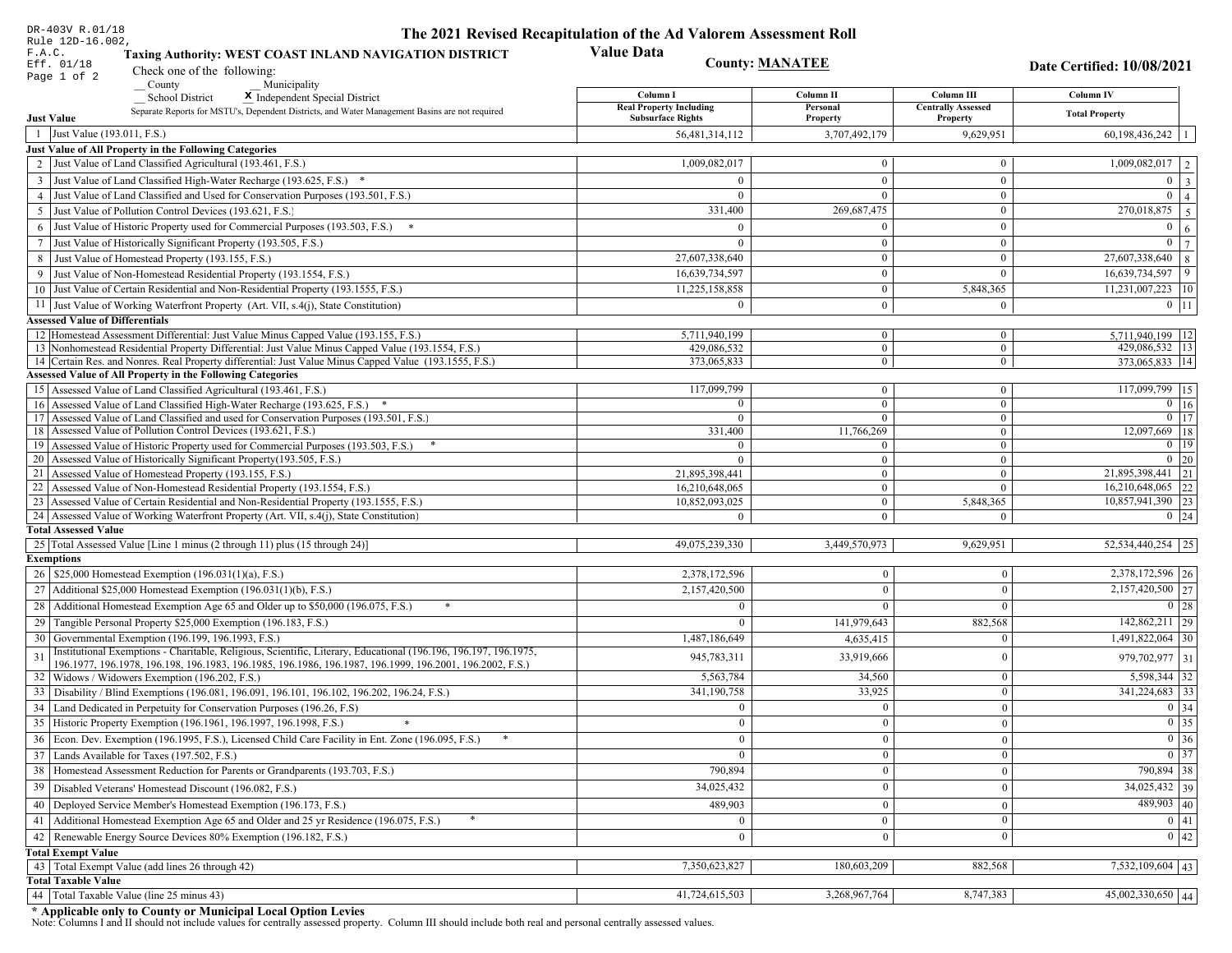## Taxing Authority: WEST COAST INLAND NAVIGATION DISTRICT

## Reconciliation of Preliminary and Final Tax Roll

| $\mathbf{1}$ | Operating Taxable Value as Shown on Preliminary Tax Roll                                           | 44,830,039,218    |
|--------------|----------------------------------------------------------------------------------------------------|-------------------|
| 2            | Additions to Operating Taxable Value Resulting from Petitions to the VAB                           | 0                 |
| 3            | Deductions from Operating Taxable Value Resulting from Petitions to the VAB                        | 0                 |
| 4            | Subtotal $(1 + 2 - 3 = 4)$                                                                         | 44,830,039,218    |
| 5            | Other Additions to Operating Taxable Value                                                         | 376, 395, 700     |
| 6            | Other Deductions from Operating Taxable Value                                                      | 204, 104, 268     |
| 7            | Operating Taxable Value Shown on Final Tax Roll $(4 + 5 - 6 = 7)$                                  | 45,002,330,650    |
|              | <b>Selected Just Values</b>                                                                        | <b>Just Value</b> |
| 8            | Just Value of Subsurface Rights (this amount included in Line 1, Column I, Page One) 193.481, F.S. | 971,842           |
| 9            | Just Value of Centrally Assessed Railroad Property Value                                           | 8,028,212         |
| 10           | Just Value of Centrally Assessed Private Car Line Property Value                                   | 1,601,739         |

Note: Sum of items 9 and 10 should equal centrally assessed just value on page 1, line 1, column III.

## **Homestead Portability**

| .   | 1.72.20<br>$\sim$ $-$<br>Differential<br>t Parcels Receiving<br>l ranster of Homestead .<br>ΩŤ |           |
|-----|------------------------------------------------------------------------------------------------|-----------|
| -44 | l Homestead Differential<br>Fransferred<br>alue of                                             | 64<br>. ب |

|  |            |                                  | Column 1                                         | Column 2            |  |
|--|------------|----------------------------------|--------------------------------------------------|---------------------|--|
|  |            | <b>Total Parcels or Accounts</b> | <b>Personal Property</b><br><b>Real Property</b> |                     |  |
|  |            |                                  | Parcels                                          | Accounts            |  |
|  | ${\bf 13}$ | <b>Fotal Parcels or Accounts</b> | 202,556                                          | つのつ<br>د ∪ د<br>، ت |  |

#### **Property with Reduced Assessed Value**

|    |                                                                                              | 2,244  |    |
|----|----------------------------------------------------------------------------------------------|--------|----|
| 14 | Land Classified Agricultural (193.461, F.S.)                                                 |        |    |
| 15 | Land Classified High-Water Recharge (193.625, F.S.)                                          |        |    |
| 16 | Land Classified and Used for Conservation Purposes (193.501, F.S.)                           |        |    |
| 17 | Pollution Control Devices (193.621, F.S.)                                                    |        | 21 |
| 18 | Historic Property used for Commercial Purposes (193.503, F.S.) *                             |        |    |
| 19 | Historically Significant Property (193.505, F.S.)                                            |        |    |
| 20 | Homestead Property; Parcels with Capped Value (193.155, F.S.)                                | 87,082 |    |
| 21 | Non-Homestead Residential Property; Parcels with Capped Value (193.1554, F.S.)               | 21,193 |    |
| 22 | Certain Residential and Non-Residential Property; Parcels with Capped Value (193.1555, F.S.) | 3,961  |    |
| 23 | Working Waterfront Property (Art. VII, s.4(j), State Constitution)                           |        |    |

## **Other Reductions in Assessed Value**

| -24   | Lands Available for Taxes (197.502, F.S.)                                  |   |  |
|-------|----------------------------------------------------------------------------|---|--|
| - - - | Homestead Assessment Reduction for Parents or Grandparents (193.703, F.S.) |   |  |
| -26   | Disabled Veterans' Homestead Discount (196.082, F.S.)                      | ້ |  |

## \* Applicable only to County or Municipal Local Option Levies

Date Certified: 10/08/2021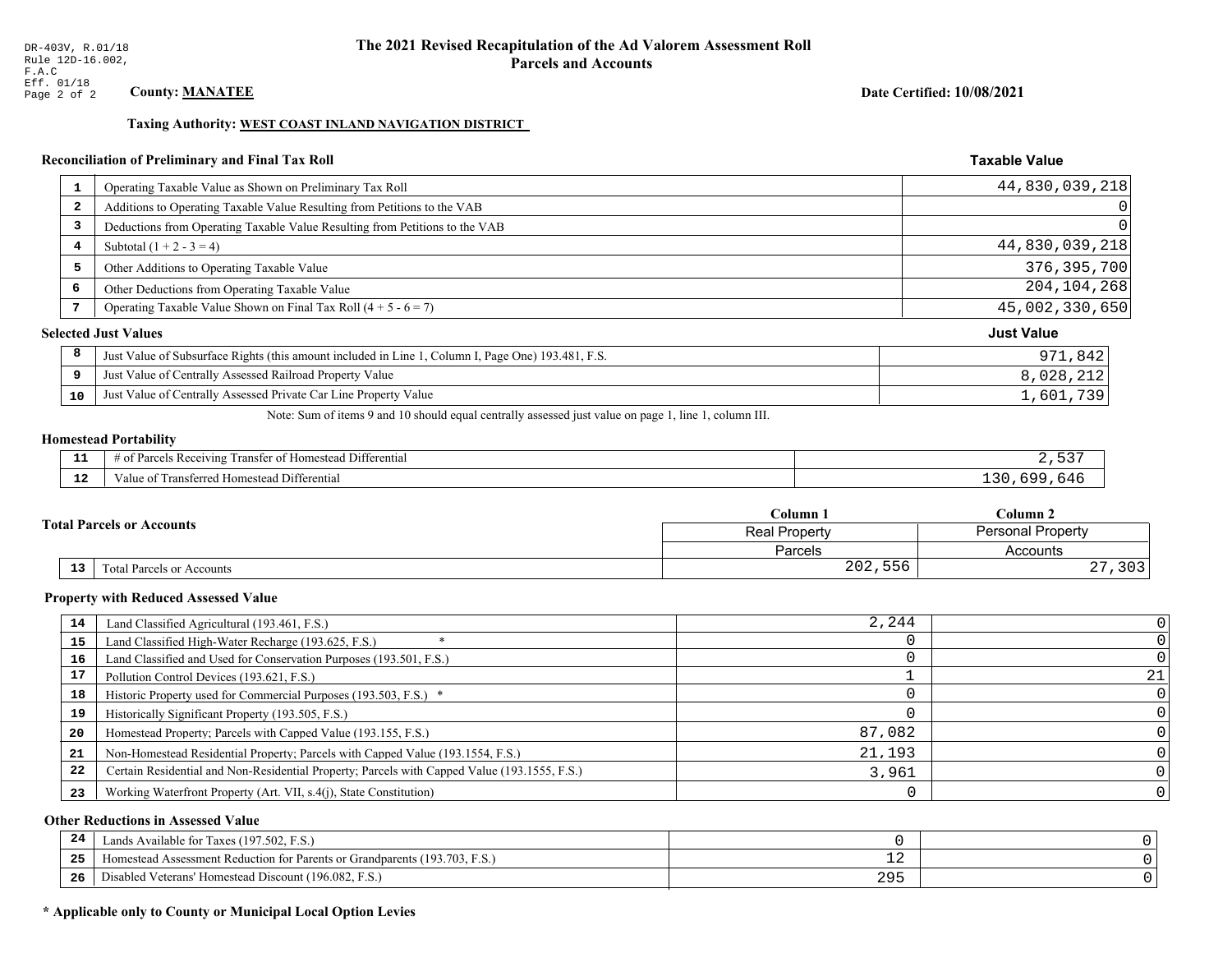| DR-403V R.01/18                                                                                                                                                                                             | The 2021 Revised Recapitulation of the Ad Valorem Assessment Roll |                                  |                                  |                                        |
|-------------------------------------------------------------------------------------------------------------------------------------------------------------------------------------------------------------|-------------------------------------------------------------------|----------------------------------|----------------------------------|----------------------------------------|
| Rule 12D-16.002,<br>F.A.C.<br><b>Taxing Authority: MANATEE COUNTY SCHOOL BOARD</b>                                                                                                                          | <b>Value Data</b>                                                 |                                  |                                  |                                        |
| Eff. 01/18<br>Check one of the following:<br>Page 1 of 2                                                                                                                                                    | <b>County: MANATEE</b>                                            |                                  |                                  | Date Certified: 10/08/2021             |
| County<br>Municipality                                                                                                                                                                                      | Column I                                                          | Column II                        | Column III                       | <b>Column IV</b>                       |
| <sup>x</sup> School District<br>Independent Special District<br>Separate Reports for MSTU's, Dependent Districts, and Water Management Basins are not required                                              | <b>Real Property Including</b>                                    | Personal                         | <b>Centrally Assessed</b>        |                                        |
| <b>Just Value</b>                                                                                                                                                                                           | <b>Subsurface Rights</b>                                          | Property                         | Property                         | <b>Total Property</b>                  |
| 1 Just Value (193.011, F.S.)                                                                                                                                                                                | 56,481,314,112                                                    | 3,707,492,179                    | 9,629,951                        | 60,198,436,242                         |
| Just Value of All Property in the Following Categories                                                                                                                                                      |                                                                   |                                  |                                  |                                        |
| 2 Just Value of Land Classified Agricultural (193.461, F.S.)                                                                                                                                                | 1,009,082,017                                                     | $\bf{0}$                         | $\bf{0}$                         | $1,009,082,017$   2                    |
| 3 Just Value of Land Classified High-Water Recharge (193.625, F.S.) *                                                                                                                                       |                                                                   | $\mathbf{0}$                     | $\theta$                         | $0 \mid 3$                             |
| 4 Just Value of Land Classified and Used for Conservation Purposes (193.501, F.S.)                                                                                                                          | $\Omega$                                                          | $\overline{0}$                   | $\boldsymbol{0}$                 | $\overline{0}$<br>$\vert$ 4            |
| 5 Just Value of Pollution Control Devices (193.621, F.S.)                                                                                                                                                   | 331,400                                                           | 269,687,475                      | $\bf{0}$                         | $\boxed{270,018,875}$ 5                |
| 6 Just Value of Historic Property used for Commercial Purposes (193.503, F.S.) $*$                                                                                                                          |                                                                   | $\Omega$                         | $\mathbf{0}$                     | $\mathbf{0}$<br><sup>6</sup>           |
| 7 Just Value of Historically Significant Property (193.505, F.S.)                                                                                                                                           | $\Omega$                                                          | $\bf{0}$                         | $\overline{0}$                   | $0 \overline{7}$                       |
| 8 Just Value of Homestead Property (193.155, F.S.)                                                                                                                                                          | 27,607,338,640                                                    | $\bf{0}$                         | $\boldsymbol{0}$                 | $27,607,338,640$ 8                     |
| 9 Just Value of Non-Homestead Residential Property (193.1554, F.S.)                                                                                                                                         | 16,639,734,597                                                    | $\bf{0}$                         | $\Omega$                         | 16,639,734,597<br>$ 9\rangle$          |
| 10 Just Value of Certain Residential and Non-Residential Property (193.1555, F.S.)                                                                                                                          | 11,225,158,858                                                    | $\mathbf{0}$                     | 5,848,365                        | $11,231,007,223$   10                  |
| 11 Just Value of Working Waterfront Property (Art. VII, s.4(j), State Constitution)                                                                                                                         | $\Omega$                                                          | $\mathbf{0}$                     | $\mathbf{0}$                     | $0$   11                               |
| <b>Assessed Value of Differentials</b>                                                                                                                                                                      |                                                                   |                                  |                                  |                                        |
| 12 Homestead Assessment Differential: Just Value Minus Capped Value (193.155, F.S.)                                                                                                                         | 5,711,940,199                                                     | $\bf{0}$                         | $\bf{0}$                         | 5,711,940,199   12                     |
| 13 Nonhomestead Residential Property Differential: Just Value Minus Capped Value (193.1554, F.S.)<br>14 Certain Res. and Nonres. Real Property differential: Just Value Minus Capped Value (193.1555, F.S.) | $\overline{0}$<br>$\overline{0}$                                  | $\overline{0}$<br>$\overline{0}$ | $\mathbf{0}$<br>$\overline{0}$   | $0$   13 <br>$0$   14                  |
| <b>Assessed Value of All Property in the Following Categories</b>                                                                                                                                           |                                                                   |                                  |                                  |                                        |
| 15 Assessed Value of Land Classified Agricultural (193.461, F.S.)                                                                                                                                           | 117,099,799                                                       | $\mathbf{0}$                     | $\bf{0}$                         | 117,099,799 15                         |
| 16 Assessed Value of Land Classified High-Water Recharge (193.625, F.S.) *                                                                                                                                  | $\Omega$                                                          | $\overline{0}$                   | $\mathbf{0}$                     | $\overline{0}$ 16                      |
| 17 Assessed Value of Land Classified and used for Conservation Purposes (193.501, F.S.)                                                                                                                     | $\Omega$                                                          | $\overline{0}$                   | $\bf{0}$                         | $0$   17                               |
| 18 Assessed Value of Pollution Control Devices (193.621, F.S.)                                                                                                                                              | 331,400                                                           | 11,766,269                       | $\mathbf{0}$                     | $12,097,669$ 18                        |
| 19 Assessed Value of Historic Property used for Commercial Purposes (193.503, F.S.)                                                                                                                         | $\Omega$                                                          | $\mathbf{0}$                     | $\bf{0}$                         | $0 \mid 19$                            |
| 20 Assessed Value of Historically Significant Property (193.505, F.S.)                                                                                                                                      | $\Omega$                                                          | $\overline{0}$                   | $\mathbf{0}$                     | $0 \mid 20$                            |
| 21 Assessed Value of Homestead Property (193.155, F.S.)                                                                                                                                                     | 21,895,398,441                                                    | $\mathbf{0}$<br>$\overline{0}$   | $\boldsymbol{0}$<br>$\mathbf{0}$ | 21,895,398,441 21<br>16,639,734,597 22 |
| 22 Assessed Value of Non-Homestead Residential Property (193.1554, F.S.)<br>23 Assessed Value of Certain Residential and Non-Residential Property (193.1555, F.S.)                                          | 16,639,734,597<br>11,225,158,858                                  | $\overline{0}$                   | 5,848,365                        | $11,231,007,223$ 23                    |
| 24 Assessed Value of Working Waterfront Property (Art. VII, s.4(j), State Constitution)                                                                                                                     | $\Omega$                                                          | $\overline{0}$                   | $\mathbf{0}$                     | $0 \mid 24$                            |
| <b>Total Assessed Value</b>                                                                                                                                                                                 |                                                                   |                                  |                                  |                                        |
| 25 Total Assessed Value [Line 1 minus (2 through 11) plus (15 through 24)]                                                                                                                                  | 49,877,391,695                                                    | 3,449,570,973                    | 9,629,951                        | 53,336,592,619   25                    |
| <b>Exemptions</b>                                                                                                                                                                                           |                                                                   |                                  |                                  |                                        |
| 26   \$25,000 Homestead Exemption (196.031(1)(a), F.S.)                                                                                                                                                     | 2,378,172,596                                                     | $\mathbf{0}$                     | $\mathbf{0}$                     | 2,378,172,596 26                       |
| 27   Additional \$25,000 Homestead Exemption (196.031(1)(b), F.S.)                                                                                                                                          | $\Omega$                                                          | $\Omega$                         | $\Omega$                         | $\boxed{0}$ 27                         |
| 28 Additional Homestead Exemption Age 65 and Older up to \$50,000 (196.075, F.S.)                                                                                                                           | $\Omega$                                                          | $\mathbf{0}$                     | $\Omega$                         | 0 28                                   |
| 29 Tangible Personal Property \$25,000 Exemption (196.183, F.S.)                                                                                                                                            | $\theta$                                                          | 141,979,643                      | 882,568                          | $\overline{142,862,211}$   29          |
| 30 Governmental Exemption (196.199, 196.1993, F.S.)                                                                                                                                                         | 1,685,901,895                                                     | 4,635,415                        | $\Omega$                         | $1,690,537,310$ 30                     |
| Institutional Exemptions - Charitable, Religious, Scientific, Literary, Educational (196.196, 196.197, 196.1975,<br>31                                                                                      | 978, 271, 213                                                     | 33,919,666                       | $\Omega$                         | 1,012,190,879 31                       |
| 196.1977, 196.1978, 196.198, 196.1983, 196.1985, 196.1986, 196.1987, 196.1999, 196.2001, 196.2002, F.S.)                                                                                                    |                                                                   |                                  |                                  |                                        |
| 32   Widows / Widowers Exemption (196.202, F.S.)                                                                                                                                                            | 5,563,784                                                         | 34,560                           | $\mathbf{0}$                     | 5,598,344 32                           |
| 33<br>Disability / Blind Exemptions (196.081, 196.091, 196.101, 196.102, 196.202, 196.24, F.S.)                                                                                                             | 341,190,758                                                       | 33,925                           | $\Omega$                         | $341,224,683$ 33                       |
| Land Dedicated in Perpetuity for Conservation Purposes (196.26, F.S)                                                                                                                                        | $\Omega$                                                          | $\mathbf{0}$                     | $\Omega$                         | 0 34                                   |
| 35 Historic Property Exemption (196.1961, 196.1997, 196.1998, F.S.)                                                                                                                                         | 0.                                                                | $\mathbf{0}$                     | $\mathbf{0}$                     | $\boxed{0}$ 35                         |
| 36 Econ. Dev. Exemption (196.1995, F.S.), Licensed Child Care Facility in Ent. Zone (196.095, F.S.)                                                                                                         | $\Omega$                                                          | $\boldsymbol{0}$                 | $\Omega$                         | $\boxed{0}$ 36                         |
| 37 Lands Available for Taxes $(197.502, F.S.)$                                                                                                                                                              |                                                                   | $\mathbf{0}$                     | $\Omega$                         | 0 37                                   |
| 38   Homestead Assessment Reduction for Parents or Grandparents (193.703, F.S.)                                                                                                                             | 790,894                                                           | $\bf{0}$                         | $\mathbf{0}$                     | 790,894 38                             |
| Disabled Veterans' Homestead Discount (196.082, F.S.)<br>39                                                                                                                                                 | 38,482,313                                                        | $\mathbf{0}$                     | $\mathbf{0}$                     | 38,482,313 39                          |
| Deployed Service Member's Homestead Exemption (196.173, F.S.)<br>40                                                                                                                                         | 547,153                                                           | $\mathbf{0}$                     | $\Omega$                         | $\overline{547,153}$ 40                |
| 41   Additional Homestead Exemption Age 65 and Older and 25 yr Residence (196.075, F.S.)                                                                                                                    | $\overline{0}$                                                    | $\overline{0}$                   | $\mathbf{0}$                     | 0 41                                   |
| 42 Renewable Energy Source Devices 80% Exemption (196.182, F.S.)                                                                                                                                            | $\mathbf{0}$                                                      | $\mathbf{0}$                     | $\Omega$                         | 0 42                                   |
| <b>Total Exempt Value</b>                                                                                                                                                                                   |                                                                   |                                  |                                  |                                        |
| 43 Total Exempt Value (add lines 26 through 42)                                                                                                                                                             | 5,428,920,606                                                     | 180,603,209                      | 882,568                          | $5,610,406,383$ 43                     |
| <b>Total Taxable Value</b>                                                                                                                                                                                  |                                                                   |                                  |                                  |                                        |
| 44   Total Taxable Value (line 25 minus 43)                                                                                                                                                                 | 44,448,471,089                                                    | 3,268,967,764                    | 8,747,383                        | 47,726,186,236 44                      |